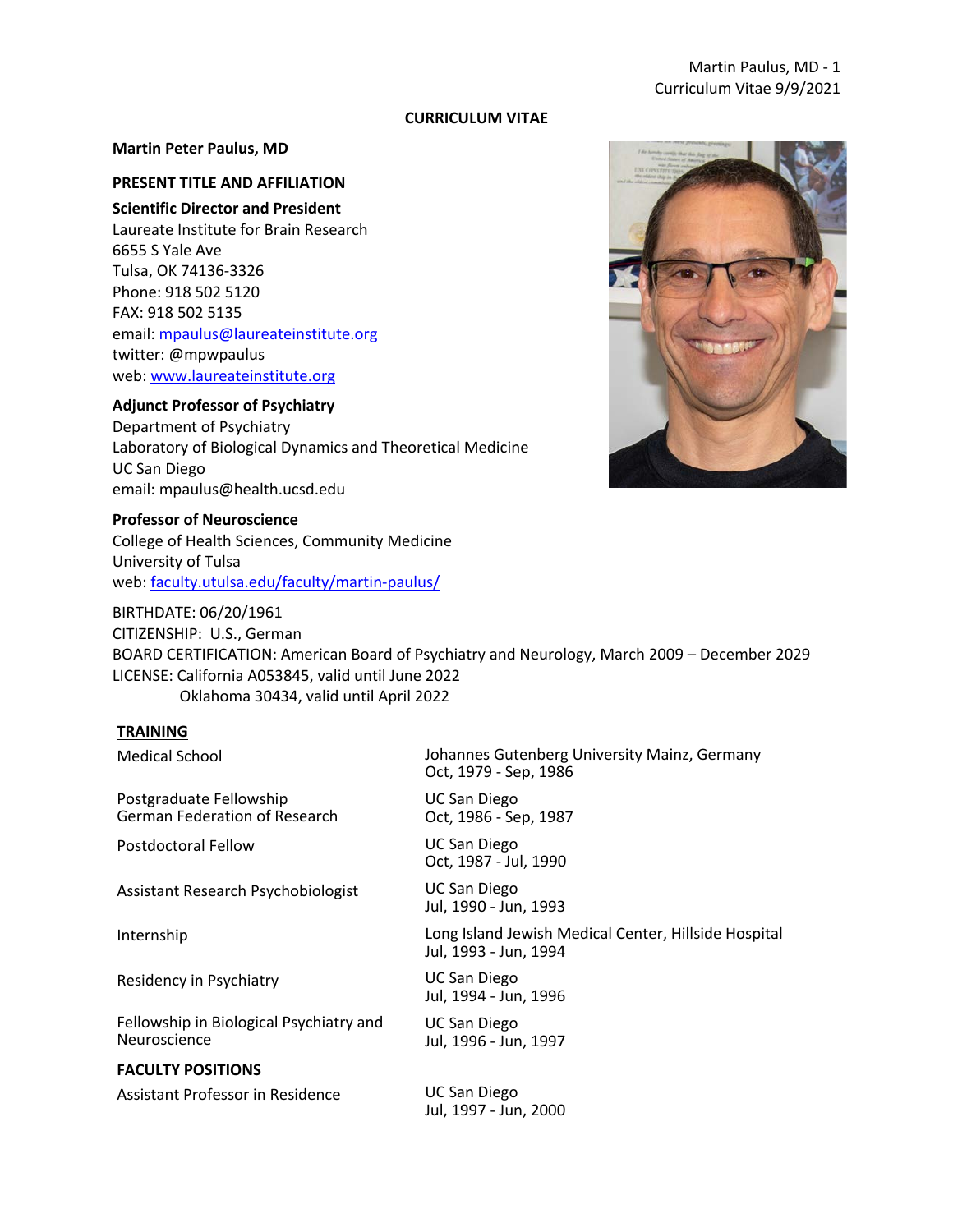Staff Psychiatrist Veterans Affairs San Diego Health Care System Jul, 1997 - Jun, 2018

Jul, 1997 - Jun, 2005

Jul, 1999 - Dec, 2011

Dec, 2011 - May, 2014

Jul, 2005 - May, 2014

Jul, 2010 - May, 2014

May, 2014 - Present

May, 2014 - Present

Jan, 2015 - Present

May, 2015 - Present

UC San Diego

2011

Associate Professor in Residence UC San Diego

Associate Chief of Psychiatry Veterans Affairs San Diego Health Care System

Acting Chief of Psychiatry Veterans Affairs San Diego Health Care System

Director of Telemental Health Veterans Affairs San Diego Health Care System

Professor in Residence UC San Diego

Training Director T32 Fellowship in Biological Psychiatry and Neuroscience

Scientific Director and President of the Laureate Institute for Brain Research

Adjunct Professor of Psychiatry UC San Diego

Professor of Psychiatry University of Oklahoma Health Sciences, Tulsa Campus

Professor of Neuroscience University of Tulsa, College of Community Medicine

### **HONORS AND AWARDS**

- 1996 1997 1997 NIMH Outstanding Resident Award Lewis Judd Resident Research Award Society for Biological Psychiatry Outstanding Resident Award
- 2000 National Alliance for the Mentally Ill Young Investigator Award

# **PROFESSIONAL ORGANIZATIONS**

American Medical Association American College for Neuropsychopharmacology Anxiety & Depression Association of America European Behavioral Pharmacology Society Society for Biological Psychiatry Society for Neuroscience

# **EDITORIAL AND REVIEW WORK**

Deputy Editor JAMA Psychiatry

# **Reviewing Editor / Editorial Board:**

Biological Psychiatry Biological Psychiatry-Cognitive Neuroscience and Neuroimaging Depression and Anxiety Frontiers in Neuroscience Neuroscience & Biobehavioral Reviews Progress in Neuro-Psychopharmacology & Biological Psychiatry Social Neuroscience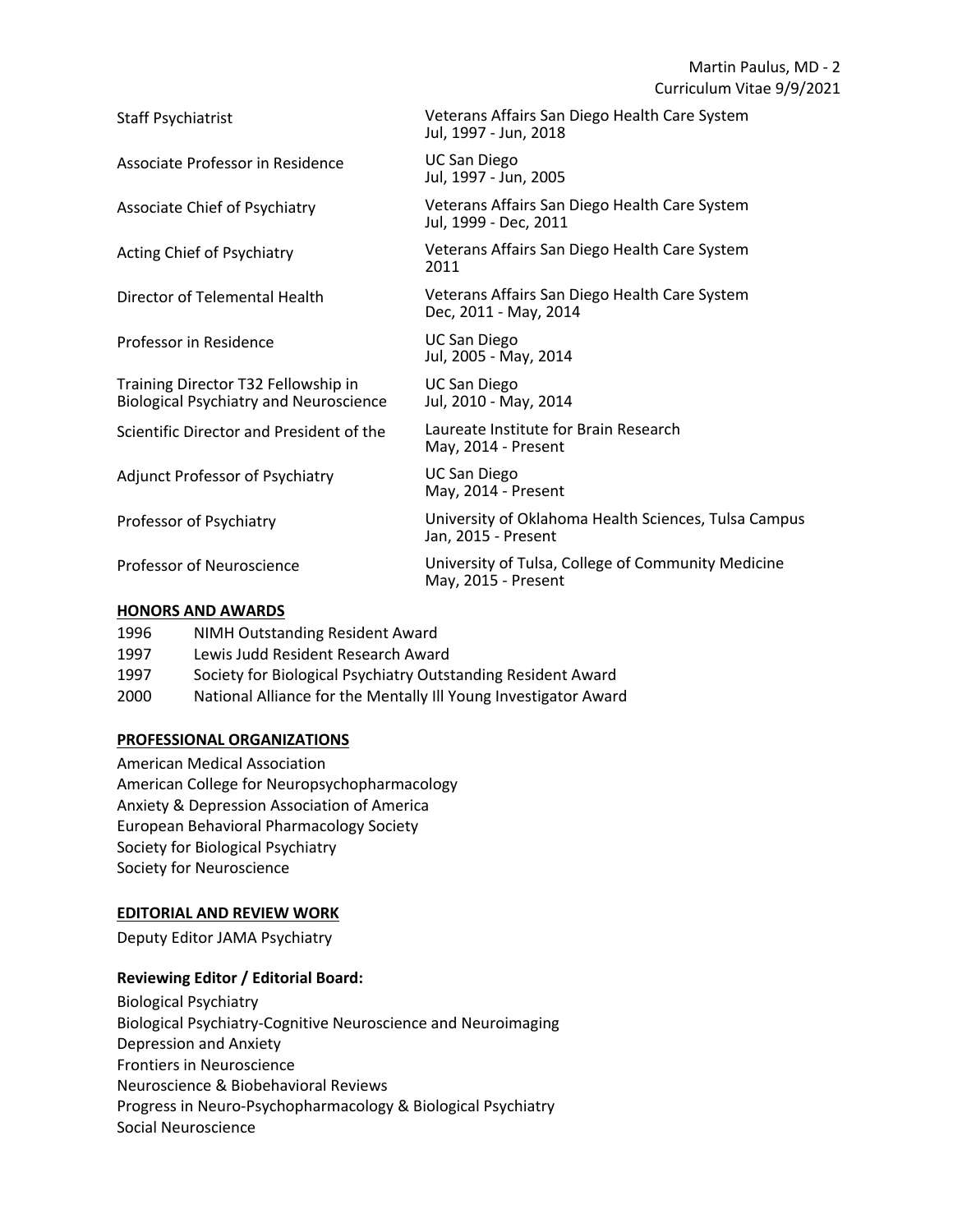### **Reviewer for:**

American Journal of Geriatric Psychiatry, American Journal of Psychiatry, Archives of General Psychiatry, Behavioral Brain Research, Behavioral Neuroscience, Biological Psychiatry, Biological Psychiatry - Cognitive Neuroscience and Neuroimaging, Biological Psychology, Brain Imaging and Behavior, Brain Research, Brain Structure and Function, Cerebral Cortex, Cognitive, Affective, and Behavioral Neuroscience, Drug and Alcohol Dependence, Human Brain Mapping, Journal of Affective Disorder, Journal of Cognitive Neuroscience, Journal of Neuroscience, Journal of Neuroscience, Psychology, and Economics, Journal of Psychopharmacology, Journal of Studies on Alcohol, Journal of the American Academy of Child and Adolescent Psychiatry, Nature Neuroscience, Nature Communications, Nature Human Behavior, Neuroimage, Neuroimage Clinical, Neuron, Neuropsychologia,

Neuropsychopharmacology, Pharmacology Biochemistry and Behavior, Physical Review Letters, PLOS one, Proceedings of the National Academy of Science of the U.S.A., Psychiatry Research, Psychiatry Research: Neuroimaging, Psychological Medicine, Psychological Science, Psychopharmacology, Science, Science Advance, Trends in Cognitive Science.

### **SERVICE: UNIVERSITY OF CALIFORNIA SAN DIEGO**

| 1999-2009 | Member, Biological Psychiatry Fellowship Committee |
|-----------|----------------------------------------------------|
| 2000-2010 | Member, Institutional Review Board                 |
| 2010-2011 | Member, Search Committee for Medicine Chair        |

### **SERVICE: SCIENTIFIC COMMUNITY**

| 2000-present | Adhoc reviewer, NIMH                                                                                                   |
|--------------|------------------------------------------------------------------------------------------------------------------------|
| 2003-2004    | Center grant reviewer, NIH                                                                                             |
| 2006, 2010   | Committee member, ZRG1-SBIB-H(40) Special Emphasis Panel, NIH                                                          |
| 2006, 2010   | Committee member, ZRG1 RPHB-H Scientific review group, NIH                                                             |
| 2006-2009    | Study section member, Risk, Prevention and Intervention for Addictions (RPIA), NIH                                     |
| 2007         | Roadmap reviewer, NIH                                                                                                  |
| 2007-present | Adhoc member, Center Review Committee, NIDA                                                                            |
| 2008         | Panel Member: "Opportunities in Neuroscience for Future Army Applications, National<br><b>Academies of Sciences</b>    |
| 2008         | Member, Grant Review Committee, DoD                                                                                    |
| 2010-2012    | Regular member, K-Committee, NIDA                                                                                      |
| 2010-present | Standing review panel member, Behavioral Health & Performance, NASA                                                    |
| 2011         | Adhoc member, Intramural Program Review, NIDA                                                                          |
| 2011         | Member, Board of Scientific Advisors, Laureate Institute for Brain Research                                            |
| 2012         | Reviewer, CDMRP                                                                                                        |
| 2012         | Pioneer award reviewer, NIH                                                                                            |
| 2013         | Reviewer, Tobacco Regulation Research, FDA/NIH                                                                         |
| 2013         | Eureka award reviewer, NIH                                                                                             |
| 2013         | Ad-hoc reviewer, Interventions Committee for Adult Disorders (ITVA), NIH                                               |
| 2013         | Scientific review group member, Special Emphasis Panel 2014/01 ZMH1 ERB-S, NIH                                         |
| 2013         | Scientific review group member, Special Emphasis Panel 2014/01 ITVA S, NIH                                             |
| 2015         | Special Emphasis Panel member, RFA Dimensional Approaches to Research Classification<br>in Psychiatric Disorders, NIMH |
| 2015         | Review panel member, Behavioral Science, NASA                                                                          |
| 2015         | Member, Merit Behavioral Science Panel, Veterans Affairs                                                               |
| 2015, 2018   | Adhoc reviewer, Center for Scientific Review, Adult Psychopathology and Disorders of<br>Aging Study Section, NIH       |
| 2016-present | Adhoc reviewer, Center for Scientific Review, MHBA Study Section, NIH                                                  |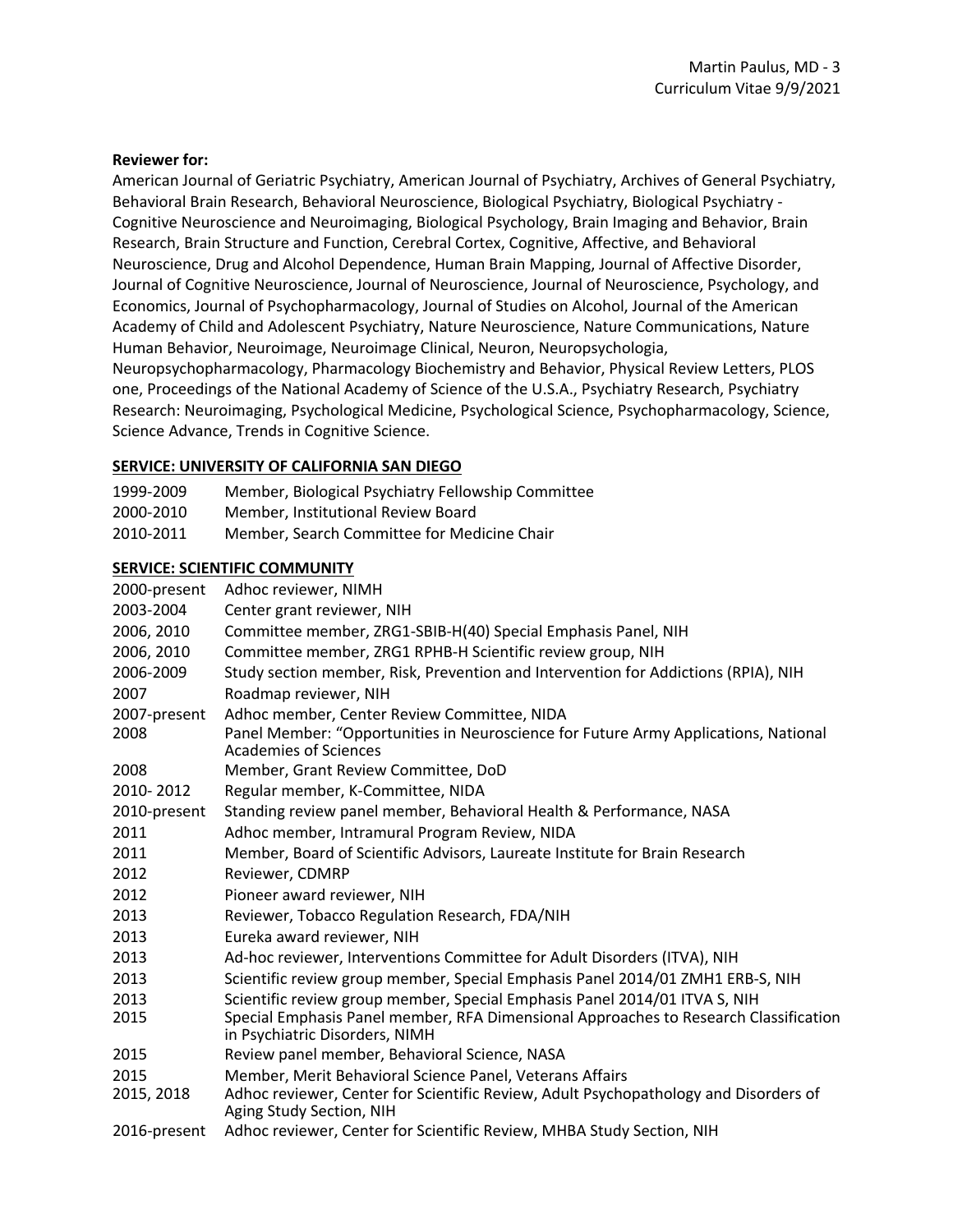2018-present Member, Board of Scientific Counselors, NIMH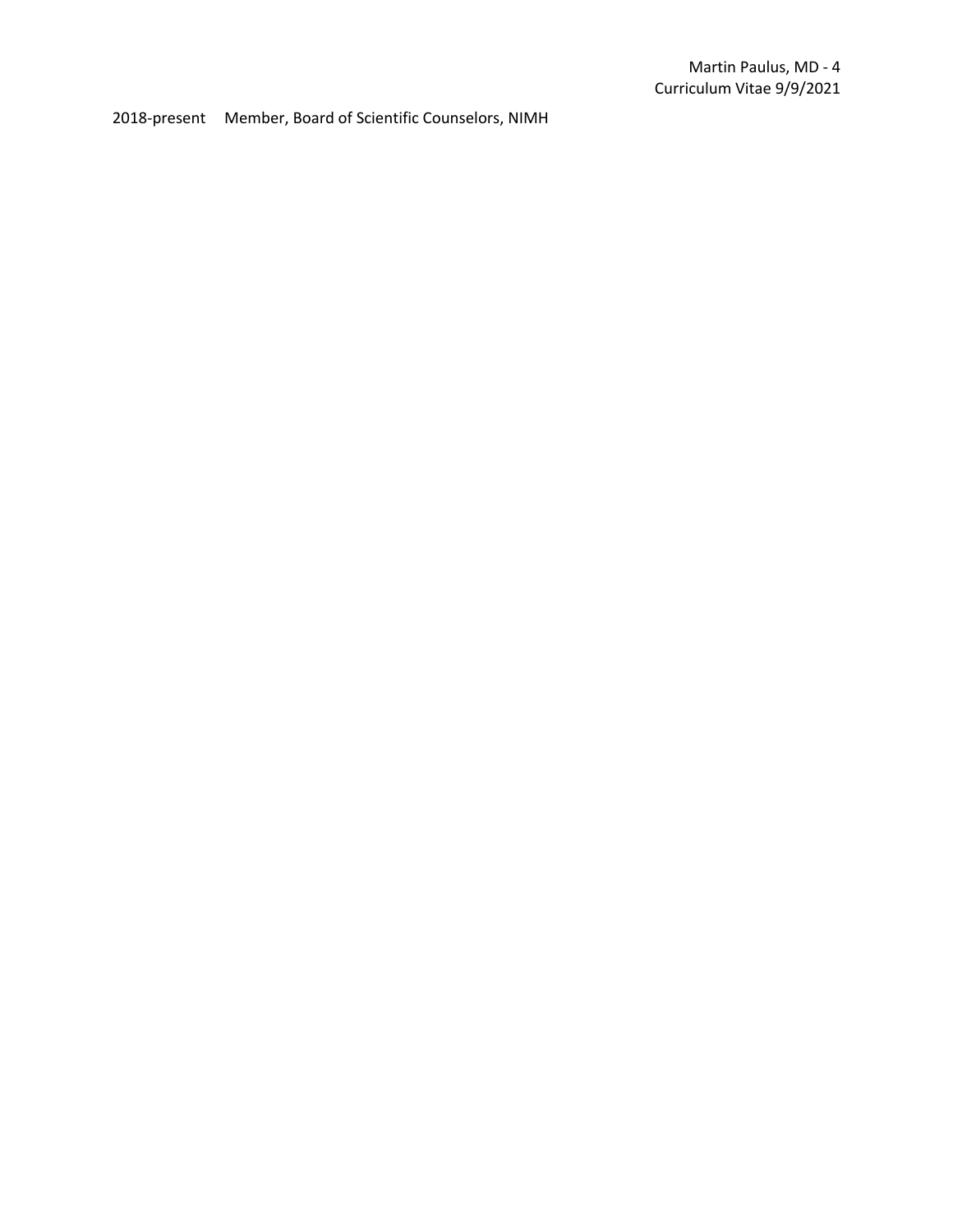#### **Web of Science (9/9/2021):**



#### **Google Scholar (9/9/2021):**



Dr. Martin Paulus joined the Laureate Institute for Brain Research (LIBR) in Tulsa Oklahoma as the Scientific Director and President in May 2014. Prior to this transition, he had been a Professor in the Department of Psychiatry at the University of California San Diego (UCSD) and the Director of Telemental Health at the Veterans Affairs San Diego Health Care System (VASDHS). Dr. Paulus has published over 300 peer-reviewed publications (some in top tier journals like Science, Nature Reviews *Neuroscience, PNAS, JAMA Psychiatry, Lancet Psychiatry, Biological Psychiatry, Neuropsychopharmacology, and the American Journal of Psychiatry*). Dr. Paulus received the UCSD Lew Judd young investigator award, the NAMI young investigator award, and the NIMH Outstanding Resident Award. He is the Deputy Editor of JAMA Psychiatry and is on several editorial boards of top-tier psychiatric journals. He has

served on numerous NIH and International Study Sections. Dr. Paulus has a Google Scholar h-index of 106 and has published over 500 peer-reviewed manuscripts. Dr. Paulus is the Deputy Editor of JAMA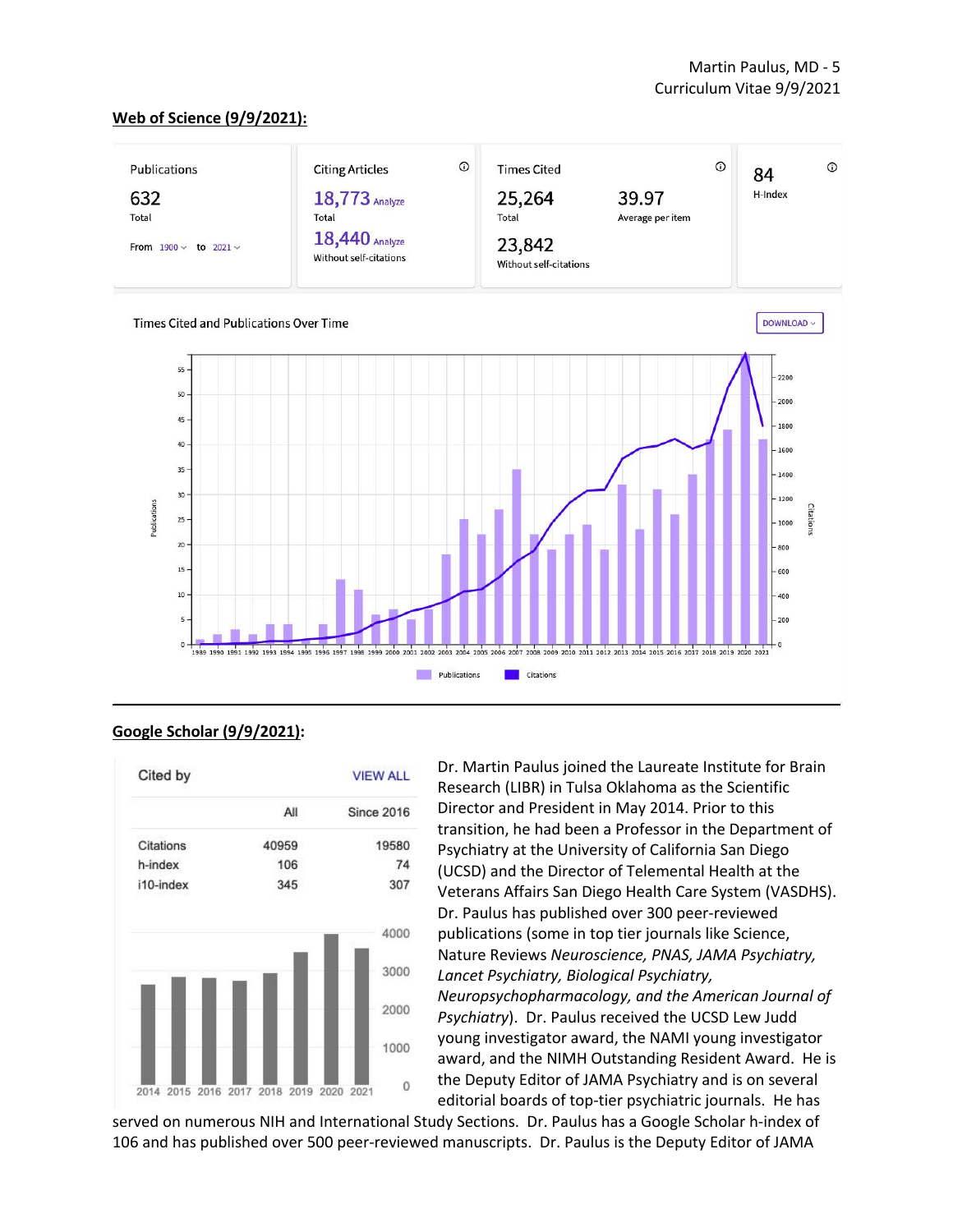Psychiatry, a Series Editor for Current Topics in Behavioral Neuroscience, and is on several editorial boards of top-tier psychiatric journals. He has served on numerous NIH and International Study Sections and is currently on the National Institute of Mental Health Board of Scientific Councilors. The goal for LIBR is to identify disease-modifying processes (DMP) based on circuits, behavior, or other levels of analysis, which – when modulated – change  $(1)$  the risk for,  $(2)$  the severity of, or  $(3)$  the recurrence of a disease such as mood, anxiety, or substance use disorder. Dr. Paulus' program of research is to delineate DMPs and provide pathways towards the development of process-specific transdiagnostic interventions that have pragmatic utility, i.e., improve a patient's condition faster with fewer side effects and fewer recurrences, and explanatory value, i.e. refine our understanding of the causal relationships between specific processes and a mental health condition.

# **SHORT NARRATIVE OF CLINICAL INTERESTS:**

Dr. Paulus' main clinical focus over the past 20 years has been to develop novel ways of providing mental health care to Veterans. Specifically, during his tenure as a VA Psychiatrist, the VA San Diego Healthcare System (VASDHS) was awarded special funds from the Department of Veterans Affairs to establish evidence-based psychotherapy for individuals with post-traumatic stress disorder. Moreover, the VASDHS has been identified as a Regional Center of Excellence for Telemental Health. As the Director of this Center, he was able to utilize these additional funds to determine whether novel treatment delivery using tablet computers and video interface can be useful for both psychotherapy and medication management of psychiatric disorders in Veterans.

# **TEACHING AND TRAINING**

| 1997-2014    | Psychiatry Resident Instructor, UC San Diego                                             |
|--------------|------------------------------------------------------------------------------------------|
| 1997-2014    | Medical Student Instructor, UC San Diego                                                 |
| 1997-2015    | Supervisor to Postgraduate Fellows, UC San Diego                                         |
| 2000-present | Member of Neuroscience Faculty, Neuroscience 200C Instructor, UC San Diego               |
| 2010-2014    | T32 Program Director, Fellowship for Biological Psychiatry and Clinical Neuroscience, UC |
|              | San Diego                                                                                |
| 2017-present | Director, NIGMS Center of Biological Research Excellence Program, LIBR                   |

# **SUPERVISED STUDENTS, POSTDOCTORAL FELLOWS OR JUNIOR FACULTY**

The following table summarizes my mentorship activity in promoting young researchers to establish themselves in various fields.

| <b>Faculty/Postdoctoral</b><br><b>Fellows</b> | <b>Research Topic</b>                                                      | <b>Supervision</b> | <b>Funding Support or</b><br><b>Current Position</b> |
|-----------------------------------------------|----------------------------------------------------------------------------|--------------------|------------------------------------------------------|
| <b>Scott Matthews, MD</b>                     | The use of fMRI to characterize 7/2003-6/2014                              |                    | Staff Psychiatrist, VA San                           |
|                                               | the neural correlates of<br>emotional, behavioral and<br>autonomic control |                    | Diego Healthcare System<br>Aspire Center             |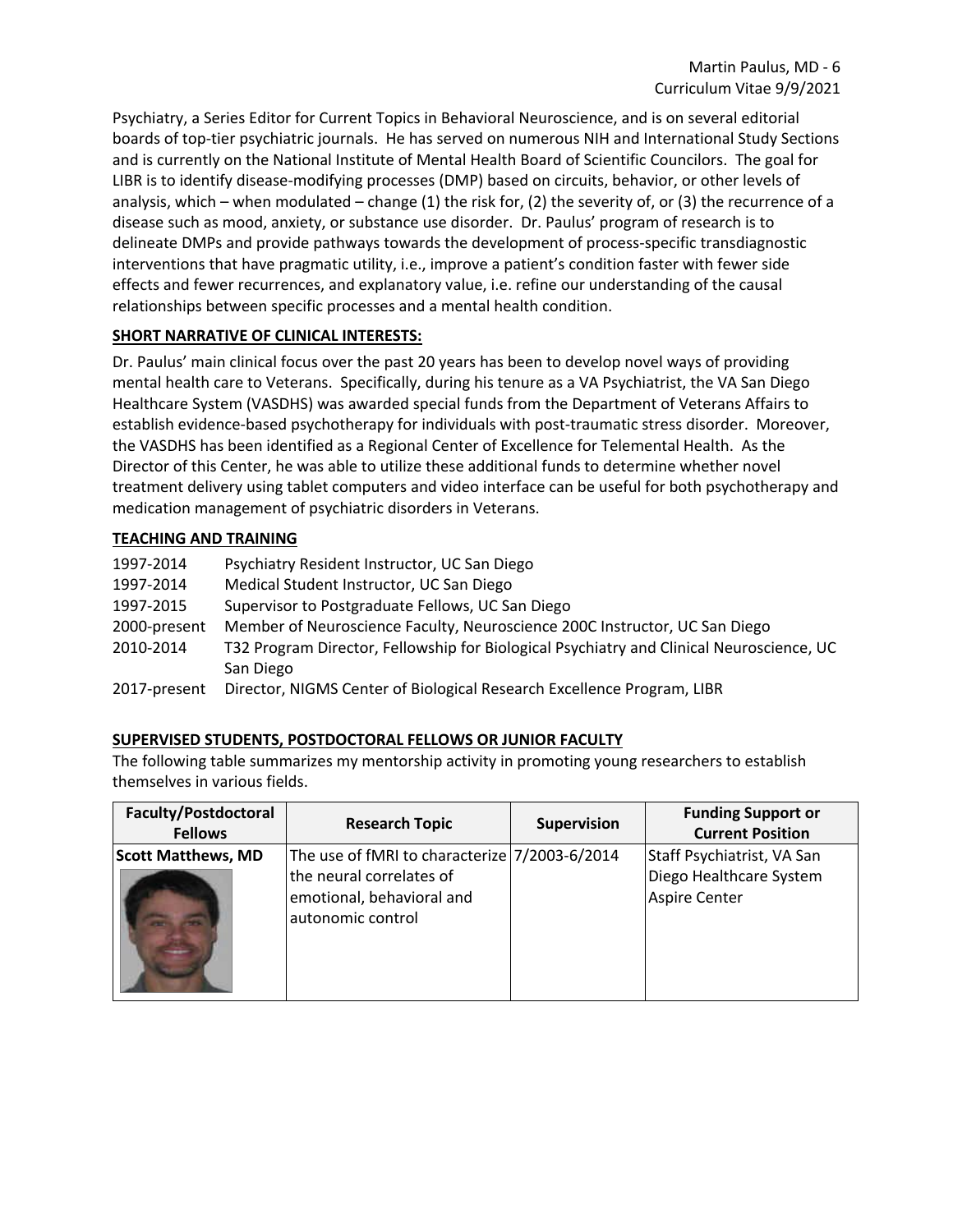| Alan Simmons, PhD  | Neural system dysfunctions in                          | 7/2003-7/2014 | Associate Professor, UCSD                               |  |
|--------------------|--------------------------------------------------------|---------------|---------------------------------------------------------|--|
|                    | combat veterans returning<br>from Iraq and Afghanistan |               |                                                         |  |
| Tony Yang, MD, PhD | Neural systems dysfunction in                          | 7/2004-6/2012 | Associate Professor, UCSF                               |  |
|                    | adolescent depression                                  |               |                                                         |  |
| Amanda Grethe, PhD | Relationship between reward                            | 7/2003-7/2010 | Associate Professor, UCSD                               |  |
|                    | mechanisms and motor control<br>in the basal ganglia.  |               |                                                         |  |
| Marc Wittmann, PhD |                                                        | 9/2004-7/2010 | <b>Staff Scientist</b>                                  |  |
|                    | Neural systems underlying the<br>experience of time.   |               | Institute for Frontier Areas of<br>Psychology, Freiburg |  |
| Irina Strigo, PhD  | Neural networks of affective                           | 9/2004-7/2009 | Associate Professor of                                  |  |
|                    | processing in depression                               |               | Psychiatry, UCSF School of<br>Medicine                  |  |
| Sara Mednick, PhD  | Pharmaco Imaging to                                    | 7/2007-7/2011 | Associate Professor, UC                                 |  |
|                    | determine the neural basis of<br>napping.              |               | Riverside                                               |  |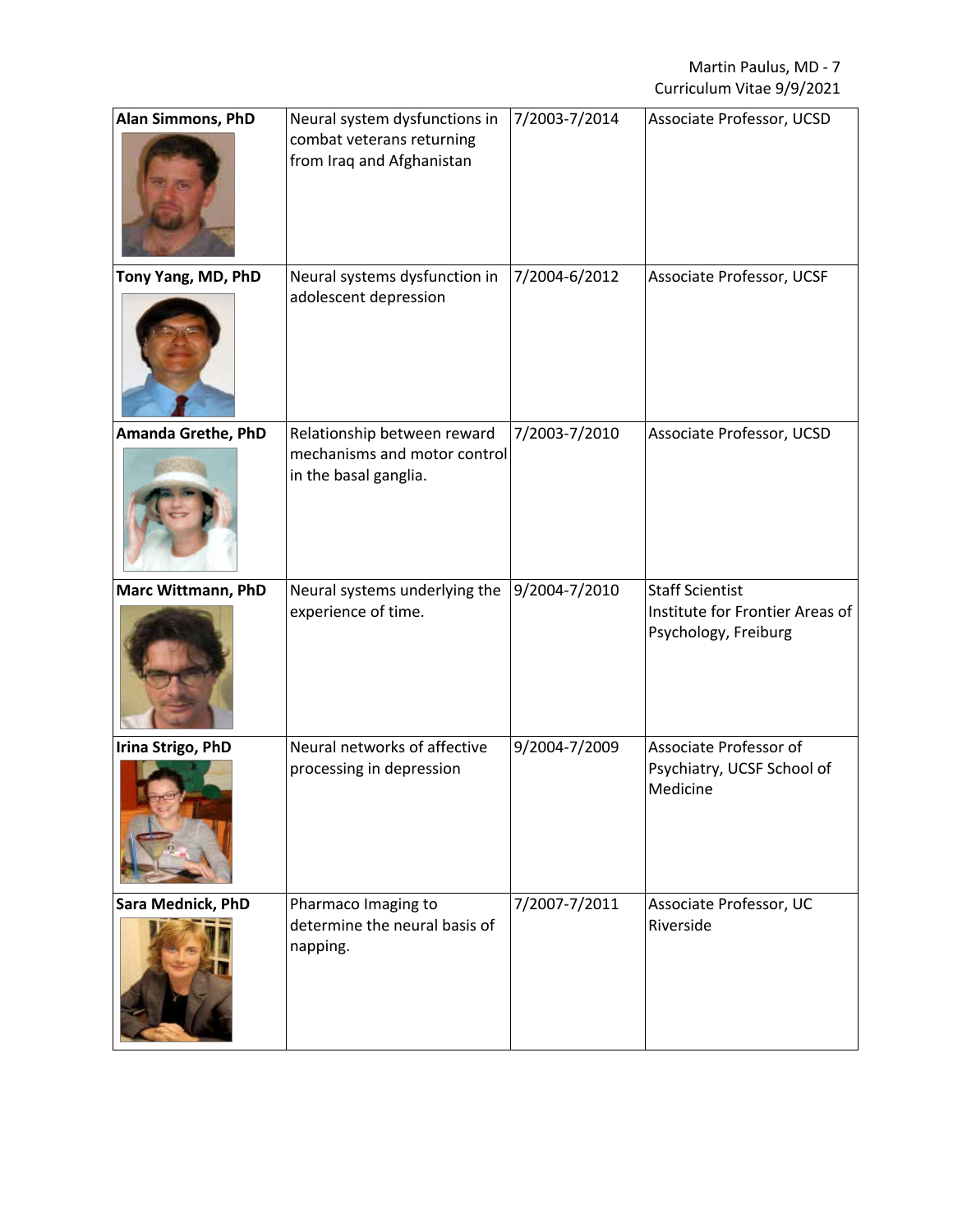| <b>Estibaliz Arce, PhD</b>                                                            | Neural systems underlying                                      | 7/2005-7/2009  | Director, Clinical,                                                                                                 |
|---------------------------------------------------------------------------------------|----------------------------------------------------------------|----------------|---------------------------------------------------------------------------------------------------------------------|
|                                                                                       | resilience                                                     |                | Neuroscience and Pain<br>Research Unit, Pfizer                                                                      |
| David Leland, PhD                                                                     | Neural system                                                  | 3/2004-3/2008  | Associate Professor,                                                                                                |
|                                                                                       | underlying risk-taking<br>in stimulant users                   |                | University of Wisconsin-Eau<br>Claire                                                                               |
| Jennifer Aron, PhD                                                                    | Tactile c-fiber afferents: a                                   | 10/2005-7/2011 | Postdoctoral Scholar                                                                                                |
| system for probing affective<br>processing, anticipation, and<br>models of drug abuse |                                                                |                | Research Associate, Keck<br>School of Medicine of USC                                                               |
| Insula Function and Emotion<br>Justin Feinstein, PhD                                  |                                                                | 10/2001-2/2006 | Assistant Professor,<br>University of Tulsa,<br>Department of Psychology<br>and Oxley College of Health<br>Sciences |
| <b>Guido Frank, MD</b><br>Reward Processing and Eating<br><b>Disorders</b>            |                                                                | 10/2005-6/2007 | Associate Professor,<br>University of Colorado,<br>Denver                                                           |
| Martina Reske, PhD                                                                    | Inhibitory Processing in<br><b>Stimulant Using Individuals</b> | 1/2008-1/2010  | Staff Scientist,<br>Forschungszentrum Jülich,·<br><b>Computational and Systems</b><br>Neuroscience (INM-6)          |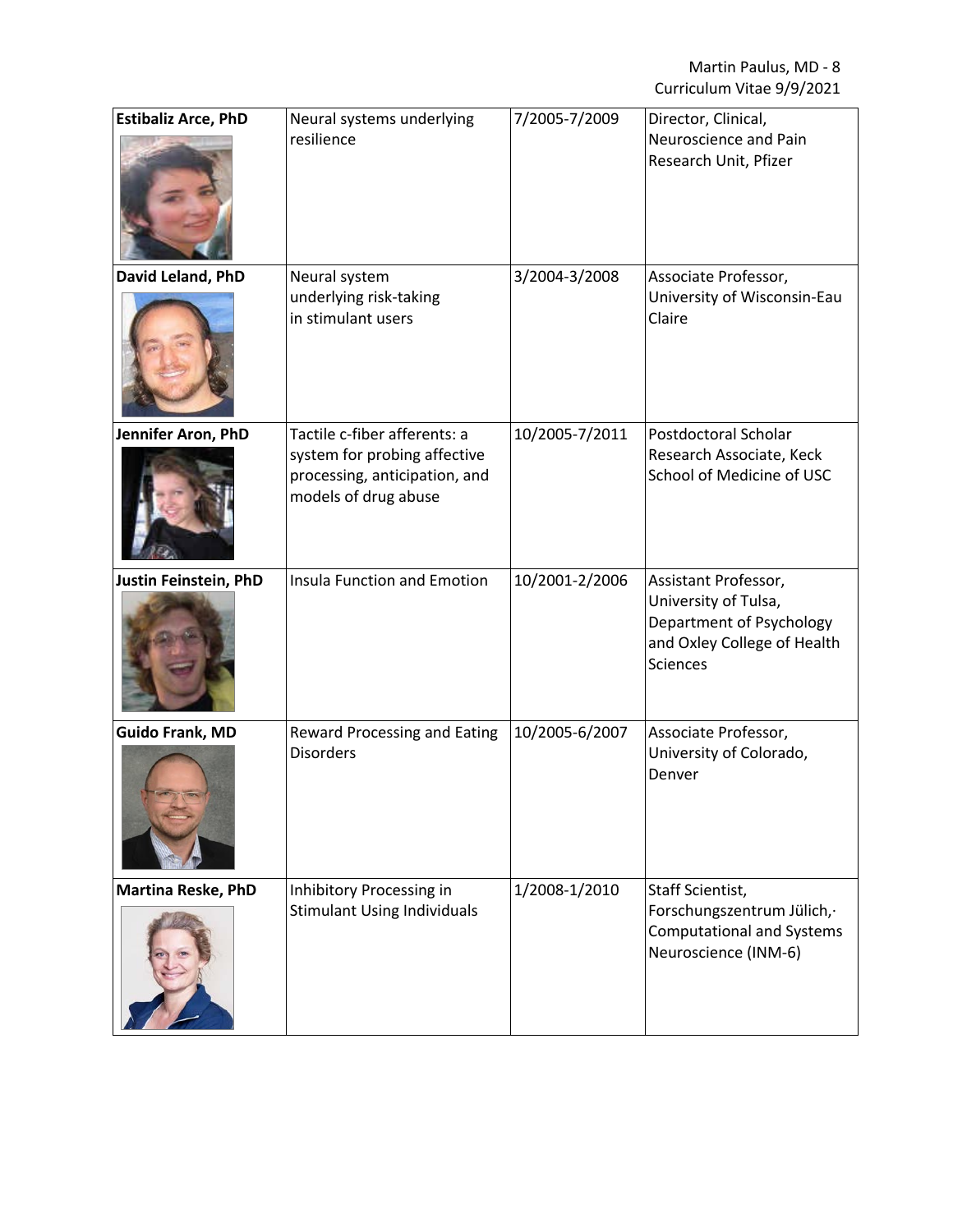| Dharol Tankersley, PhD Pharmaco-fMRI: | Benzodiazepine effects on<br>emotion processing    | 7/2008-7/2009 | Business Intelligence Analyst,<br>Enerpact LLC                           |
|---------------------------------------|----------------------------------------------------|---------------|--------------------------------------------------------------------------|
| <b>Adrienne Moore</b>                 | Interoception and Empathy                          | 6/2008-7/2009 | Clinical Coordinator, UC San<br>Diego, Autism Center of<br>Excellence    |
| Sarah Wu                              | Genetics and Neuroimaging in<br>Anxiety            | 1/2009-7/2009 | <b>Graduate Student</b><br>Researcher, University of<br>Colorado, Denver |
| Jennifer Stewart, PhD                 | Decision-making and Stimulant 2/2010-7/2014<br>use |               | Assistant Professor, Queens<br>College, New York                         |
| <b>Colm Connolly, PhD</b>             | Risk-taking and<br>Methamphetamine<br>dependence   | 1/2010-6/2012 | Associate Specialist, UCSF                                               |
| Tali Ball, PhD                        | Neural processing underlying<br>Anxiety disorders  | 7/2009-7/2014 | <b>Postdoctoral Research</b><br>Fellow, Stanford University              |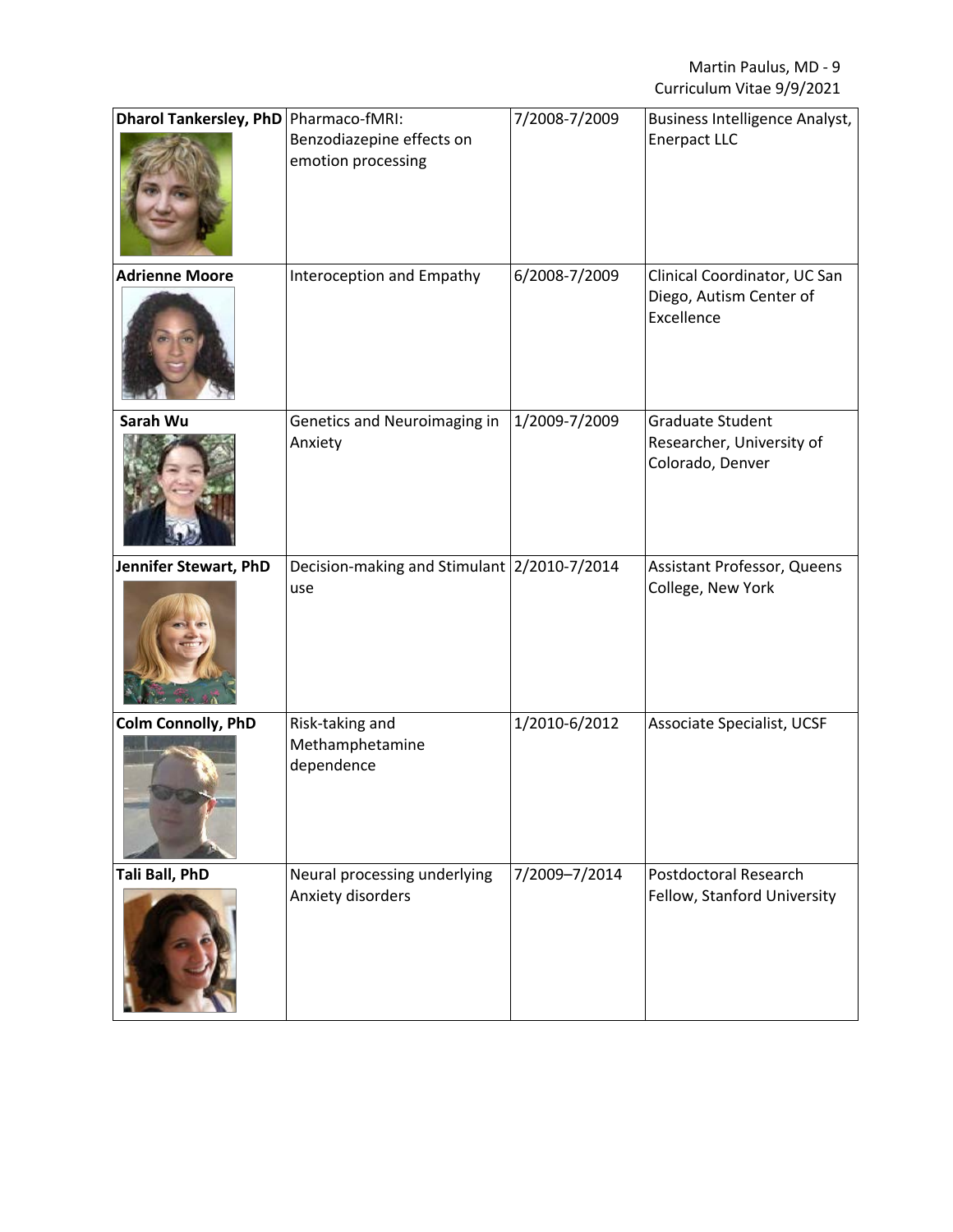| Robin Aupperle, PhD<br>Approach-Avoidance Conflict<br>in Anxiety disorders                                   |                                                                                                                              | 7/2009-7/2011  | Assistant Professor,<br>Laureate Institute for Brain<br>Research and University of<br>Tulsa |
|--------------------------------------------------------------------------------------------------------------|------------------------------------------------------------------------------------------------------------------------------|----------------|---------------------------------------------------------------------------------------------|
| <b>Charlie Taylor, PhD</b>                                                                                   | Neural Basis of Computerized<br><b>Attention Training</b>                                                                    | 7/2011-12/2012 | Assistant Adjunct Professor,<br><b>UCSD</b>                                                 |
| M. Scott Mackey, PhD                                                                                         | <b>Structural Brain Changes</b><br>associated with stimulant use                                                             | 8/2011-7/2014  | Assistant Professor,<br>University of Vermont                                               |
| <b>Ashley Juavinett, PhD</b><br>Neural processing of aversive<br>interoceptive stimuli in<br>stimulant users |                                                                                                                              | 7/2011-6/2012  | Assistant Teaching Professor,<br>UCSD, Division of Biological<br><b>Sciences</b>            |
| Joshua Gowin, PhD                                                                                            | Behavioral and neuroimaging<br>of<br>Risk-taking                                                                             | 2/2012-8/2013  | Assistant Professor,<br>University of Denver                                                |
| <b>Cedric Hysek, PhD</b>                                                                                     | Effects of methylphenidate on<br>brain function: A placebo-<br>controlled dose-response fMRI<br>study with an active control | 8/2013-8/2015  | Owner, Apotheke,<br>Biel, Switzerland                                                       |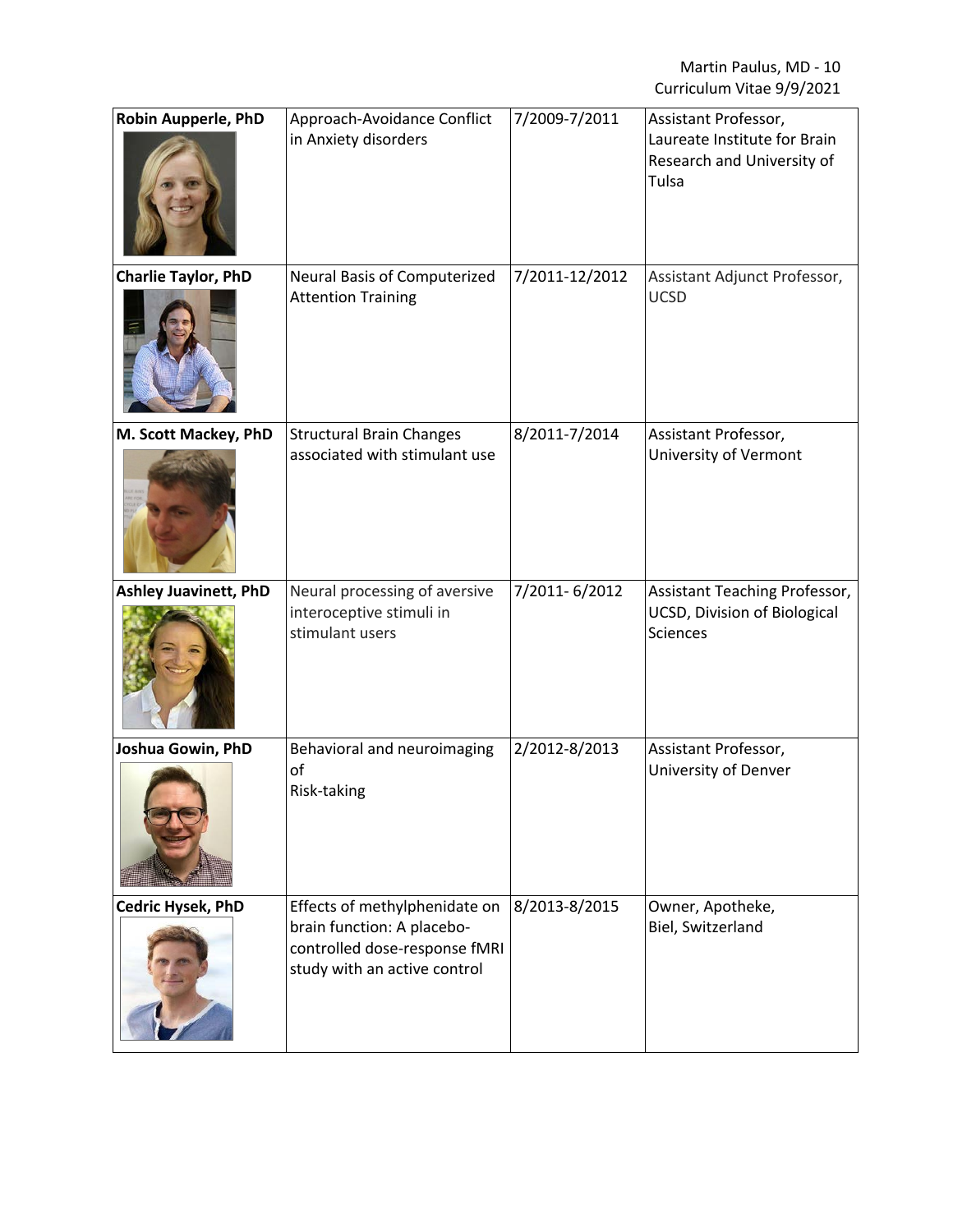| Katia Marina Harle,                                                                          | Neural systems underlying<br>emotion regulation in<br>stimulant dependence                         | 7/2012-9/2016   | Assistant Clinical Professor,<br><b>UC San Diego</b>                                               |
|----------------------------------------------------------------------------------------------|----------------------------------------------------------------------------------------------------|-----------------|----------------------------------------------------------------------------------------------------|
| Lori Hasse, PhD<br>Neural systems underlying<br>optimal performance and<br>stress-resilience |                                                                                                    | 7/2012-7/2014   | Assistant Clinical Professor of<br>Psychiatry, UC San Diego                                        |
| Max Schiff MD, PhD                                                                           | Bayesian Models of Decision-<br>making in Psychiatry                                               | 07/2013-7/2014  | Instructor in Psychiatry,<br>Vanderbilt University                                                 |
| He Crane Huang, PhD<br><b>Inverse Optimization Models</b><br>of Reward in Depression         |                                                                                                    | 07/2013-11/2016 | <b>Machine Learning</b><br>Researcher, Apple                                                       |
| Jonathon Howlett, MD                                                                         | The influence of counterfactual 07/2012-present<br>comparisons on decision<br>making in depression |                 | Associate Physician, UCSD                                                                          |
| Hamed Ekhtiari, MD, PhD                                                                      | <b>Precision Addiction Medicine</b>                                                                | 11/2015-present | Visiting Scientist,<br>Postdoctoral Researcher,<br>Laureate Institute for Brain<br>Research (LIBR) |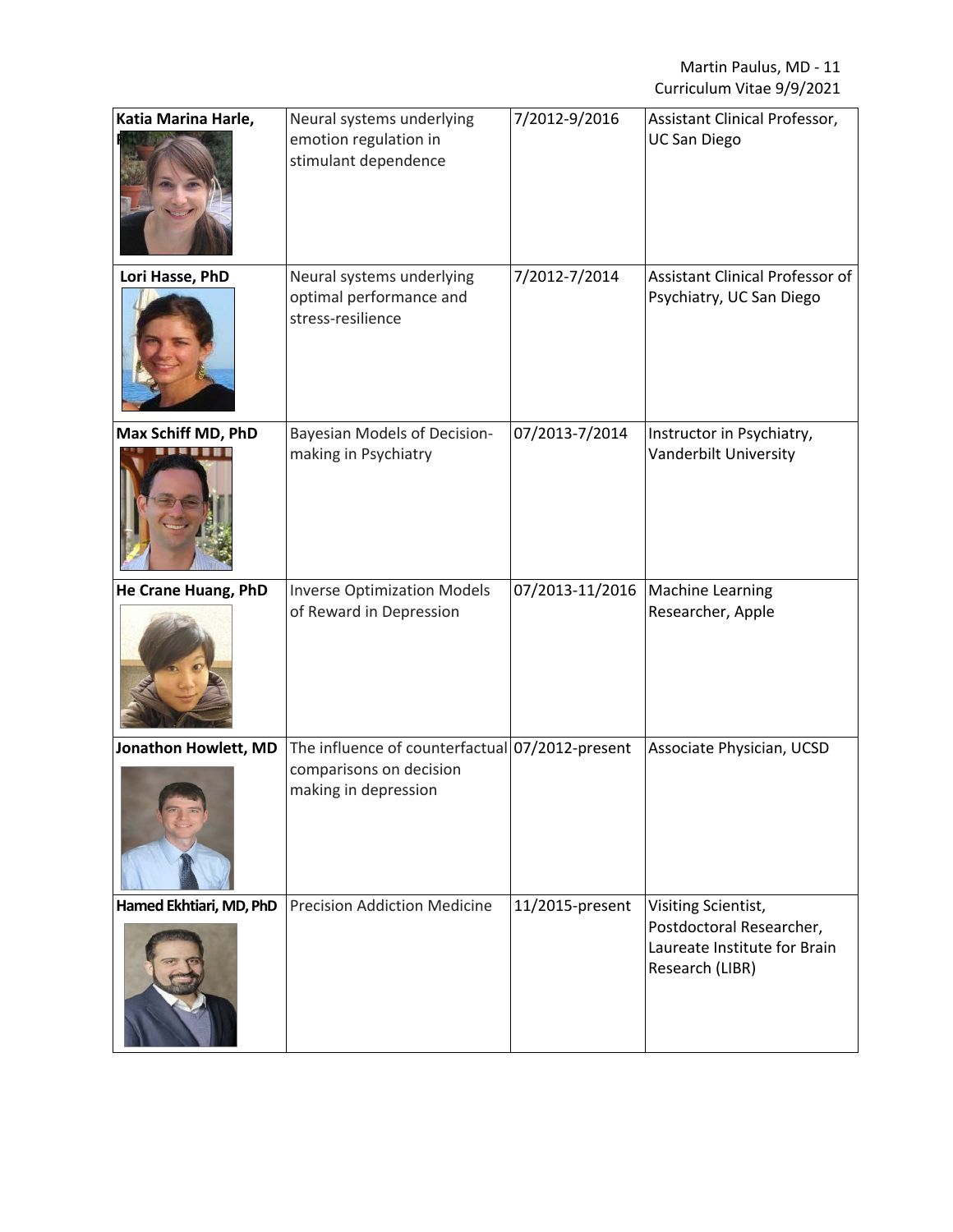| Maria Puhl, PhD<br>Trang Le, PhD | Application of Drift Diffusion<br>Models in Computational<br>Psychiatry<br>Machine Learning Approach to 07/2016-07/2018 Postdoctoral Fellow, U Penn<br>Determine Brain Age |                 | 07/2017-07/2018 Statistician, Statistica, Palo<br>Alto, CA    |
|----------------------------------|----------------------------------------------------------------------------------------------------------------------------------------------------------------------------|-----------------|---------------------------------------------------------------|
| <b>Chunliang Fen, PhD</b>        | Neighborhood Influence on<br>Mental Health                                                                                                                                 | 01/2017-11/2018 | Associate Professor, South<br>China Normal University         |
| Katie Forthman, MS               | 07/2016-05/2019<br>Dimensions of<br>neighborhood tracts and<br>their associations with<br>mental health problems                                                           |                 | Data Scientist, Laureate<br>Institute for Brain Research      |
| Janna Colaizzi, PhD              | Sign and goal tracking in youth   08/2018-present<br>as a risk factor for drug<br>addiction                                                                                |                 | Postdoctoral Fellow, Laureate<br>Institute for Brain Research |
| <b>Philip Spechler, Ph.D</b>     | Brain Systems underlying<br><b>Cannabis and Mood Disorders</b>                                                                                                             | 07/2019-present | Postdoctoral Fellow, Laureate<br>Institute for Brain Research |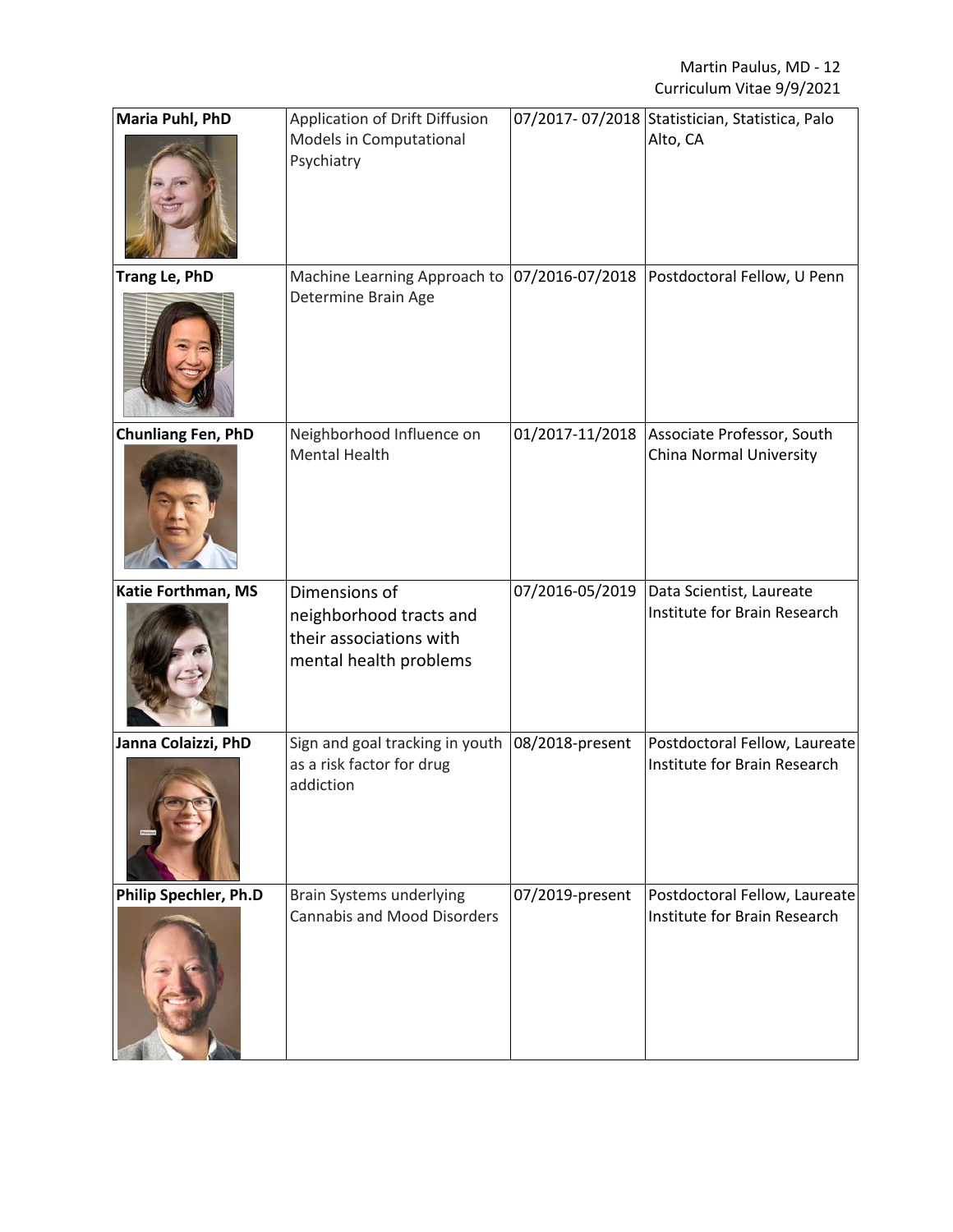| Leandra Figueroa-Hall, | TLR4 and exosomal pathways                                                            | 07/2019-present | Postdoctoral Fellow, Laureate                                 |
|------------------------|---------------------------------------------------------------------------------------|-----------------|---------------------------------------------------------------|
| Ph.D.                  | in depression                                                                         |                 | Institute for Brain Research                                  |
| Haixia Zheng, Ph.D.    | Gray and white matter<br>abnormalities associated with<br>inflammation in depression. | 07/2019-present | Postdoctoral Fellow, Laureate<br>Institute for Brain Research |

### **PUBLICATIONS**

# *Peer-Reviewed Data-Based Papers:*

1. Cohen ZP, Cosgrove KT, DeVille DC, Akeman E, Singh MK, White E, Stewart JL, Aupperle RL, **Paulus** MP, Kirlic N (2021): The Impact of COVID-19 on Adolescent Mental Health: Preliminary Findings From a Longitudinal Sample of Healthy and At-Risk Adolescents. *Front Pediatr*. 9:622608.

2. Park H, Forthman KL, Kuplicki R, Victor TA, Tulsa I, Yeh HW, Thompson WK, **Paulus** MP (2021): Polygenic risk for neuroticism moderates response to gains and losses in amygdala and caudate: Evidence from a clinical cohort. *J Affect Disord*. 293:124-132.

3. Howlett JR, Harle KM, **Paulus** MP (2021): Inhibitory failures in cocaine use disorder: Not paying attention when there is a need to be cautious. *Drug Alcohol Depend*. 226:108833.

4. Savitz J, Ford BN, Yeh HW, Akeman E, Cosgrove K, Clausen AN, Martell C, Kirlic N, Santiago J, Teague TK, Irwin MR, **Paulus** MP, Aupperle RL (2021): Behavioral activation therapy for depression is associated with a reduction in the concentration of circulating quinolinic acid - Erratum. *Psychological medicine*.1.

5. Lee EE, Govind T, Ramsey M, Wu TC, Daly R, Liu J, Tu XM, **Paulus** MP, Thomas ML, Jeste DV (2021): Compassion toward others and self-compassion predict mental and physical well-being: a 5-year longitudinal study of 1090 community-dwelling adults across the lifespan. *Translational psychiatry*. 11:397.

6. Kirlic N, Akeman E, DeVille DC, Yeh HW, Cosgrove KT, McDermott TJ, Touthang J, Clausen A, **Paulus** MP, Aupperle RL (2021): A machine learning analysis of risk and protective factors of suicidal thoughts and behaviors in college students. *J Am Coll Health*.1-10.

7. Smith R, Kirlic N, Stewart JL, Touthang J, Kuplicki R, McDermott TJ, Taylor S, Khalsa SS, **Paulus** MP, Aupperle RL (2021): Long-term stability of computational parameters during approach-avoidance conflict in a transdiagnostic psychiatric patient sample. *Scientific reports*. 11:11783.

8. Chaarani B, Hahn S, Allgaier N, Adise S, Owens MM, Juliano AC, Yuan DK, Loso H, Ivanciu A, Albaugh MD, Dumas J, Mackey S, Laurent J, Ivanova M, Hagler DJ, Cornejo MD, Hatton S, Agrawal A, Aguinaldo L, Ahonen L, Aklin W, Anokhin AP, Arroyo J, Avenevoli S, Babcock D, Bagot K, Baker FC, Banich MT, Barch DM, Bartsch H, Baskin-Sommers A, Bjork JM, Blachman-Demner D, Bloch M, Bogdan R, Bookheimer SY, Breslin F, Brown S, Calabro FJ, Calhoun V, Casey BJ, Chang L, Clark DB, Cloak C, Constable RT, Constable K, Corley R, Cottler LB, Coxe S, Dagher RK, Dale AM, Dapretto M, Delcarmen-Wiggins R, Dick AS, Do EK, Dosenbach NUF, Dowling GJ, Edwards S, Ernst TM, Fair DA, Fan CC, Feczko E, Feldstein-Ewing SW, Florsheim P, Foxe JJ, Freedman EG, Friedman NP, Friedman-Hill S, Fuemmeler BF, Galvan A, Gee DG, Giedd J, Glantz M, Glaser P, Godino J, Gonzalez M, Gonzalez R, Grant S, Gray KM, Haist F, Harms MP, Hawes S, Heath AC, Heeringa S, Heitzeg MM, Hermosillo R, Herting MM,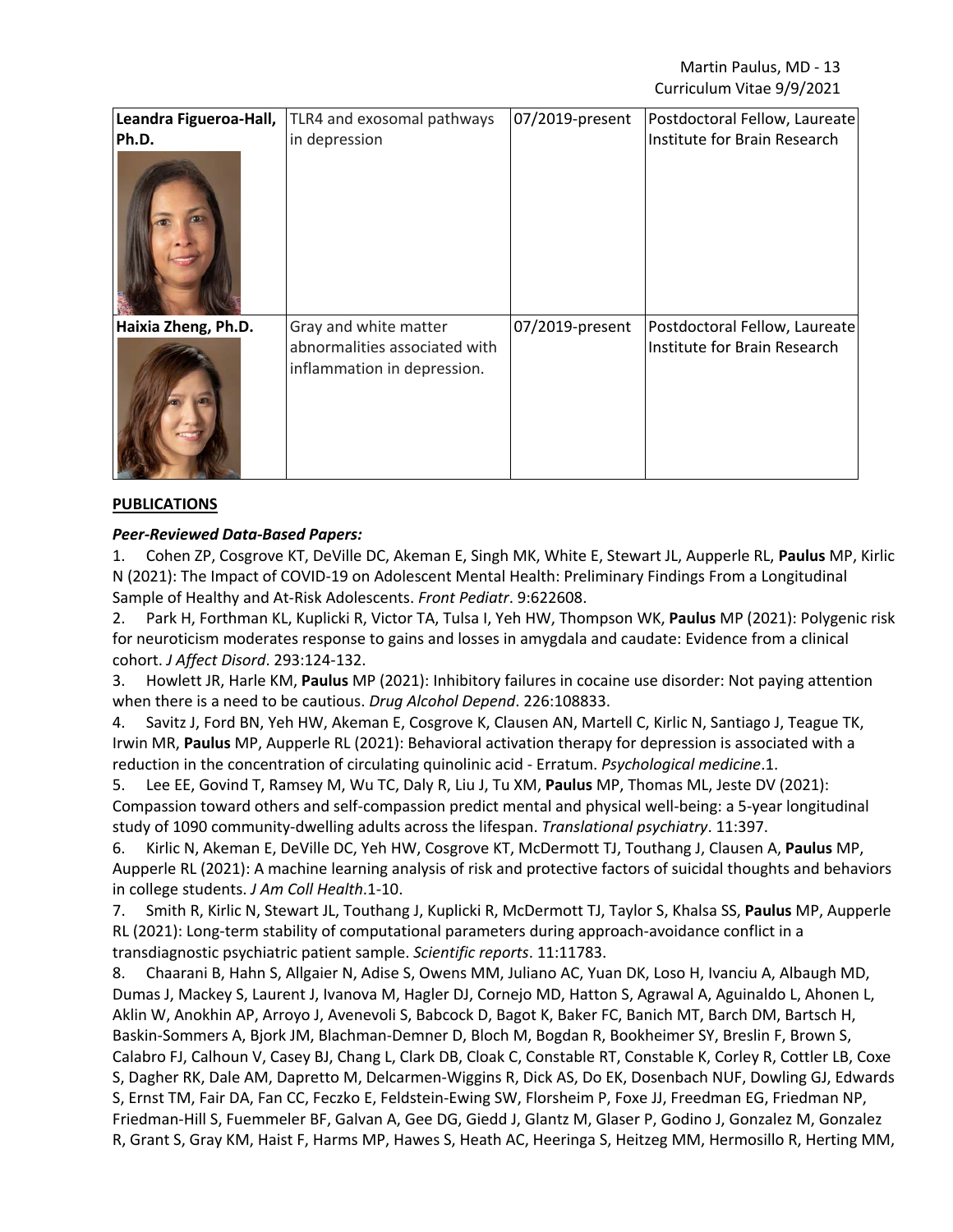Hettema JM, Hewitt JK, Heyser C, Hoffman E, Howlett K, Huber RS, Huestis MA, Hyde LW, Iacono WG, Infante MA, Irfanoglu O, Isaiah A, Iyengar S, Jacobus J, James R, Jean-Francois B, Jernigan T, Karcher NR, Kaufman A, Kelley B, Kit B, Ksinan A, Kuperman J, Laird AR, Larson C, LeBlanc K, Lessov-Schlagger C, Lever N, Lewis DA, Lisdahl K, Little AR, Lopez M, Luciana M, Luna B, Madden PA, Maes HH, Makowski C, Marshall AT, Mason MJ, Matochik J, McCandliss BD, McGlade E, Montoya I, Morgan G, Morris A, Mulford C, Murray P, Nagel BJ, Neale MC, Neigh G, Nencka A, Noronha A, Nixon SJ, Palmer CE, Pariyadath V, **Paulus** MP, Pelham WE, Pfefferbaum D, Pierpaoli C, Prescot A, Prouty D, Puttler LI, Rajapaske N, Rapuano KM, Reeves G, Renshaw PF, Riedel MC, Rojas P, de la Rosa M, Rosenberg MD, Ross MJ, Sanchez M, Schirda C, Schloesser D, Schulenberg J, Sher KJ, Sheth C, Shilling PD, Simmons WK, Sowell ER, Speer N, Spittel M, Squeglia LM, Sripada C, Steinberg J, Striley C, Sutherland MT, Tanabe J, Tapert SF, Thompson W, Tomko RL, Uban KA, Vrieze S, Wade NE, Watts R, Weiss S, Wiens BA, Williams OD, Wilbur A, Wing D, Wolff-Hughes D, Yang R, Yurgelun-Todd DA, Zucker RA, Potter A, Garavan HP, Consortium A (2021): Baseline brain function in the preadolescents of the ABCD Study. *Nat Neurosci*.

9. Kuplicki R, Touthang J, Zoubi OA, Mayeli A, Misaki M, Aupperle RL, Teague TK, McKinney BA, **Paulus** M, Bodurka J (2021): Common Data Elements, Scalable Data Management Infrastructure and Analytics Workflows for Large-scale Neuroimaging Studies. *medRxiv*.2021.2003.2016.21253726.

10. Figueroa-Hall LK, **Paulus** MP, Savitz J (2020): Toll-Like Receptor Signaling in Depression. *Psychoneuroendocrinology*. 121:104843.

11. Dick AS, Lopez DA, Watts AL, Heeringa S, Reuter C, Bartsch H, Fan CC, Kennedy DN, Palmer C, Marshall A, Haist F, Hawes S, Nichols TE, Barch DM, Jernigan TL, Garavan H, Grant S, Pariyadath V, Hoffman E, Neale M, Stuart EA, **Paulus** MP, Sher KJ, Thompson WK (2021): Meaningful Associations in the Adolescent Brain Cognitive Development Study. *Neuroimage*.118262.

12. Al Zoubi O, Misaki M, Bodurka J, Kuplicki R, Wohlrab C, Schoenhals WA, Refai HH, Khalsa SS, Stein MB, **Paulus** MP, Feinstein JS (2021): Taking the body off the mind: Decreased functional connectivity between somatomotor and default-mode networks following Floatation-REST. *Hum Brain Mapp*.

13. Kerr KL, Ralph-Nearman C, Colaizzi JM, DeVille DC, Breslin FJ, Aupperle RL, **Paulus** MP, Morris AS (2021): Gastric symptoms and low perceived maternal warmth are associated with eating disorder symptoms in young adolescent girls. *Int J Eat Disord*.

14. Cohen ZP, Cosgrove KT, Akeman E, Coffey S, Teague K, Hays-Grudo J, **Paulus** MP, Aupperle RL, Kirlic N (2021): The effect of a mindfulness-based stress intervention on neurobiological and symptom measures in adolescents with early life stress: a randomized feasibility study. *BMC Complement Med Ther*. 21:123.

15. Kirlic N, Colaizzi JM, Cosgrove KT, Cohen ZP, Yeh HW, Breslin F, Morris AS, Aupperle RL, Singh MK, **Paulus** MP (2021): Extracurricular Activities, Screen Media Activity, and Sleep May Be Modifiable Factors Related to Children's Cognitive Functioning: Evidence From the ABCD Study((R)). *Child Dev*.

16. Spechler PA, Stewart JL, Kuplicki R, Tulsa I, **Paulus** MP (2021): COVID-19 vaccine willingness and cannabis use histories. *medRxiv*.

17. Ekhtiari H, Rezapour T, Sawyer B, Yeh HW, Kuplicki R, Tarrasch M, **Paulus** MP, Aupperle R (2021): Neurocognitive Empowerment for Addiction Treatment (NEAT): study protocol for a randomized controlled trial. *Trials*. 22:330.

18. Ekhtiari H, Kuplicki R, Aupperle RL, **Paulus** MP (2021): It is Never as Good the Second Time Around: Brain Areas Involved in Salience Processing Habituate During Repeated Drug Cue Exposure in Treatment Engaged Abstinent Methamphetamine and Opioid Users. *Neuroimage*.118180.

19. May AC, Burrows K, Figueroa-Hall LK, Kirlic N, White EJ, Smith R, Ekhtiari H, **Paulus** MP, Savitz J, Stewart JL, Investigators T (2021): Erratum to "Sex differences in circulating inflammatory mediators as a function of substance use disorder" [Drug Alcohol Depend. 221 (2021) 108610]. *Drug Alcohol Depend*.108743.

20. Cosgrove KT, Kuplicki R, Savitz J, Burrows K, Kyle Simmons W, Khalsa SS, Kent Teague T, Aupperle RL, **Paulus** MP (2021): Impact of ibuprofen and peroxisome proliferator-activated receptor gamma on emotion-related neural activation: A randomized, placebo-controlled trial. *Brain Behav Immun*.

21. Lee EE, Torous J, De Choudhury M, Depp CA, Graham SA, Kim HC, **Paulus** MP, Krystal JH, Jeste DV (2021): Artificial Intelligence for Mental Health Care: Clinical Applications, Barriers, Facilitators, and Artificial Wisdom. *Biological psychiatry : cognitive neuroscience and neuroimaging*.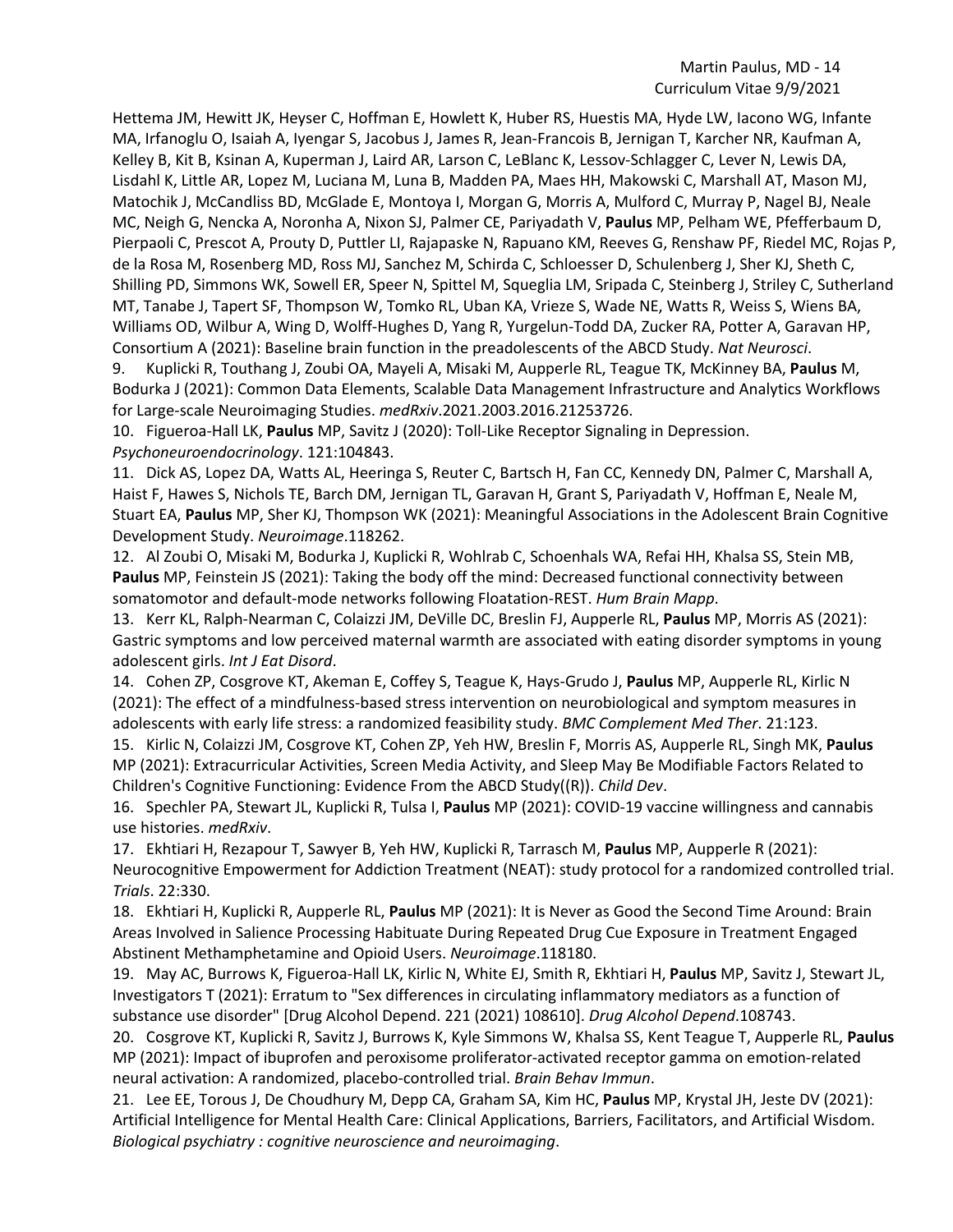22. Forthman KL, Colaizzi JM, Yeh HW, Kuplicki R, **Paulus** MP (2021): Latent Variables Quantifying Neighborhood Characteristics and Their Associations with Poor Mental Health. *Int J Environ Res Public Health*. 18.

23. Fryer SL, Roach BJ, Holroyd CB, **Paulus** MP, Sargent K, Boos A, Ford JM, Mathalon DH (2021): Electrophysiological investigation of reward anticipation and outcome evaluation during slot machine play. *Neuroimage*. 232:117874.

24. May AC, Burrows K, Figueroa-Hall LK, Kirlic N, White EJ, Smith R, Ekhtiari H, **Paulus** MP, Savitz J, Stewart JL, Investigators T (2021): Sex differences in circulating inflammatory mediators as a function of substance use disorder. *Drug Alcohol Depend*. 221:108610.

25. Sadraee A, **Paulus** M, Ekhtiari H (2021): fMRI as an outcome measure in clinical trials: A systematic review in clinicaltrials.gov. *Brain Behav*. 11:e02089.

26. Peng Y, Knotts JD, Taylor CT, Craske MG, Stein MB, Bookheimer S, Young KS, Simmons AN, Yeh HW, Ruiz J, **Paulus** MP (2021): Failure to Identify Robust Latent Variables of Positive or Negative Valence Processing Across Units of Analysis. *Biological psychiatry : cognitive neuroscience and neuroimaging*. 6:518-526.

27. Herting MM, Uban KA, Gonzalez MR, Baker FC, Kan EC, Thompson WK, Granger DA, Albaugh MD, Anokhin AP, Bagot KS, Banich MT, Barch DM, Baskin-Sommers A, Breslin FJ, Casey BJ, Chaarani B, Chang L, Clark DB, Cloak CC, Constable RT, Cottler LB, Dagher RK, Dapretto M, Dick AS, Dosenbach N, Dowling GJ, Dumas JA, Edwards S, Ernst T, Fair DA, Feldstein-Ewing SW, Freedman EG, Fuemmeler BF, Garavan H, Gee DG, Giedd JN, Glaser PEA, Goldstone A, Gray KM, Hawes SW, Heath AC, Heitzeg MM, Hewitt JK, Heyser CJ, Hoffman EA, Huber RS, Huestis MA, Hyde LW, Infante MA, Ivanova MY, Jacobus J, Jernigan TL, Karcher NR, Laird AR, LeBlanc KH, Lisdahl K, Luciana M, Luna B, Maes HH, Marshall AT, Mason MJ, McGlade EC, Morris AS, Nagel BJ, Neigh GN, Palmer CE, **Paulus** MP, Potter AS, Puttler LI, Rajapakse N, Rapuano K, Reeves G, Renshaw PF, Schirda C, Sher KJ, Sheth C, Shilling PD, Squeglia LM, Sutherland MT, Tapert SF, Tomko RL, Yurgelun-Todd D, Wade NE, Weiss SRB, Zucker RA, Sowell ER (2020): Correspondence Between Perceived Pubertal Development and Hormone Levels in 9-10 Year-Olds From the Adolescent Brain Cognitive Development Study. *Front Endocrinol (Lausanne)*. 11:549928. 28. Villarreal MF, Wainsztein AE, Merce RA, Goldberg X, Castro MN, Brusco LI, de Guevara SL, Bodurka J, **Paulus** M, Menchon JM, Soriano-Mas C, Guinjoan SM (2021): Distinct Neural Processing of Acute Stress in Major Depression and Borderline Personality Disorder. *J Affect Disord*. 286:123-133.

29. Li Y, Thompson WK, Reuter C, Nillo R, Jernigan T, Dale A, Sugrue LP, Consortium A, Brown J, Dougherty RF, Rauschecker A, Rudie J, Barch DM, Calhoun V, Hagler D, Hatton S, Tanabe J, Marshall A, Sher KJ, Heeringa S, Hermosillo R, Banich MT, Squeglia L, Bjork J, Zucker R, Neale M, Herting M, Sheth C, Huber R, Reeves G, Hettema JM, Howlett KD, Cloak C, Baskin-Sommers A, Rapuano K, Gonzalez R, Karcher N, Laird A, Baker F, James R, Sowell E, Dick A, Hawes S, Sutherland M, Bagot K, Bodurka J, Breslin F, Morris A, **Paulus** M, Gray K, Hoffman E, Weiss S, Rajapakse N, Glantz M, Nagel B, Ewing SF, Goldstone A, Pfefferbaum A, Prouty D, Rosenberg M, Bookheimer S, Tapert S, Infante M, Jacobus J, Giedd J, Shilling P, Wade N, Uban K, Haist F, Heyser C, Palmer C, Kuperman J, Hewitt J, Cottler L, Isaiah A, Chang L, Edwards S, Ernst T, Heitzeg M, Puttler L, Sripada C, Iacono W, Luciana M, Clark D, Luna B, Schirda C, Foxe J, Freedman E, Mason M, McGlade E, Renshaw P, Yurgelun-Todd D, Albaugh M, Allgaier N, Chaarani B, Potter A, Ivanova M, Lisdahl K, Do E, Maes H, Bogdan R, Anokhin A, Dosenbach N, Glaser P, Heath A, Casey BJ, Gee D, Garavan HP, Dowling G, Brown S (2021): Rates of Incidental Findings in Brain Magnetic Resonance Imaging in Children. *JAMA Neurol*. 78:578-587.

30. Sweet AM, Pearlstein SL, **Paulus** MP, Stein MB, Taylor CT (2021): Computer-delivered behavioural activation and approach-avoidance training in major depression: Proof of concept and initial outcomes. *Br J Clin Psychol*. 31. Santiago J, Akeman E, Kirlic N, Clausen AN, Cosgrove KT, McDermott TJ, Mathis B, **Paulus** M, Craske MG, Abelson J, Martell C, Wolitzky-Taylor K, Bodurka J, Thompson WK, Aupperle RL (2020): Protocol for a randomized controlled trial examining multilevel prediction of response to behavioral activation and exposure-based therapy for generalized anxiety disorder. *Trials*. 21:17.

32. Verdejo-Garcia A, Lorenzetti V, Manning V, Piercy H, Bruno R, Hester R, Pennington D, Tolomeo S, Arunogiri S, Bates ME, Bowden-Jones H, Campanella S, Daughters SB, Kouimtsidis C, Lubman DI, Meyerhoff DJ, Ralph A, Rezapour T, Tavakoli H, Zare-Bidoky M, Zilverstand A, Steele D, Moeller SJ, **Paulus** M, Baldacchino A, Ekhtiari H (2019): A Roadmap for Integrating Neuroscience Into Addiction Treatment: A Consensus of the Neuroscience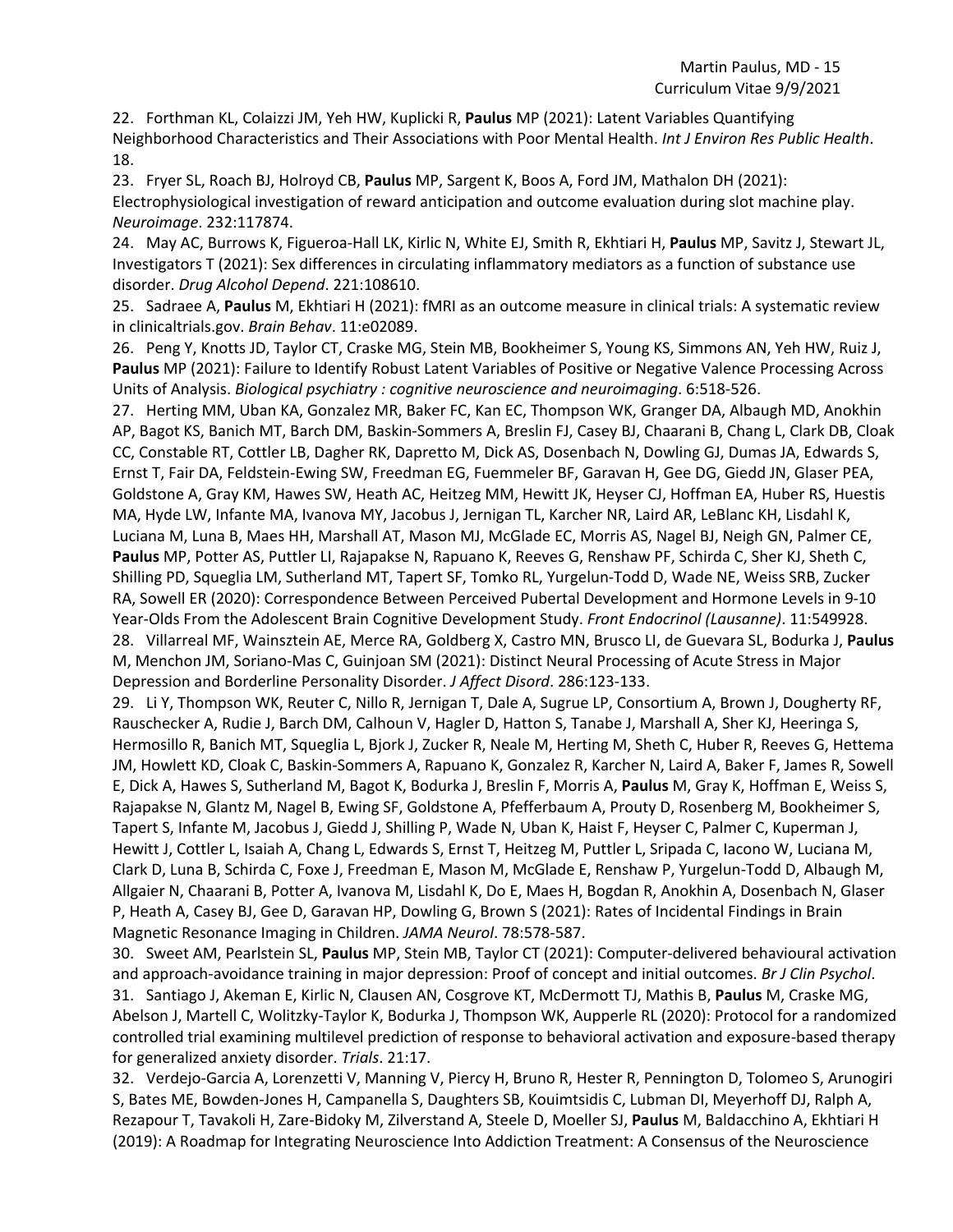Interest Group of the International Society of Addiction Medicine. *Frontiers in psychiatry*. 10:877.

33. Hahn S, Mackey S, Cousijn J, Foxe JJ, Heinz A, Hester R, Hutchinson K, Kiefer F, Korucuoglu O, Lett T, Li CR, London E, Lorenzetti V, Maartje L, Momenan R, Orr C, **Paulus** M, Schmaal L, Sinha R, Sjoerds Z, Stein DJ, Stein E, van Holst RJ, Veltman D, Walter H, Wiers RW, Yucel M, Thompson PM, Conrod P, Allgaier N, Garavan H (2020): Predicting alcohol dependence from multi-site brain structural measures. *Hum Brain Mapp*.

34. Tsuchiyagaito A, Misaki M, Zoubi OA, Tulsa I, **Paulus** M, Bodurka J (2021): Prevent breaking bad: A proof of concept study of rebalancing the brain's rumination circuit with real-time fMRI functional connectivity neurofeedback. *Hum Brain Mapp*. 42:922-940.

35. Ekhtiari H, Verdejo-Garcia A, Moeller SJ, Zare-Bidoky M, Baldacchino AM, **Paulus** M (2020): Editorial: Brain and Cognition for Addiction Medicine: From Prevention to Recovery. *Frontiers in psychiatry*. 11:590030.

36. White EJ, Kuplicki R, Stewart JL, Kirlic N, Yeh HW, Investigators T, **Paulus** MP, Aupperle RL (2021): Latent variables for region of interest activation during the monetary incentive delay task. *Neuroimage*. 230:117796.

37. Tumati S, **Paulus** MP, Northoff G (2021): Out-of-step: brain-heart desynchronization in anxiety disorders. *Mol Psychiatry*.

38. Burrows K, Stewart JL, Kuplicki R, Figueroa-Hall L, Spechler PA, Zheng H, Guinjoan SM, Tulsa I, Savitz JB, Kent Teague T, **Paulus** MP (2021): Elevated peripheral inflammation is associated with attenuated striatal reward anticipation in major depressive disorder. *Brain Behav Immun*. 93:214-225.

39. Cao Z, Ottino-Gonzalez J, Cupertino RB, Schwab N, Hoke C, Catherine O, Cousijn J, Dagher A, Foxe JJ, Goudriaan AE, Hester R, Hutchison K, Li CR, London ED, Lorenzetti V, Luijten M, Martin-Santos R, Momenan R, **Paulus** MP, Schmaal L, Sinha R, Sjoerds Z, Solowij N, Stein DJ, Stein EA, Uhlmann A, van Holst RJ, Veltman DJ, Wiers RW, Yucel M, Zhang S, Jahanshad N, Thompson PM, Conrod P, Mackey S, Garavan H (2021): Mapping cortical and subcortical asymmetries in substance dependence: Findings from the ENIGMA Addiction Working Group. *Addict Biol*.e13010.

40. Tsuchiyagaito A, Smith JL, El-Sabbagh N, Zotev V, Misaki M, Al Zoubi O, Kent Teague T, **Paulus** MP, Bodurka J, Savitz J (2021): Real-time fMRI neurofeedback amygdala training may influence kynurenine pathway metabolism in major depressive disorder. *NeuroImage Clinical*. 29:102559.

41. Smith R, Kirlic N, Stewart JL, Touthang J, Kuplicki R, Khalsa SS, Feinstein J, **Paulus** MP, Aupperle RL (2021): Greater decision uncertainty characterizes a transdiagnostic patient sample during approach-avoidance conflict: a computational modelling approach. *J Psychiatry Neurosci*. 46:E74-E87.

42. Zheng H, Ford BN, Bergamino M, Kuplicki R, Tulsa I, Hunt PW, Bodurka J, Teague TK, Irwin MR, Yolken RH, **Paulus** MP, Savitz J (2020): A hidden menace? Cytomegalovirus infection is associated with reduced cortical gray matter volume in major depressive disorder. *Mol Psychiatry*.

43. Savitz J, Ford BN, Yeh HW, Akeman E, Cosgrove K, Clausen AN, Martell C, Kirlic N, Santiago J, Teague TK, Irwin MR, **Paulus** MP, Aupperle RL (2020): Behavioral activation therapy for depression is associated with a reduction in the concentration of circulating quinolinic acid. *Psychological medicine*.1-10.

44. Lees B, Squeglia LM, Breslin FJ, Thompson WK, Tapert SF, **Paulus** MP (2020): Screen media activity does not displace other recreational activities among 9-10 year-old youth: a cross-sectional ABCD study(R). *BMC Public Health*. 20:1783.

45. Smith R, Kuplicki R, Feinstein J, Forthman KL, Stewart JL, **Paulus** MP, Tulsa i, Khalsa SS (2020): A Bayesian computational model reveals a failure to adapt interoceptive precision estimates across depression, anxiety, eating, and substance use disorders. *PLoS Comput Biol*. 16:e1008484.

46. **Paulus** MP, Stein MB, Simmons AN, Risbrough VB, Halter R, Chaplan SR (2021): The effects of FAAH inhibition on the neural basis of anxiety-related processing in healthy male subjects: a randomized clinical trial. *Neuropsychopharmacology*. 46:1011-1019.

47. Petzschner FH, Garfinkel SN, **Paulus** MP, Koch C, Khalsa SS (2021): Computational Models of Interoception and Body Regulation. *Trends in neurosciences*. 44:63-76.

48. Abram SV, Roach BJ, Holroyd CB, **Paulus** MP, Ford JM, Mathalon DH, Fryer SL (2020): Reward processing electrophysiology in schizophrenia: Effects of age and illness phase. *NeuroImage Clinical*. 28:102492.

49. Soleimani G, Saviz M, Bikson M, Towhidkhah F, Kuplicki R, **Paulus** MP, Ekhtiari H (2021): Group and individual level variations between symmetric and asymmetric DLPFC montages for tDCS over large scale brain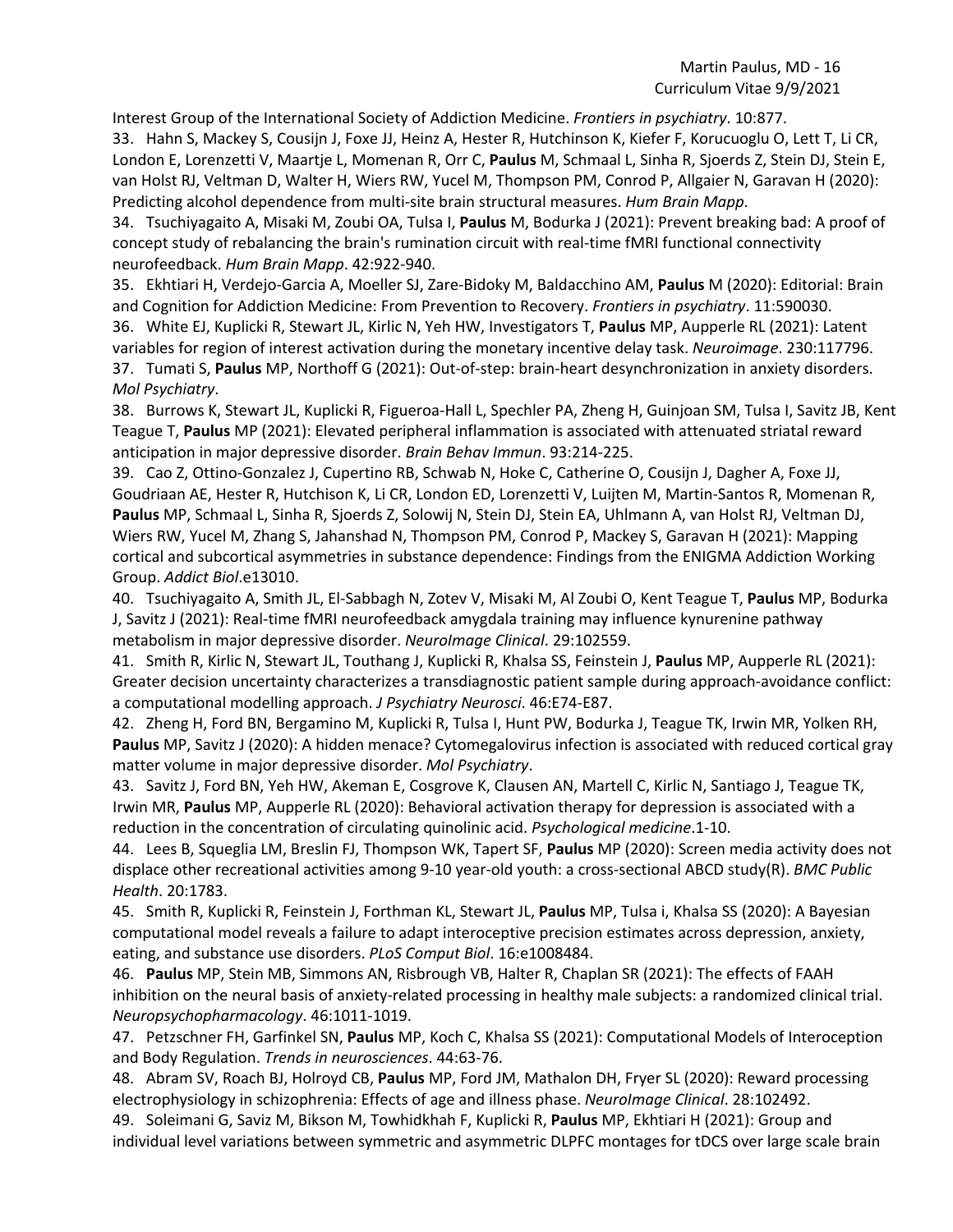network nodes. *Scientific reports*. 11:1271.

50. Smith R, Feinstein JS, Kuplicki R, Forthman KL, Stewart JL, **Paulus** MP, Tulsa I, Khalsa SS (2021): Perceptual insensitivity to the modulation of interoceptive signals in depression, anxiety, and substance use disorders. *Scientific reports*. 11:2108.

51. Zheng H, Bergamino M, Ford BN, Kuplicki R, Yeh FC, Bodurka J, Burrows K, Tulsa I, Hunt PW, Teague TK, Irwin MR, Yolken RH, **Paulus** MP, Savitz J (2021): Replicable association between human cytomegalovirus infection and reduced white matter fractional anisotropy in major depressive disorder. *Neuropsychopharmacology*. 46:928-938.

52. Kaye WH, Wierenga CE, Bischoff-Grethe A, Berner LA, Ely AV, Bailer UF, **Paulus** MP, Fudge JL (2020): Neural Insensitivity to the Effects of Hunger in Women Remitted From Anorexia Nervosa. *Am J Psychiatry*. 177:601-610. 53. Walter H, Kausch A, Dorfschmidt L, Waller L, Chinichian N, Veer I, Hilbert K, Luken U, **Paulus** MP, Goschke T, Kruschwitz JD (2020): Self-control and interoception: Linking the neural substrates of craving regulation and the prediction of aversive interoceptive states induced by inspiratory breathing restriction. *Neuroimage*. 215:116841.

54. Lee EE, Bangen KJ, Avanzino JA, Hou B, Ramsey M, Eglit G, Liu J, Tu XM, **Paulus** M, Jeste DV (2020): Outcomes of Randomized Clinical Trials of Interventions to Enhance Social, Emotional, and Spiritual Components of Wisdom: A Systematic Review and Meta-analysis. *JAMA Psychiatry*. 77:925-935.

55. Stewart JL, White EJ, Kuplicki R, Akeman E, Bodurka J, Cha YH, Feinstein JS, Khalsa SS, Savitz JB, Victor TA, **Paulus** MP, Aupperle RL (2020): Women with Major Depressive Disorder, Irrespective of Comorbid Anxiety Disorders, Show Blunted Bilateral Frontal Responses during Win and Loss Anticipation. *J Affect Disord*. 273:157- 166.

56. Bomyea J, Ball TM, Simmons AN, Campbell-Sills L, **Paulus** MP, Stein MB (2020): Change in neural response during emotion regulation is associated with symptom reduction in cognitive behavioral therapy for anxiety disorders. *J Affect Disord*. 271:207-214.

57. Spechler PA, Stewart JL, Kuplicki R, Tulsa I, **Paulus** MP (2020): Attenuated reward activations associated with cannabis use in anxious/depressed individuals. *Translational psychiatry*. 10:189.

58. Zugman A, Harrewijn A, Cardinale EM, Zwiebel H, Freitag GF, Werwath KE, Bas-Hoogendam JM, Groenewold NA, Aghajani M, Hilbert K, Cardoner N, Porta-Casteras D, Gosnell S, Salas R, Blair KS, Blair JR, Hammoud MZ, Milad M, Burkhouse K, Phan KL, Schroeder HK, Strawn JR, Beesdo-Baum K, Thomopoulos SI, Grabe HJ, Van der Auwera S, Wittfeld K, Nielsen JA, Buckner R, Smoller JW, Mwangi B, Soares JC, Wu MJ, Zunta-Soares GB, Jackowski AP, Pan PM, Salum GA, Assaf M, Diefenbach GJ, Brambilla P, Maggioni E, Hofmann D, Straube T, Andreescu C, Berta R, Tamburo E, Price R, Manfro GG, Critchley HD, Makovac E, Mancini M, Meeten F, Ottaviani C, Agosta F, Canu E, Cividini C, Filippi M, Kostic M, Munjiza A, Filippi CA, Leibenluft E, Alberton BAV, Balderston NL, Ernst M, Grillon C, Mujica-Parodi LR, van Nieuwenhuizen H, Fonzo GA, **Paulus** MP, Stein MB, Gur RE, Gur RC, Kaczkurkin AN, Larsen B, Satterthwaite TD, Harper J, Myers M, Perino MT, Yu Q, Sylvester CM, Veltman DJ, Lueken U, Van der Wee NJA, Stein DJ, Jahanshad N, Thompson PM, Pine DS, Winkler AM (2020): Mega-analysis methods in ENIGMA: The experience of the generalized anxiety disorder working group. *Hum Brain Mapp*.

59. Huys QJM, Browning M, **Paulus** MP, Frank MJ (2021): Advances in the computational understanding of mental illness. *Neuropsychopharmacology*. 46:3-19.

60. Lapidus RC, Puhl M, Kuplicki R, Stewart JL, **Paulus** MP, Rhudy JL, Feinstein JS, Khalsa SS, Tulsa I (2020): Heightened affective response to perturbation of respiratory but not pain signals in eating, mood, and anxiety disorders. *PLoS One*. 15:e0235346.

61. Wierenga CE, Bischoff-Grethe A, Berner LA, Simmons AN, Bailer U, **Paulus** MP, Kaye WH (2020): Increased anticipatory brain response to pleasant touch in women remitted from bulimia nervosa. *Translational psychiatry*. 10:236.

62. Howlett JR, **Paulus** MP (2020): A parallel accumulator model accounts for decision randomness when deciding on risky prospects with different expected value. *PLoS One*. 15:e0233761.

63. **Paulus** MP, Thompson WK (2019): The Challenges and Opportunities of Small Effects: The New Normal in Academic Psychiatry. *JAMA Psychiatry*. 76:353-354.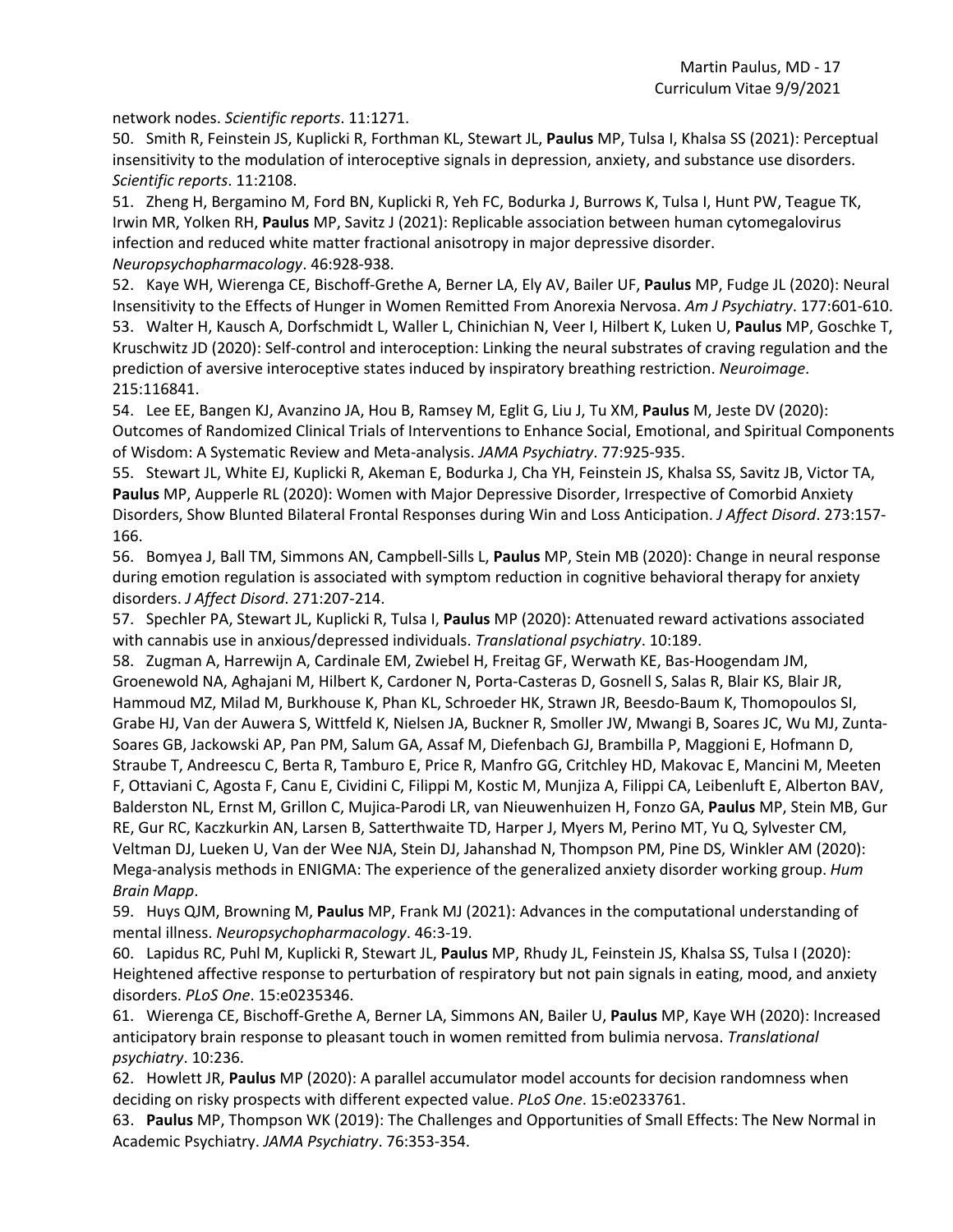64. Smith R, Khalsa SS, **Paulus** MP (2019): An Active Inference Approach to Dissecting Reasons for Nonadherence to Antidepressants. *Biological psychiatry : cognitive neuroscience and neuroimaging*.

65. Parvandeh S, Yeh HW, **Paulus** MP, McKinney BA (2020): Consensus features nested cross-validation. *Bioinformatics*. 36:3093-3098.

66. Aupperle RL, **Paulus** MP, Kuplicki R, Touthang J, Victor T, Yeh HW, Tulsa I, Khalsa SS (2020): Web-Based Graphic Representation of the Life Course of Mental Health: Cross-Sectional Study Across the Spectrum of Mood, Anxiety, Eating, and Substance Use Disorders. *JMIR Ment Health*. 7:e16919.

67. Howlett JR, **Paulus** MP (2020): Where perception meets belief updating: Computational evidence for slower updating of visual expectations in anxious individuals. *J Affect Disord*. 266:633-638.

68. DeVille DC, Whalen D, Breslin FJ, Morris AS, Khalsa SS, **Paulus** MP, Barch DM (2020): Prevalence and Family-Related Factors Associated With Suicidal Ideation, Suicide Attempts, and Self-injury in Children Aged 9 to 10 Years. *JAMA Netw Open*. 3:e1920956.

69. **Paulus** MP (2020): Driven by Pain, Not Gain: Computational Approaches to Aversion-Related Decision Making in Psychiatry. *Biol Psychiatry*. 87:359-367.

70. Colaizzi JM, Flagel SB, Joyner MA, Gearhardt AN, Stewart JL, **Paulus** MP (2020): Mapping sign-tracking and goal-tracking onto human behaviors. *Neurosci Biobehav Rev*. 111:84-94.

71. Stewart JL, May AC, **Paulus** MP (2019): Bouncing back: Brain rehabilitation amid opioid and stimulant epidemics. *NeuroImage Clinical*. 24:102068.

72. Ball TM, Squeglia LM, Tapert SF, **Paulus** MP (2020): Double Dipping in Machine Learning: Problems and Solutions. *Biological psychiatry : cognitive neuroscience and neuroimaging*. 5:261-263.

73. Stewart JL, Khalsa SS, Kuplicki R, Puhl M, Investigators T, **Paulus** MP (2019): Interoceptive attention in opioid and stimulant use disorder. *Addict Biol*.e12831.

74. Chye Y, Mackey S, Gutman BA, Ching CRK, Batalla A, Blaine S, Brooks S, Caparelli EC, Cousijn J, Dagher A, Foxe JJ, Goudriaan AE, Hester R, Hutchison K, Jahanshad N, Kaag AM, Korucuoglu O, Li CR, London ED, Lorenzetti V, Luijten M, Martin-Santos R, Meda SA, Momenan R, Morales A, Orr C, **Paulus** MP, Pearlson G, Reneman L, Schmaal L, Sinha R, Solowij N, Stein DJ, Stein EA, Tang D, Uhlmann A, van Holst R, Veltman DJ, Verdejo-Garcia A, Wiers RW, Yucel M, Thompson PM, Conrod P, Garavan H (2019): Subcortical surface morphometry in substance dependence: An ENIGMA addiction working group study. *Addict Biol*.e12830.

75. Burrows K, Stewart JL, Antonacci C, Kuplicki R, Thompson K, Taylor A, Teague TK, **Paulus** MP (2020): Association of poorer dietary quality and higher dietary inflammation with greater symptom severity in depressed individuals with appetite loss. *J Affect Disord*. 263:99-106.

76. Akeman E, Kirlic N, Clausen AN, Cosgrove KT, McDermott TJ, Cromer LD, **Paulus** MP, Yeh HW, Aupperle RL (2020): A pragmatic clinical trial examining the impact of a resilience program on college student mental health. *Depress Anxiety*. 37:202-213.

77. Williams K, Kern S, Thorp SR, **Paulus** M, Shah N, Morland L, Hauser P (2015): VISN 22 Evidenced-Based Psychotherapy Telemental Health Center and Regional Pilot. *Fed Pract*. 32:32-39.

78. **Paulus** MP, Feinstein JS, Khalsa SS (2019): An Active Inference Approach to Interoceptive Psychopathology. *Annual review of clinical psychology*. 15:97-122.

79. **Paulus** MP, Thompson WK (2019): Computational approaches and machine learning for individual-level treatment predictions. *Psychopharmacology (Berl)*.

80. Kruschwitz JD, Kausch A, Brovkin A, Keshmirian A, **Paulus** MP, Goschke T, Walter H (2019): Self-control is linked to interoceptive inference: Craving regulation and the prediction of aversive interoceptive states induced with inspiratory breathing load. *Cognition*. 193:104028.

81. **Paulus** MP, Kuplicki R, Yeh HW (2019): Machine Learning and Brain Imaging: Opportunities and Challenges. *Trends in neurosciences*. 42:659-661.

82. Flagel SB, Gordon JA, **Paulus** MP (2019): Editorial: bridging the gap with computational and translational psychopharmacology. *Psychopharmacology (Berl)*. 236:2291-2294.

83. Clausen AN, Aupperle RL, Yeh HW, Waller D, Payne J, Kuplicki R, Akeman E, **Paulus** M, Tulsa I (2019): Machine Learning Analysis of the Relationships Between Gray Matter Volume and Childhood Trauma in a Transdiagnostic Community-Based Sample. *Biological psychiatry : cognitive neuroscience and neuroimaging*.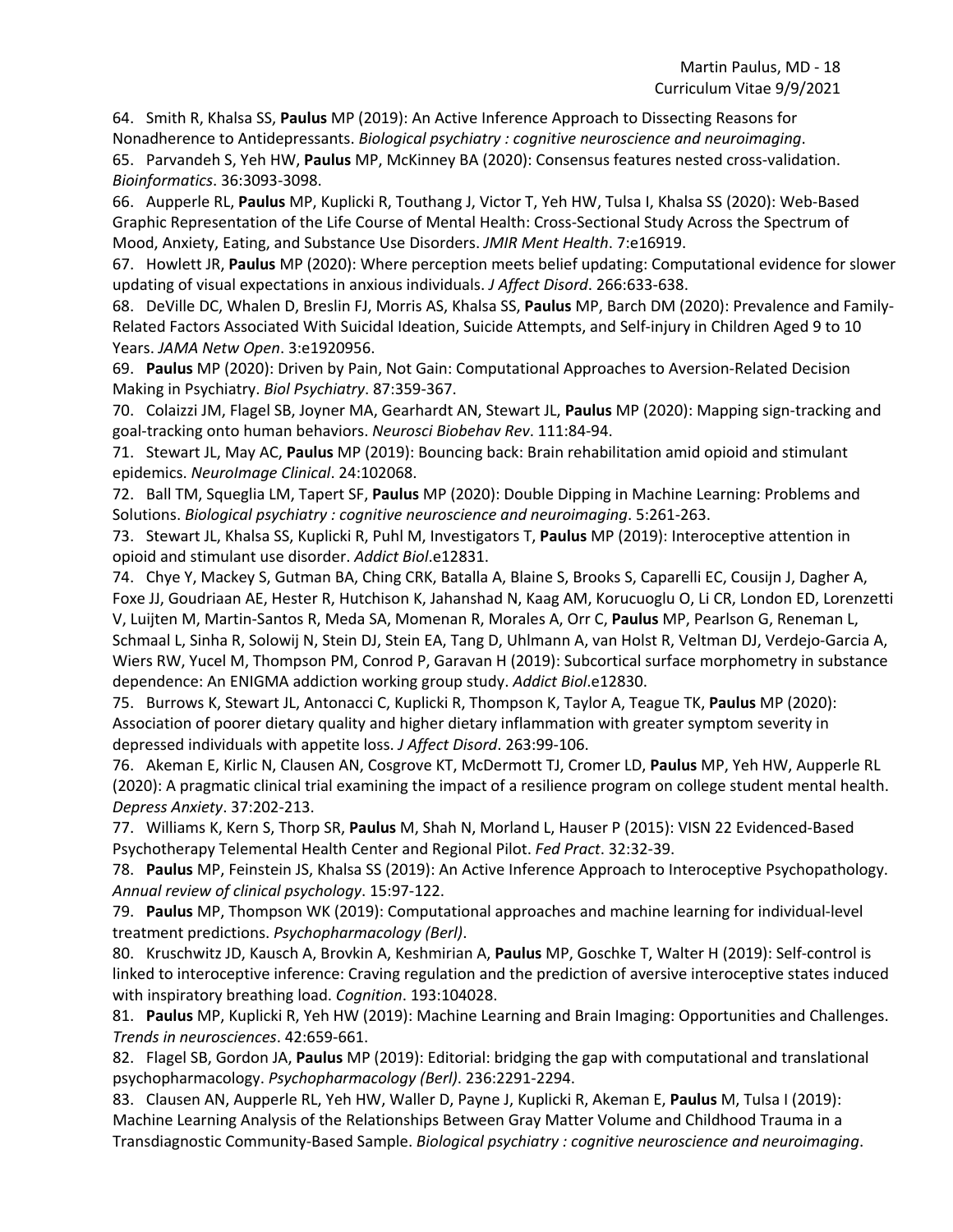#### 4:734-742.

84. Hagler DJ, Jr., Hatton S, Cornejo MD, Makowski C, Fair DA, Dick AS, Sutherland MT, Casey BJ, Barch DM, Harms MP, Watts R, Bjork JM, Garavan HP, Hilmer L, Pung CJ, Sicat CS, Kuperman J, Bartsch H, Xue F, Heitzeg MM, Laird AR, Trinh TT, Gonzalez R, Tapert SF, Riedel MC, Squeglia LM, Hyde LW, Rosenberg MD, Earl EA, Howlett KD, Baker FC, Soules M, Diaz J, de Leon OR, Thompson WK, Neale MC, Herting M, Sowell ER, Alvarez RP, Hawes SW, Sanchez M, Bodurka J, Breslin FJ, Morris AS, **Paulus** MP, Simmons WK, Polimeni JR, van der Kouwe A, Nencka AS, Gray KM, Pierpaoli C, Matochik JA, Noronha A, Aklin WM, Conway K, Glantz M, Hoffman E, Little R, Lopez M, Pariyadath V, Weiss SR, Wolff-Hughes DL, DelCarmen-Wiggins R, Feldstein Ewing SW, Miranda-Dominguez O, Nagel BJ, Perrone AJ, Sturgeon DT, Goldstone A, Pfefferbaum A, Pohl KM, Prouty D, Uban K, Bookheimer SY, Dapretto M, Galvan A, Bagot K, Giedd J, Infante MA, Jacobus J, Patrick K, Shilling PD, Desikan R, Li Y, Sugrue L, Banich MT, Friedman N, Hewitt JK, Hopfer C, Sakai J, Tanabe J, Cottler LB, Nixon SJ, Chang L, Cloak C, Ernst T, Reeves G, Kennedy DN, Heeringa S, Peltier S, Schulenberg J, Sripada C, Zucker RA, Iacono WG, Luciana M, Calabro FJ, Clark DB, Lewis DA, Luna B, Schirda C, Brima T, Foxe JJ, Freedman EG, Mruzek DW, Mason MJ, Huber R, McGlade E, Prescot A, Renshaw PF, Yurgelun-Todd DA, Allgaier NA, Dumas JA, Ivanova M, Potter A, Florsheim P, Larson C, Lisdahl K, Charness ME, Fuemmeler B, Hettema JM, Maes HH, Steinberg J, Anokhin AP, Glaser P, Heath AC, Madden PA, Baskin-Sommers A, Constable RT, Grant SJ, Dowling GJ, Brown SA, Jernigan TL, Dale AM (2019): Image processing and analysis methods for the Adolescent Brain Cognitive Development Study. *Neuroimage*. 202:116091.

85. Ekhtiari H, Tavakoli H, Addolorato G, Baeken C, Bonci A, Campanella S, Castelo-Branco L, Challet-Bouju G, Clark VP, Claus E, Dannon PN, Del Felice A, den Uyl T, Diana M, di Giannantonio M, Fedota JR, Fitzgerald P, Gallimberti L, Grall-Bronnec M, Herremans SC, Herrmann MJ, Jamil A, Khedr E, Kouimtsidis C, Kozak K, Krupitsky E, Lamm C, Lechner WV, Madeo G, Malmir N, Martinotti G, McDonald WM, Montemitro C, Nakamura-Palacios EM, Nasehi M, Noel X, Nosratabadi M, **Paulus** M, Pettorruso M, Pradhan B, Praharaj SK, Rafferty H, Sahlem G, Salmeron BJ, Sauvaget A, Schluter RS, Sergiou C, Shahbabaie A, Sheffer C, Spagnolo PA, Steele VR, Yuan TF, van Dongen JDM, Van Waes V, Venkatasubramanian G, Verdejo-Garcia A, Verveer I, Welsh JW, Wesley MJ, Witkiewitz K, Yavari F, Zarrindast MR, Zawertailo L, Zhang X, Cha YH, George TP, Frohlich F, Goudriaan AE, Fecteau S, Daughters SB, Stein EA, Fregni F, Nitsche MA, Zangen A, Bikson M, Hanlon CA (2019): Transcranial electrical and magnetic stimulation (tES and TMS) for addiction medicine: A consensus paper on the present state of the science and the road ahead. *Neurosci Biobehav Rev*. 104:118-140.

86. Ford BN, Yolken RH, Dickerson FB, Teague TK, Irwin MR, **Paulus** MP, Savitz J (2019): Reduced immunity to measles in adults with major depressive disorder. *Psychological medicine*. 49:243-249.

87. Al Zoubi O, Mayeli A, Tsuchiyagaito A, Misaki M, Zotev V, Refai H, **Paulus** M, Bodurka J, Tulsa I (2019): EEG Microstates Temporal Dynamics Differentiate Individuals with Mood and Anxiety Disorders From Healthy Subjects. *Front Hum Neurosci*. 13:56.

88. Steele JD, **Paulus** MP (2019): Pragmatic neuroscience for clinical psychiatry. *The British journal of psychiatry : the journal of mental science*. 215:404-408.

89. Gowin JL, Ernst M, Ball T, May AC, Sloan ME, Tapert SF, **Paulus** MP (2019): Using neuroimaging to predict relapse in stimulant dependence: A comparison of linear and machine learning models. *NeuroImage Clinical*. 21:101676.

90. Ekhtiari H, Kuplicki R, Yeh HW, **Paulus** MP (2019): Physical characteristics not psychological state or trait characteristics predict motion during resting state fMRI. *Scientific reports*. 9:419.

91. Ford BN, Yolken RH, Aupperle RL, Teague TK, Irwin MR, **Paulus** MP, Savitz J (2019): Association of Early-Life Stress With Cytomegalovirus Infection in Adults With Major Depressive Disorder. *JAMA Psychiatry*. 76:545-547. 92. Berner LA, Simmons AN, Wierenga CE, Bischoff-Grethe A, **Paulus** MP, Bailer UF, Kaye WH (2019): Altered anticipation and processing of aversive interoceptive experience among women remitted from bulimia nervosa. *Neuropsychopharmacology*. 44:1265-1273.

93. Feng C, Forthman KL, Kuplicki R, Yeh HW, Stewart JL, **Paulus** MP (2019): Neighborhood affluence is not associated with positive and negative valence processing in adults with mood and anxiety disorders: A Bayesian inference approach. *NeuroImage Clinical*. 22:101738.

94. Harle KM, Yu AJ, **Paulus** MP (2019): Bayesian computational markers of relapse in methamphetamine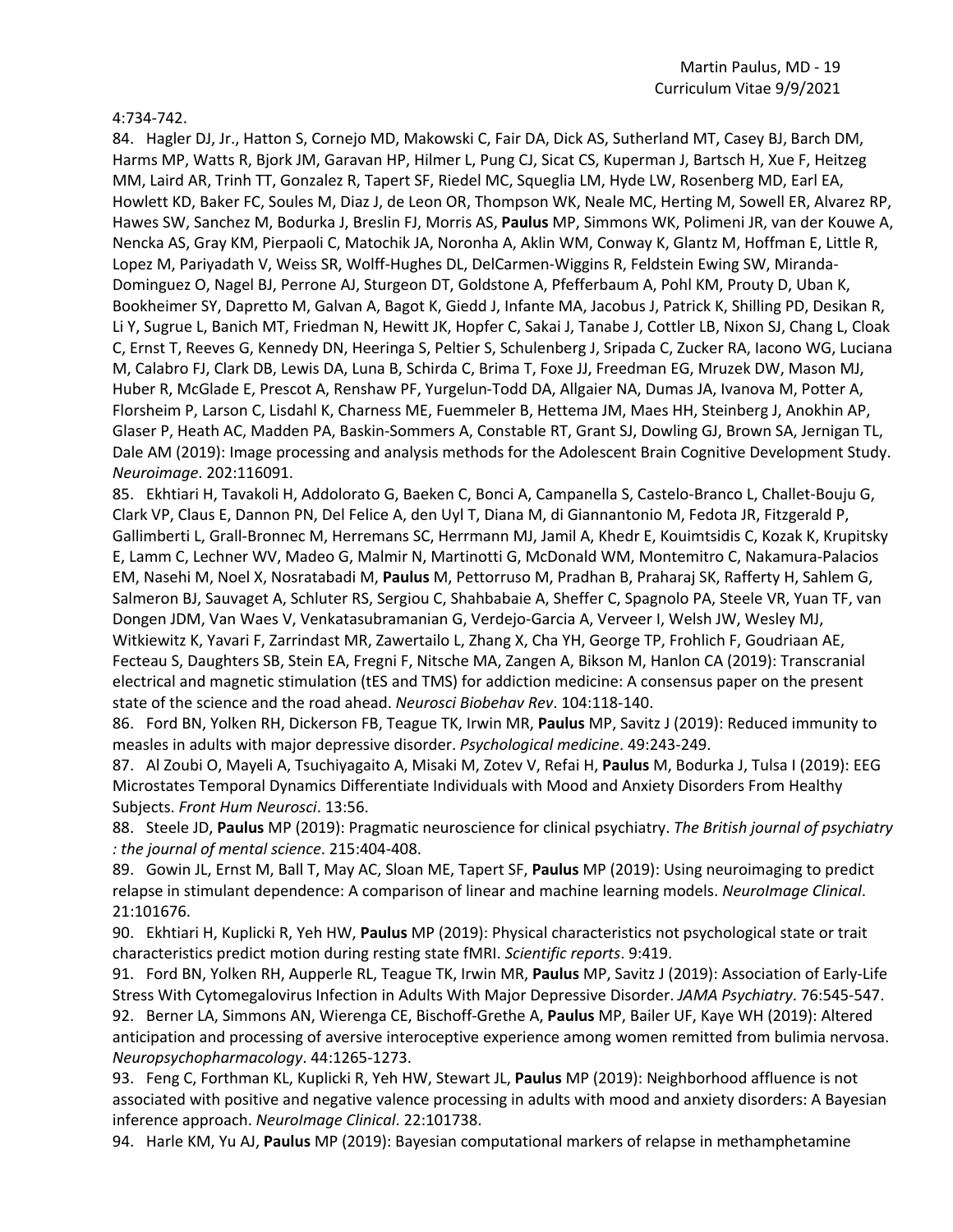dependence. *NeuroImage Clinical*. 22:101794.

95. Ekhtiari H, Victor TA, **Paulus** MP (2017): Aberrant decision-making and drug addiction — how strong is the evidence? *Current Opinion in Behavioral Sciences*. 13:25-33.

96. Mackey S, Allgaier N, Chaarani B, Spechler P, Orr C, Bunn J, Allen NB, Alia-Klein N, Batalla A, Blaine S, Brooks S, Caparelli E, Chye YY, Cousijn J, Dagher A, Desrivieres S, Feldstein-Ewing S, Foxe JJ, Goldstein RZ, Goudriaan AE, Heitzeg MM, Hester R, Hutchison K, Korucuoglu O, Li CR, London E, Lorenzetti V, Luijten M, Martin-Santos R, May A, Momenan R, Morales A, **Paulus** MP, Pearlson G, Rousseau ME, Salmeron BJ, Schluter R, Schmaal L, Schumann G, Sjoerds Z, Stein DJ, Stein EA, Sinha R, Solowij N, Tapert S, Uhlmann A, Veltman D, van Holst R, Whittle S, Wright MJ, Yucel M, Zhang S, Yurgelun-Todd D, Hibar DP, Jahanshad N, Evans A, Thompson PM, Glahn DC, Conrod P, Garavan H, Group EAW (2019): Mega-Analysis of Gray Matter Volume in Substance Dependence: General and Substance-Specific Regional Effects. *Am J Psychiatry*. 176:119-128.

97. Le TT, Kuplicki RT, McKinney BA, Yeh HW, Thompson WK, **Paulus** MP, Tulsa I (2018): A Nonlinear Simulation Framework Supports Adjusting for Age When Analyzing BrainAGE. *Frontiers in aging neuroscience*. 10:317.

98. **Paulus** MP, Squeglia LM, Bagot K, Jacobus J, Kuplicki R, Breslin FJ, Bodurka J, Morris AS, Thompson WK, Bartsch H, Tapert SF (2019): Screen media activity and brain structure in youth: Evidence for diverse structural correlation networks from the ABCD study. *Neuroimage*. 185:140-153.

99. Obradovich N, Migliorini R, **Paulus** MP, Rahwan I (2018): Empirical evidence of mental health risks posed by climate change. *Proc Natl Acad Sci U S A*. 115:10953-10958.

100. Le TT, Kuplicki R, Yeh HW, Aupperle RL, Khalsa SS, Simmons WK, **Paulus** MP (2018): Effect of Ibuprofen on BrainAGE: A Randomized, Placebo-Controlled, Dose-Response Exploratory Study. *Biological psychiatry : cognitive neuroscience and neuroimaging*. 3:836-843.

101. Chekroud SR, Gueorguieva R, Zheutlin AB, **Paulus** M, Krumholz HM, Krystal JH, Chekroud AM (2018): Physical activity and mental health - Author's reply. *The lancet Psychiatry*. 5:874.

102. Chekroud SR, Gueorguieva R, Zheutlin AB, **Paulus** M, Krumholz HM, Krystal JH, Chekroud AM (2018): Association between physical exercise and mental health in 1.2 million individuals in the USA between 2011 and 2015: a cross-sectional study. *The lancet Psychiatry*. 5:739-746.

103. Bischoff-Grethe A, Wierenga CE, Berner LA, Simmons AN, Bailer U, **Paulus** MP, Kaye WH (2018): Neural hypersensitivity to pleasant touch in women remitted from anorexia nervosa. *Translational psychiatry*. 8:161. 104. Zucker RA, Gonzalez R, Feldstein Ewing SW, **Paulus** MP, Arroyo J, Fuligni A, Morris AS, Sanchez M, Wills T (2018): Assessment of culture and environment in the Adolescent Brain and Cognitive Development Study: Rationale, description of measures, and early data. *Developmental cognitive neuroscience*. 32:107-120. 105. Barch DM, Albaugh MD, Avenevoli S, Chang L, Clark DB, Glantz MD, Hudziak JJ, Jernigan TL, Tapert SF, Yurgelun-Todd D, Alia-Klein N, Potter AS, **Paulus** MP, Prouty D, Zucker RA, Sher KJ (2018): Demographic, physical

and mental health assessments in the adolescent brain and cognitive development study: Rationale and description. *Developmental cognitive neuroscience*. 32:55-66.

106. Chekroud AM, Foster D, Zheutlin AB, Gerhard DM, Roy B, Koutsouleris N, Chandra A, Esposti MD, Subramanyan G, Gueorguieva R, **Paulus** M, Krystal JH (2018): Predicting Barriers to Treatment for Depression in a U.S. National Sample: A Cross-Sectional, Proof-of-Concept Study. *Psychiatric services (Washington, DC)*. 69:927-934.

107. Al Zoubi O, Ki Wong C, Kuplicki RT, Yeh HW, Mayeli A, Refai H, **Paulus** M, Bodurka J (2018): Predicting Age From Brain EEG Signals-A Machine Learning Approach. *Frontiers in aging neuroscience*. 10:184.

108. Galinsky VL, Martinez A, **Paulus** MP, Frank LR (2018): Joint Estimation of Effective Brain Wave Activation Modes Using EEG/MEG Sensor Arrays and Multimodal MRI Volumes. *Neural computation*. 30:1725-1749. 109. Khalsa SS, Adolphs R, Cameron OG, Critchley HD, Davenport PW, Feinstein JS, Feusner JD, Garfinkel SN, Lane RD, Mehling WE, Meuret AE, Nemeroff CB, Oppenheimer S, Petzschner FH, Pollatos O, Rhudy JL, Schramm LP, Simmons WK, Stein MB, Stephan KE, Van den Bergh O, Van Diest I, von Leupoldt A, **Paulus** MP, Interoception Summit p (2018): Interoception and Mental Health: A Roadmap. *Biological psychiatry : cognitive neuroscience and neuroimaging*. 3:501-513.

110. Khalsa SS, Feinstein JS, Simmons WK, **Paulus** MP (2018): Taking Aim at Interoception's Role in Mental Health. *Biological psychiatry : cognitive neuroscience and neuroimaging*. 3:496-498.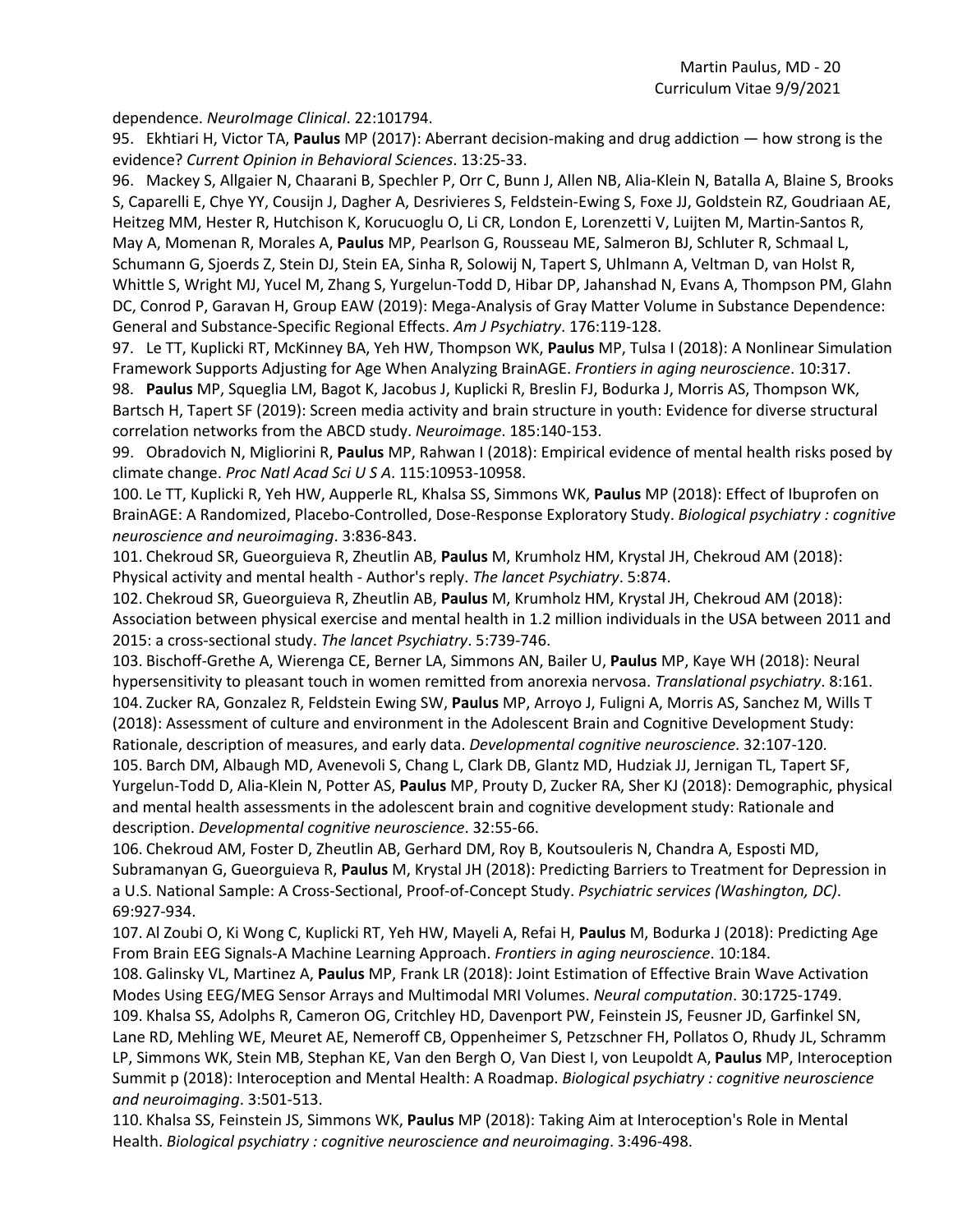Martin Paulus, MD - 21 Curriculum Vitae 9/9/2021

111. DeVille DC, Kerr KL, Avery JA, Burrows K, Bodurka J, Feinstein JS, Khalsa SS, **Paulus** MP, Simmons WK (2018): The Neural Bases of Interoceptive Encoding and Recall in Healthy Adults and Adults With Depression. *Biological psychiatry : cognitive neuroscience and neuroimaging*. 3:546-554.

112. Feinstein JS, Khalsa SS, Yeh H, Al Zoubi O, Arevian AC, Wohlrab C, Pantino MK, Cartmell LJ, Simmons WK, Stein MB, **Paulus** MP (2018): The Elicitation of Relaxation and Interoceptive Awareness Using Floatation Therapy in Individuals With High Anxiety Sensitivity. *Biological psychiatry : cognitive neuroscience and neuroimaging*. 3:555-562.

113. Hassanpour MS, Luo Q, Simmons WK, Feinstein JS, **Paulus** MP, Luh WM, Bodurka J, Khalsa SS (2018): Cardiorespiratory noise correction improves the ASL signal. *Hum Brain Mapp*. 39:2353-2367.

114. Blair MA, Stewart JL, May AC, Reske M, Tapert SF, **Paulus** MP (2018): Blunted Frontostriatal Blood Oxygen Level-Dependent Signals Predict Stimulant and Marijuana Use. *Biological psychiatry : cognitive neuroscience and neuroimaging*. 3:947-958.

115. Moeller SJ, **Paulus** MP (2018): Toward biomarkers of the addicted human brain: Using neuroimaging to predict relapse and sustained abstinence in substance use disorder. *Prog Neuropsychopharmacol Biol Psychiatry*. 80:143-154.

116. Hassanpour MS, Simmons WK, Feinstein JS, Luo Q, Lapidus RC, Bodurka J, **Paulus** MP, Khalsa SS (2018): The Insular Cortex Dynamically Maps Changes in Cardiorespiratory Interoception. *Neuropsychopharmacology*. 43:426-434.

117. Gowin JL, Sloan ME, Ramchandani VA, **Paulus** MP, Lane SD (2018): Differences in decision-making as a function of drug of choice. *Pharmacol Biochem Behav*. 164:118-124.

118. Victor TA, Khalsa SS, Simmons WK, Feinstein JS, Savitz J, Aupperle RL, Yeh HW, Bodurka J, **Paulus** MP (2018): Tulsa 1000: a naturalistic study protocol for multilevel assessment and outcome prediction in a large psychiatric sample. *BMJ open*. 8:e016620.

119. Feinstein JS, Khalsa SS, Yeh HW, Wohlrab C, Simmons WK, Stein MB, **Paulus** MP (2018): Examining the short-term anxiolytic and antidepressant effect of Floatation-REST. *PLoS One*. 13:e0190292.

120. Ball TM, Stein MB, Ramsawh HJ, Campbell-Sills L, **Paulus** MP (2018): Single-Subject Anxiety Treatment Outcome Prediction using Functional Neuroimaging. *Neuropsychopharmacology*. 43:926.

121. Harle KM, Zhang S, Ma N, Yu AJ, **Paulus** MP (2016): Reduced Neural Recruitment for Bayesian Adjustment of Inhibitory Control in Methamphetamine Dependence. *Biological psychiatry : cognitive neuroscience and neuroimaging*. 1:448-459.

122. Ekhtiari H, Rezapour T, Aupperle RL, **Paulus** MP (2017): Neuroscience-informed psychoeducation for addiction medicine: A neurocognitive perspective. *Progress in brain research*. 235:239-264.

123. Harle KM, Guo D, Zhang S, **Paulus** MP, Yu AJ (2017): Anhedonia and anxiety underlying depressive symptomatology have distinct effects on reward-based decision-making. *PLoS One*. 12:e0186473.

124. **Paulus** MP (2017): Evidence-Based Pragmatic Psychiatry-A Call to Action. *JAMA Psychiatry*. 74:1185-1186. 125. Howlett JR, Huang H, Hysek CM, **Paulus** MP (2017): The effect of single-dose methylphenidate on the rate of error-driven learning in healthy males: a randomized controlled trial. *Psychopharmacology (Berl)*. 234:3353- 3360.

126. Huang H, Thompson W, **Paulus** MP (2017): Computational Dysfunctions in Anxiety: Failure to Differentiate Signal From Noise. *Biol Psychiatry*. 82:440-446.

127. **Paulus** MP (2017): The Effect of Acute Stress on the Calculus of Reward and Punishment. *Biol Psychiatry*. 82:544-546.

128. Gowin JL, Ball TM, Wittmann M, Tapert SF, **Paulus** MP (2017): Corrigendum to "Individualized relapse prediction: Personality measures and striatal and insular activity during reward-processing robustly predict relapse" [Drug and Alcohol Dependence 152 (2015) 93-101]. *Drug Alcohol Depend*. 175:255.

129. Ely AV, Wierenga CE, Bischoff-Grethe A, Bailer UF, Berner LA, Fudge JL, **Paulus** MP, Kaye WH (2017): Response in taste circuitry is not modulated by hunger and satiety in women remitted from bulimia nervosa. *J Abnorm Psychol*. 126:519-530.

130. Berner LA, Simmons AN, Wierenga CE, Bischoff-Grethe A, **Paulus** MP, Bailer UF, Ely AV, Kaye WH (2018): Altered interoceptive activation before, during, and after aversive breathing load in women remitted from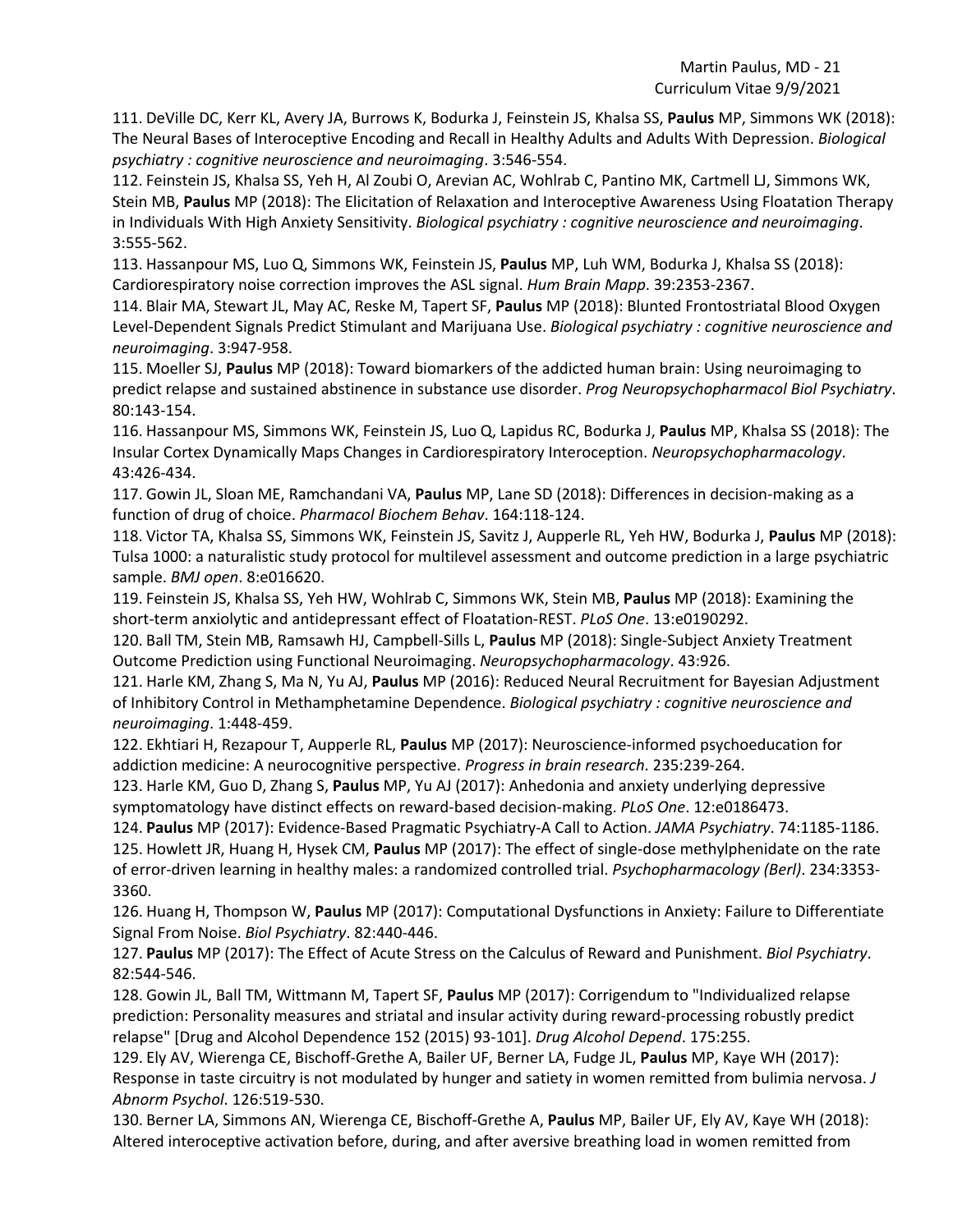anorexia nervosa. *Psychological medicine*. 48:142-154.

131. Bergamino M, Kuplicki R, Victor TA, Cha YH, **Paulus** MP (2017): Comparison of two different analysis approaches for DTI free-water corrected and uncorrected maps in the study of white matter microstructural integrity in individuals with depression. *Hum Brain Mapp*. 38:4690-4702.

132. Howlett JR, **Paulus** MP (2017): Individual Differences in Subjective Utility and Risk Preferences: The Influence of Hedonic Capacity and Trait Anxiety. *Frontiers in psychiatry*. 8:88.

133. Ho TC, Sacchet MD, Connolly CG, Margulies DS, Tymofiyeva O, **Paulus** MP, Simmons AN, Gotlib IH, Yang TT (2017): Inflexible Functional Connectivity of the Dorsal Anterior Cingulate Cortex in Adolescent Major Depressive Disorder. *Neuropsychopharmacology*. 42:2434-2445.

134. Huang H, Harle K, Movellan J, **Paulus** M (2016): Using Optimal Control to Disambiguate the Effect of Depression on Sensorimotor, Motivational and Goal-Setting Functions. *PLoS One*. 11:e0167960.

135. **Paulus** MP, Huys QJ, Maia TV (2016): A Roadmap for the Development of Applied Computational Psychiatry. *Biological psychiatry : cognitive neuroscience and neuroimaging*. 1:386-392.

136. Bischoff-Grethe A, Connolly CG, Jordan SJ, Brown GG, **Paulus** MP, Tapert SF, Heaton RK, Woods SP, Grant I, Group T (2017): Altered reward expectancy in individuals with recent methamphetamine dependence. *J Psychopharmacol*. 31:17-30.

137. Gowin JL, May AC, Wittmann M, Tapert SF, **Paulus** MP (2017): Doubling down: increased risk-taking behavior following a loss by individuals with cocaine use disorder is associated with striatal and anterior cingulate dysfunction. *Biological psychiatry : cognitive neuroscience and neuroimaging*. 2:94-103.

138. **Paulus** MP, Stein MB, Craske MG, Bookheimer S, Taylor CT, Simmons AN, Sidhu N, Young KS, Fan B (2017): Latent variable analysis of positive and negative valence processing focused on symptom and behavioral units of analysis in mood and anxiety disorders. *J Affect Disord*. 216:17-29.

139. Squeglia LM, Ball TM, Jacobus J, Brumback T, McKenna BS, Nguyen-Louie TT, Sorg SF, **Paulus** MP, Tapert SF (2017): Neural Predictors of Initiating Alcohol Use During Adolescence. *Am J Psychiatry*. 174:172-185.

140. Avery JA, Burrows K, Kerr KL, Bodurka J, Khalsa SS, **Paulus** MP, Simmons WK (2017): How the Brain Wants What the Body Needs: The Neural Basis of Positive Alliesthesia. *Neuropsychopharmacology*. 42:822-830. 141. Ball TM, Knapp SE, **Paulus** MP, Stein MB (2017): Brain activation during fear extinction predicts exposure success. *Depress Anxiety*. 34:257-266.

142. Taylor CT, Knapp SE, Bomyea JA, Ramsawh HJ, **Paulus** MP, Stein MB (2017): What good are positive emotions for treatment? Trait positive emotionality predicts response to Cognitive Behavioral Therapy for anxiety. *Behaviour research and therapy*. 93:6-12.

143. Stewart JL, Butt M, May AC, Tapert SF, **Paulus** MP (2017): Insular and cingulate attenuation during decision making is associated with future transition to stimulant use disorder. *Addiction*. 112:1567-1577.

144. Huang HPMP (2016): Learning under uncertainty: a comparison between R-W and Bayesian approach. *Neural Information Processing Systems*. 29:2730--2738.

145. Harle KM, Zhang S, Schiff M, Mackey S, **Paulus** MP, Yu AJ (2015): Altered Statistical Learning and Decision-Making in Methamphetamine Dependence: Evidence from a Two-Armed Bandit Task. *Front Psychol*. 6:1910. 146. Montoya JL, Cattie J, Morgan E, Woods SP, Cherner M, Moore DJ, Atkinson JH, Grant I, Translational Methamphetamine Aids Research Center G (2016): The impact of age, HIV serostatus and seroconversion on methamphetamine use. *The American journal of drug and alcohol abuse*. 42:168-177.

147. May AC, Stewart JL, Migliorini R, Tapert SF, **Paulus** MP (2013): Methamphetamine dependent individuals show attenuated brain response to pleasant interoceptive stimuli. *Drug Alcohol Depend*. 131:238-246.

148. **Paulus** MP, Stewart JL (2014): Interoception and drug addiction. *Neuropharmacology*. 76 Pt B:342-350. 149. Stewart JL, Juavinett AL, May AC, Davenport PW, **Paulus** MP (2015): Do you feel alright? Attenuated neural processing of aversive interoceptive stimuli in current stimulant users. *Psychophysiology*. 52:249-262.

150. Mackey S, Olafsson V, Aupperle RL, Lu K, Fonzo GA, Parnass J, Liu T, **Paulus** MP (2016): Greater preference consistency during the Willingness-to-Pay task is related to higher resting state connectivity between the ventromedial prefrontal cortex and the ventral striatum. *Brain imaging and behavior*. 10:730-738.

151. Galli G, Santarnecchi E, Feurra M, Bonifazi M, Rossi S, **Paulus** MP, Rossi A (2016): Individual and sex-related differences in pain and relief responsiveness are associated with differences in resting-state functional networks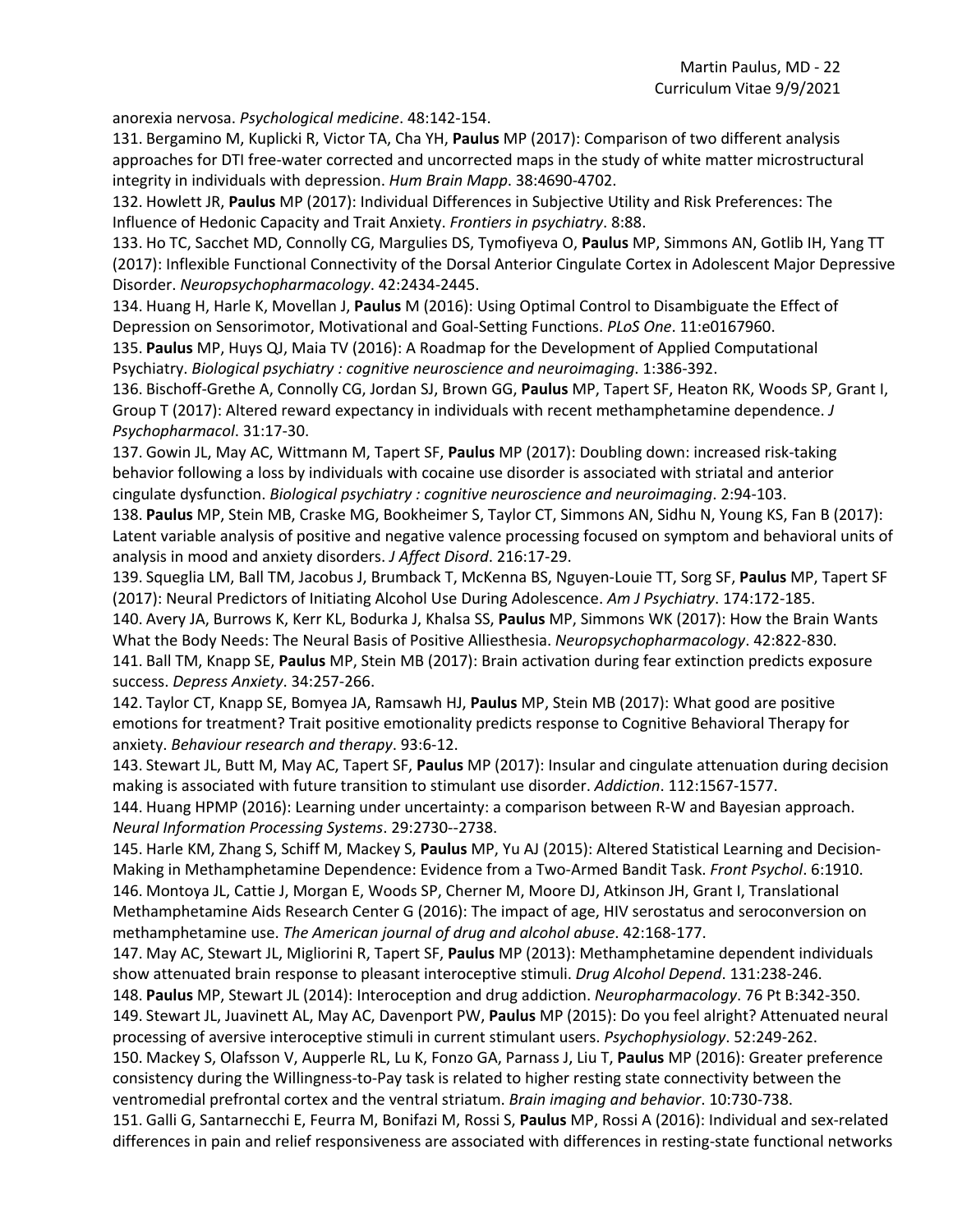in healthy volunteers. *The European journal of neuroscience*. 43:486-493.

152. Krystal JH, Abi-Dargham A, Akbarian S, Arnsten AFT, Barch DM, Bearden CE, Braff DL, Brown ES, Bullmore ET, Carlezon WA, Jr., Carter CS, Cook EH, Jr., Daskalakis ZJ, DiLeone RJ, Duman RS, Grace AA, Hariri AR, Harrison PJ, Hiroi N, Kenny PJ, Kleinman JE, Krystal AD, Lewis DA, Lipska BK, Marder SR, Mason GF, Mathalon DH, McClung CA, McDougle CJ, McIntosh AM, McMahon FJ, Mirnics K, Monteggia LM, Narendran R, Nestler EJ, Neumeister A, O'Donovan MC, Ongur D, Pariante CM, **Paulus** MP, Pearlson G, Phillips ML, Pine DS, Pizzagalli DA, Pletnikov MV, Ragland JD, Rapoport JL, Ressler KJ, Russo SJ, Sanacora G, Sawa A, Schatzberg AF, Shaham Y, Shamay-Tsoory SG, Sklar P, State MW, Stein MB, Strakowski SM, Taylor SF, Turecki G, Turetsky BI, Weissman MM, Zachariou V, Zarate CA, Jr., Zubieta JK (2016): Constance E. Lieber, Theodore R. Stanley, and the Enduring Impact of Philanthropy on Psychiatry Research. *Biol Psychiatry*. 80:84-86.

153. Casaletto KB, Obermeit L, Morgan EE, Weber E, Franklin DR, Grant I, Woods SP, Translational Methamphetamine ARCG (2015): Depression and executive dysfunction contribute to a metamemory deficit among individuals with methamphetamine use disorders. *Addict Behav*. 40:45-50.

154. Morgan EE, Doyle KL, Minassian A, Henry BL, Perry W, Marcotte TD, Woods SP, Grant I, Translational Methamphetamine ARG (2014): Elevated intraindividual variability in methamphetamine dependence is associated with poorer everyday functioning. *Psychiatry Res*. 220:527-534.

155. Cattie JE, Letendre SL, Woods SP, Barakat F, Perry W, Cherner M, Umlauf A, Franklin D, Heaton RK, Hassanein T, Grant I, Translational Methamphetamine ARCG (2014): Persistent neurocognitive decline in a clinic sample of hepatitis C virus-infected persons receiving interferon and ribavirin treatment. *Journal of neurovirology*. 20:561-570.

156. Kesby JP, Markou A, Semenova S, Translational Methamphetamine ARCG (2015): Cognitive deficits associated with combined HIV gp120 expression and chronic methamphetamine exposure in mice. *European neuropsychopharmacology : the journal of the European College of Neuropsychopharmacology*. 25:141-150. 157. Gowin JL, Stewart JL, May AC, Ball TM, Wittmann M, Tapert SF, **Paulus** MP (2014): Altered cingulate and insular cortex activation during risk-taking in methamphetamine dependence: losses lose impact. *Addiction*. 109:237-247.

158. Melrose AJ, Bailer U, Wierenga CE, Bischoff-Grethe A, **Paulus** MP, Kaye WH (2016): Amphetamine alters neural response to sucrose in healthy women. *Psychiatry Res Neuroimaging*. 252:19-25.

159. Sacchet MD, Ho TC, Connolly CG, Tymofiyeva O, Lewinn KZ, Han LK, Blom EH, Tapert SF, Max JE, Frank GK, **Paulus** MP, Simmons AN, Gotlib IH, Yang TT (2016): Large-Scale Hypoconnectivity Between Resting-State Functional Networks in Unmedicated Adolescent Major Depressive Disorder. *Neuropsychopharmacology*. 41:2951-2960.

160. Fonzo GA, Ramsawh HJ, Flagan TM, Simmons AN, Sullivan SG, Allard CB, **Paulus** MP, Stein MB (2016): Early life stress and the anxious brain: evidence for a neural mechanism linking childhood emotional maltreatment to anxiety in adulthood. *Psychological medicine*. 46:1037-1054.

161. McAllister TW, Zafonte R, Jain S, Flashman LA, George MS, Grant GA, He F, Lohr JB, Andaluz N, Summerall L, **Paulus** MP, Raman R, Stein MB (2016): Randomized Placebo-Controlled Trial of Methylphenidate or Galantamine for Persistent Emotional and Cognitive Symptoms Associated with PTSD and/or Traumatic Brain Injury. *Neuropsychopharmacology*. 41:1191-1198.

162. Ho TC, Connolly CG, Henje Blom E, LeWinn KZ, Strigo IA, **Paulus** MP, Frank G, Max JE, Wu J, Chan M, Tapert SF, Simmons AN, Yang TT (2015): Emotion-Dependent Functional Connectivity of the Default Mode Network in Adolescent Depression. *Biol Psychiatry*. 78:635-646.

163. Berk L, Stewart JL, May AC, Wiers RW, Davenport PW, **Paulus** MP, Tapert SF (2015): Under pressure: adolescent substance users show exaggerated neural processing of aversive interoceptive stimuli. *Addiction*. 110:2025-2036.

164. Haase L, Thom NJ, Shukla A, Davenport PW, Simmons AN, Stanley EA, **Paulus** MP, Johnson DC (2016): Mindfulness-based training attenuates insula response to an aversive interoceptive challenge. *Soc Cogn Affect Neurosci*. 11:182-190.

165. Ekhtiari H, Faghiri A, Oghabian MA, **Paulus** MP (2016): Functional neuroimaging for addiction medicine: From mechanisms to practical considerations. *Progress in brain research*. 224:129-153.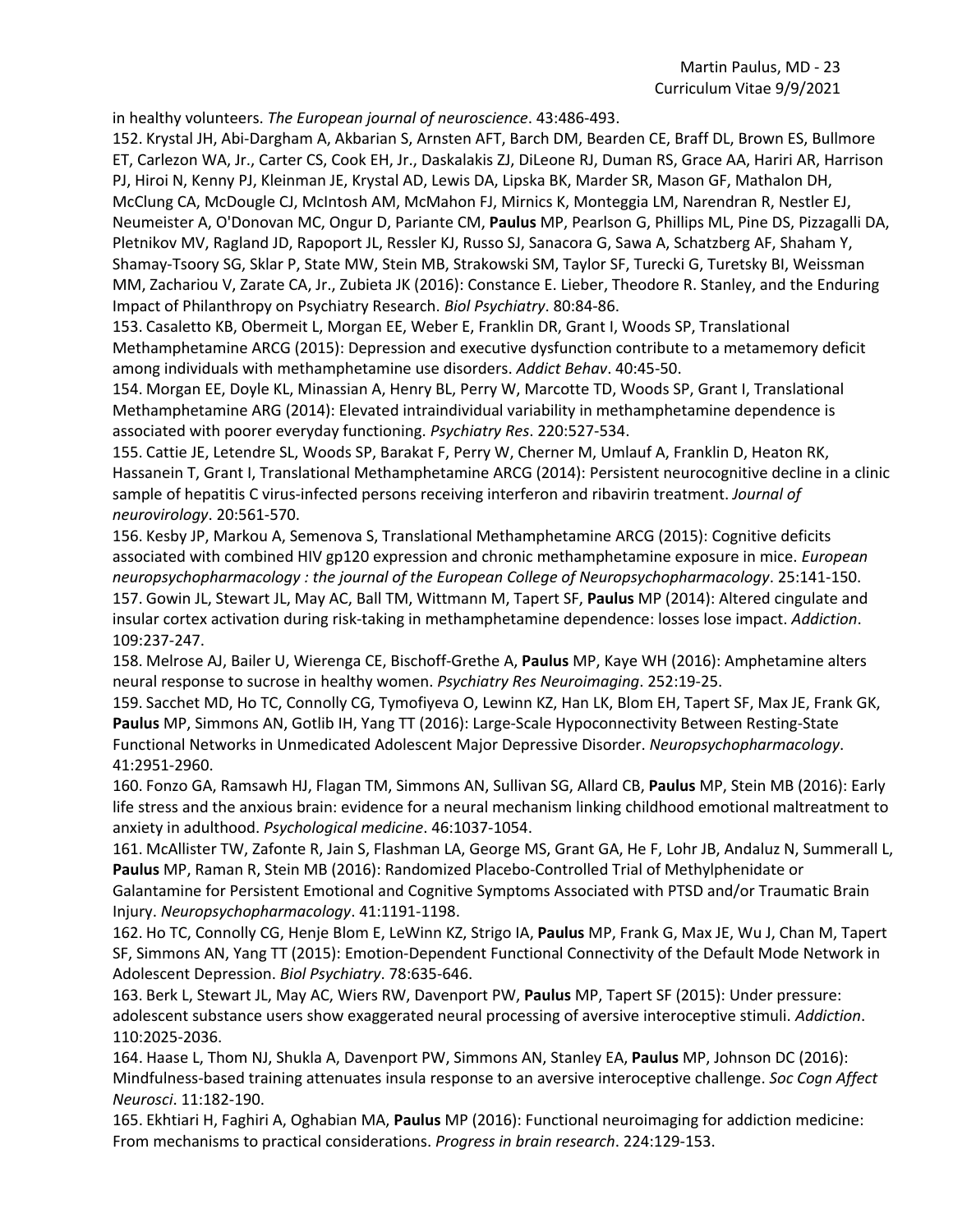Martin Paulus, MD - 24 Curriculum Vitae 9/9/2021

166. Mackey S, Kan KJ, Chaarani B, Alia-Klein N, Batalla A, Brooks S, Cousijn J, Dagher A, de Ruiter M, Desrivieres S, Feldstein Ewing SW, Goldstein RZ, Goudriaan AE, Heitzeg MM, Hutchison K, Li CS, London ED, Lorenzetti V, Luijten M, Martin-Santos R, Morales AM, **Paulus** MP, Paus T, Pearlson G, Schluter R, Momenan R, Schmaal L, Schumann G, Sinha R, Sjoerds Z, Stein DJ, Stein EA, Solowij N, Tapert S, Uhlmann A, Veltman D, van Holst R, Walter H, Wright MJ, Yucel M, Yurgelun-Todd D, Hibar DP, Jahanshad N, Thompson PM, Glahn DC, Garavan H, Conrod P (2016): Genetic imaging consortium for addiction medicine: From neuroimaging to genes. *Progress in brain research*. 224:203-223.

167. Haase L, Stewart JL, Youssef B, May AC, Isakovic S, Simmons AN, Johnson DC, Potterat EG, **Paulus** MP (2016): When the brain does not adequately feel the body: Links between low resilience and interoception. *Biological psychology*. 113:37-45.

168. Schuckit MA, Smith TL, **Paulus** MP, Tapert SF, Simmons AN, Tolentino NJ, Shafir A (2016): The Ability of Functional Magnetic Resonance Imaging to Predict Heavy Drinking and Alcohol Problems 5 Years Later. *Alcohol Clin Exp Res*. 40:206-213.

169. Aupperle RL, Stillman AN, Simmons AN, Flagan T, Allard CB, Thorp SR, Norman SB, **Paulus** MP, Stein MB (2016): Intimate Partner Violence PTSD and Neural Correlates of Inhibition. *Journal of traumatic stress*. 29:33-40. 170. Haase L, May AC, Falahpour M, Isakovic S, Simmons AN, Hickman SD, Liu TT, **Paulus** MP (2015): A pilot study investigating changes in neural processing after mindfulness training in elite athletes. *Frontiers in behavioral neuroscience*. 9:229.

171. Henje Blom E, Han LK, Connolly CG, Ho TC, Lin J, LeWinn KZ, Simmons AN, Sacchet MD, Mobayed N, Luna ME, **Paulus** M, Epel ES, Blackburn EH, Wolkowitz OM, Yang TT (2015): Peripheral telomere length and hippocampal volume in adolescents with major depressive disorder. *Translational psychiatry*. 5:e676. 172. Wagner A, Simmons AN, Oberndorfer TA, Frank GK, McCurdy-McKinnon D, Fudge JL, Yang TT, **Paulus** MP, Kaye WH (2015): Altered sensitization patterns to sweet food stimuli in patients recovered from anorexia and

bulimia nervosa. *Psychiatry Res*. 234:305-313. 173. Huang H, Movellan J, **Paulus** MP, Harle KM (2015): The Influence of Depression on Cognitive Control: Disambiguating Approach and Avoidance Tendencies. *PLoS One*. 10:e0143714.

174. **Paulus** MP, Aupperle R (2015): Finding the Balance Between Safety and Threat May Hold the Key to Success When Treating PTSD. *Am J Psychiatry*. 172:1173-1175.

175. **Paulus** MP (2016): Neural Basis of Mindfulness Interventions that Moderate the Impact of Stress on the Brain. *Neuropsychopharmacology*. 41:373.

176. Brown GG, Ostrowitzki S, Stein MB, von Kienlin M, Liu TT, Simmons A, Wierenga C, Stein OY, Bruns A, Bischoff-Grethe A, **Paulus** M (2015): Temporal profile of brain response to alprazolam in patients with generalized anxiety disorder. *Psychiatry Res*. 233:394-401.

177. Stewart JL, May AC, Tapert SF, **Paulus** MP (2015): Hyperactivation to pleasant interoceptive stimuli characterizes the transition to stimulant addiction. *Drug Alcohol Depend*. 154:264-270.

178. Harle KM, Stewart JL, Zhang S, Tapert SF, Yu AJ, **Paulus** MP (2015): Bayesian neural adjustment of inhibitory control predicts emergence of problem stimulant use. *Brain : a journal of neurology*. 138:3413-3426.

179. Alvarez RP, Kirlic N, Misaki M, Bodurka J, Rhudy JL, **Paulus** MP, Drevets WC (2015): Increased anterior insula activity in anxious individuals is linked to diminished perceived control. *Translational psychiatry*. 5:e591.

180. Bischoff-Grethe A, Buxton RB, **Paulus** MP, Fleisher AS, Yang TT, Brown GG (2015): Striatal and Pallidal Activation during Reward Modulated Movement Using a Translational Paradigm. *Journal of the International Neuropsychological Society : JINS*. 21:399-411.

181. Reske M, Stewart JL, Flagan TM, **Paulus** MP (2015): Attenuated Neural Processing of Risk in Young Adults at Risk for Stimulant Dependence. *PLoS One*. 10:e0127010.

182. Farb N, Daubenmier J, Price CJ, Gard T, Kerr C, Dunn BD, Klein AC, **Paulus** MP, Mehling WE (2015): Interoception, contemplative practice, and health. *Front Psychol*. 6:763.

183. Aupperle RL, Melrose AJ, Francisco A, **Paulus** MP, Stein MB (2015): Neural substrates of approachavoidance conflict decision-making. *Hum Brain Mapp*. 36:449-462.

184. Bousman CA, McKetin R, Burns R, Woods SP, Morgan EE, Atkinson JH, Everall IP, Grant I, Translational Methamphetamine ARCG (2015): Typologies of positive psychotic symptoms in methamphetamine dependence.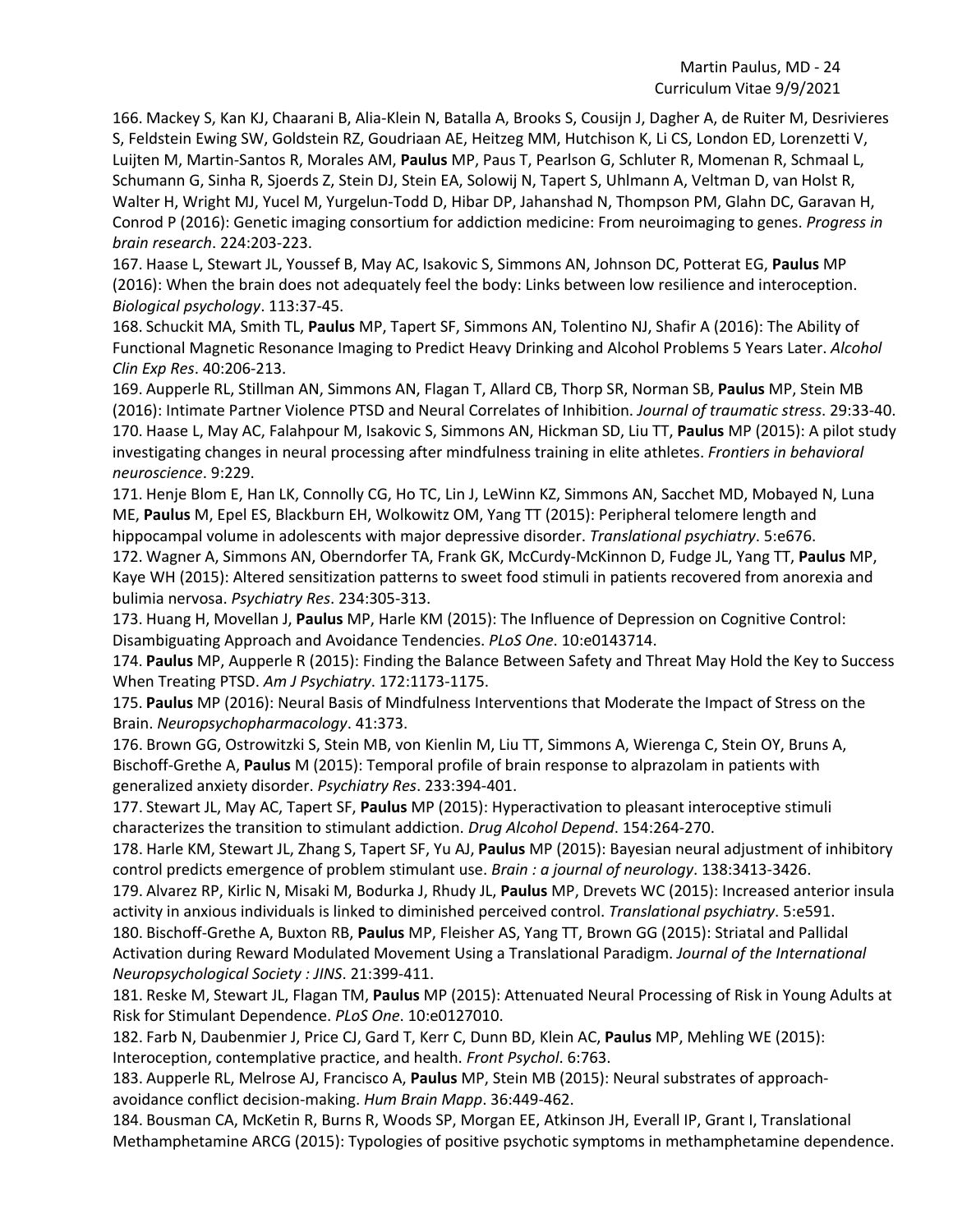*The American journal on addictions / American Academy of Psychiatrists in Alcoholism and Addictions*. 24:94-97. 185. Bomyea J, Ramsawh H, Ball TM, Taylor CT, **Paulus** MP, Lang AJ, Stein MB (2015): Intolerance of uncertainty as a mediator of reductions in worry in a cognitive behavioral treatment program for generalized anxiety disorder. *Journal of anxiety disorders*. 33:90-94.

186. **Paulus** MP (2015): Pragmatism Instead of Mechanism: A Call for Impactful Biological Psychiatry. *JAMA Psychiatry*. 72:631-632.

187. **Paulus** MP (2015): Cognitive control in depression and anxiety: out of control? *Current Opinion in Behavioral Sciences*. 1:113-120.

188. Gowin JL, Ball TM, Wittmann M, Tapert SF, **Paulus** MP (2015): Individualized relapse prediction: Personality measures and striatal and insular activity during reward-processing robustly predict relapse. *Drug Alcohol Depend*. 152:93-101.

189. Howlett JR, **Paulus** MP (2015): The neural basis of testable and non-testable beliefs. *PLoS One*. 10:e0124596.

190. Boutelle KN, Wierenga CE, Bischoff-Grethe A, Melrose AJ, Grenesko-Stevens E, **Paulus** MP, Kaye WH (2015): Increased brain response to appetitive tastes in the insula and amygdala in obese compared with healthy weight children when sated. *International journal of obesity (2005)*. 39:620-628.

191. Oosterwijk S, Mackey S, Wilson-Mendenhall C, Winkielman P, **Paulus** MP (2015): Concepts in context: Processing mental state concepts with internal or external focus involves different neural systems. *Social neuroscience*. 10:294-307.

192. Henje Blom E, Connolly CG, Ho TC, LeWinn KZ, Mobayed N, Han L, **Paulus** MP, Wu J, Simmons AN, Yang TT (2015): Altered insular activation and increased insular functional connectivity during sad and happy face processing in adolescent major depressive disorder. *J Affect Disord*. 178:215-223.

193. Fonzo GA, Ramsawh HJ, Flagan TM, Sullivan SG, Letamendi A, Simmons AN, **Paulus** MP, Stein MB (2015): Common and disorder-specific neural responses to emotional faces in generalised anxiety, social anxiety and panic disorders. *The British journal of psychiatry : the journal of mental science*. 206:206-215.

194. Kruschwitz JD, Lueken U, Wold A, Walter H, **Paulus** MP (2014): High Thrill and adventure seeking is associated with reduced interoceptive sensitivity: evidence for an altered sex-specific homeostatic processing in high sensation seekers. *European journal of personality*. 28:472-481.

195. Ball TM, Stein MB, **Paulus** MP (2014): Toward the application of functional neuroimaging to individualized treatment for anxiety and depression. *Depress Anxiety*. 31:920-933.

196. Connolly CG, Bischoff-Grethe A, Jordan SJ, Woods SP, Ellis RJ, **Paulus** MP, Grant I, Translational Methamphetamine ARCG (2014): Altered functional response to risky choice in HIV infection. *PLoS One*. 9:e111583.

197. Fonzo GA, Ramsawh HJ, Flagan TM, Sullivan SG, Simmons AN, **Paulus** MP, Stein MB (2014): Cognitivebehavioral therapy for generalized anxiety disorder is associated with attenuation of limbic activation to threatrelated facial emotions. *J Affect Disord*. 169:76-85.

198. Engelmann JB, Maciuba B, Vaughan C, **Paulus** MP, Dunlop BW (2014): Correction: Posttraumatic Stress Disorder Increases Sensitivity to Long Term Losses among Patients with Major Depressive Disorder. *PLoS ONE*. 9:e95819.

199. Johnson DC, Thom NJ, Stanley EA, Haase L, Simmons AN, Shih PA, Thompson WK, Potterat EG, Minor TR, **Paulus** MP (2014): Modifying resilience mechanisms in at-risk individuals: a controlled study of mindfulness training in Marines preparing for deployment. *Am J Psychiatry*. 171:844-853.

200. Stewart JL, Connolly CG, May AC, Tapert SF, Wittmann M, **Paulus** MP (2014): Cocaine dependent individuals with attenuated striatal activation during reinforcement learning are more susceptible to relapse. *Psychiatry Res*. 223:129-139.

201. Stewart JL, May AC, Poppa T, Davenport PW, Tapert SF, **Paulus** MP (2014): You are the danger: attenuated insula response in methamphetamine users during aversive interoceptive decision-making. *Drug Alcohol Depend*. 142:110-119.

202. Howlett JR, **Paulus** MP (2013): Decision-Making Dysfunctions of Counterfactuals in Depression: Who Might I have Been? *Frontiers in psychiatry*. 4:143.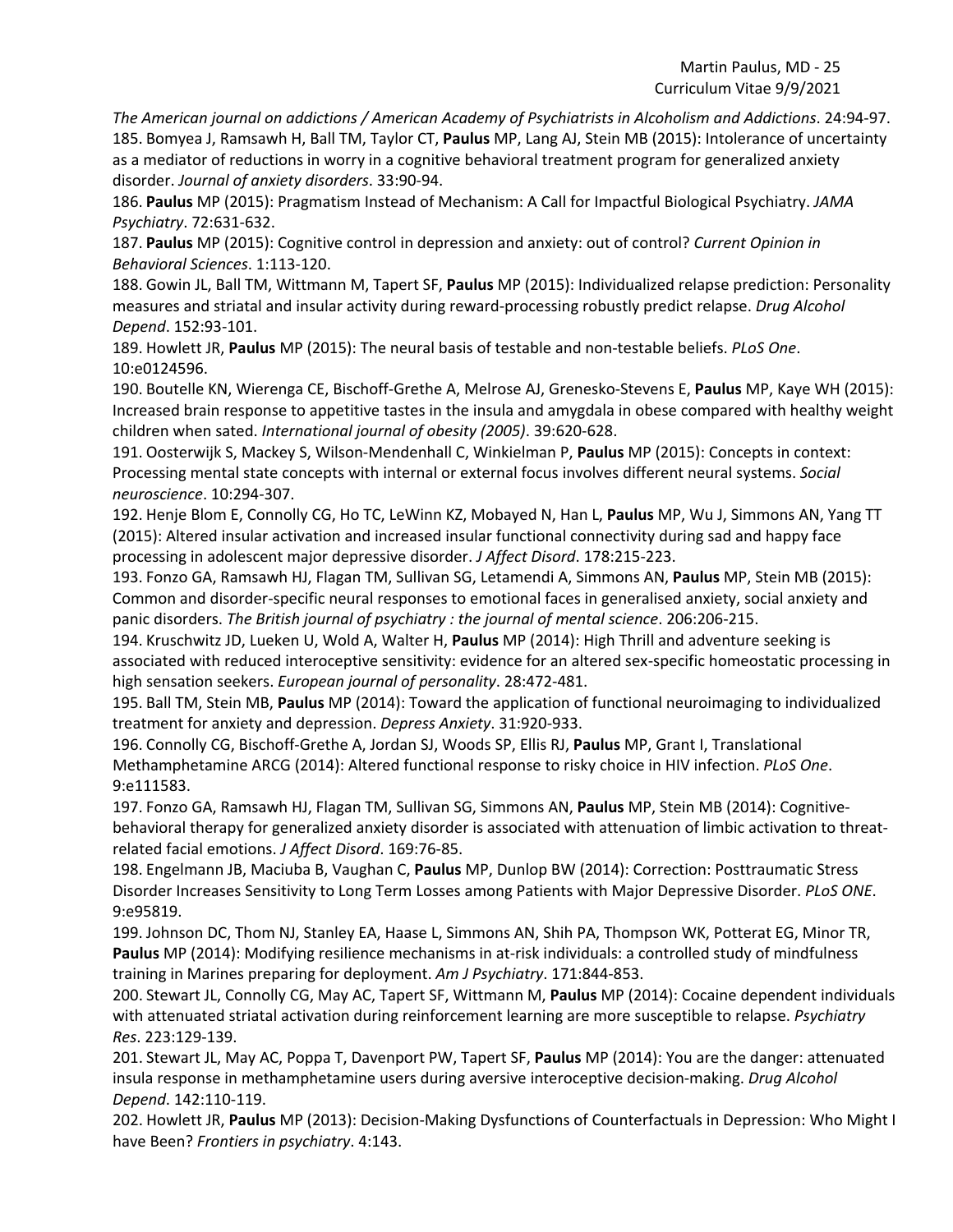203. Ho TC, Yang G, Wu J, Cassey P, Brown SD, Hoang N, Chan M, Connolly CG, Henje-Blom E, Duncan LG, Chesney MA, **Paulus** MP, Max JE, Patel R, Simmons AN, Yang TT (2014): Functional connectivity of negative emotional processing in adolescent depression. *J Affect Disord*. 155:65-74.

204. Doyle KL, Morgan EE, Morris S, Smith DM, Little S, Iudicello JE, Blackstone K, Moore DJ, Grant I, Letendre SL, Woods SP, Translational Methamphetamine ARCG (2013): Real-world impact of neurocognitive deficits in acute and early HIV infection. *Journal of neurovirology*. 19:565-573.

205. Henry BL, Geyer MA, Buell MR, Perry W, Young JW, Minassian A, Translational Methamphetamine ARCG (2014): Prepulse inhibition in HIV-1 gp120 transgenic mice after withdrawal from chronic methamphetamine. *Behavioural pharmacology*. 25:12-22.

206. Marquine MJ, Iudicello JE, Morgan EE, Brown GG, Letendre SL, Ellis RJ, Deutsch R, Woods SP, Grant I, Heaton RK, Translational Methamphetamine ARCG (2014): "Frontal systems" behaviors in comorbid human immunodeficiency virus infection and methamphetamine dependency. *Psychiatry Res*. 215:208-216.

207. Stewart JL, Parnass JM, May AC, Davenport PW, **Paulus** MP (2013): Altered frontocingulate activation during aversive interoceptive processing in young adults transitioning to problem stimulant use. *Frontiers in systems neuroscience*. 7:89.

208. Gowin JL, Harle KM, Stewart JL, Wittmann M, Tapert SF, **Paulus** MP (2014): Attenuated insular processing during risk predicts relapse in early abstinent methamphetamine-dependent individuals. *Neuropsychopharmacology*. 39:1379-1387.

209. Stewart JL, Connolly CG, May AC, Tapert SF, Wittmann M, **Paulus** MP (2014): Striatum and insula dysfunction during reinforcement learning differentiates abstinent and relapsed methamphetamine-dependent individuals. *Addiction*. 109:460-471.

210. Mackey S, Stewart JL, Connolly CG, Tapert SF, **Paulus** MP (2014): A voxel-based morphometry study of young occasional users of amphetamine-type stimulants and cocaine. *Drug Alcohol Depend*. 135:104-111.

211. Galli G, Shukla A, Simmons AN, Davenport PW, **Paulus** MP (2013): Sex differences in the neural processing of aversive interoceptive events: the benefit of relief. *PLoS One*. 8:e84044.

212. Iudicello JE, Morgan EE, Gongvatana A, Letendre SL, Grant I, Woods SP, Translational Methamphetamine ARCG (2014): Detrimental impact of remote methamphetamine dependence on neurocognitive and everyday functioning in older but not younger HIV+ adults: evidence for a legacy effect? *Journal of neurovirology*. 20:85- 98.

213. May AC, Stewart JL, Tapert SF, **Paulus** MP (2014): The effect of age on neural processing of pleasant soft touch stimuli. *Frontiers in behavioral neuroscience*. 8:52.

214. Harle KM, Shenoy P, Stewart JL, Tapert SF, Yu AJ, **Paulus** MP (2014): Altered neural processing of the need to stop in young adults at risk for stimulant dependence. *J Neurosci*. 34:4567-4580.

215. Migliorini R, Stewart JL, May AC, Tapert SF, **Paulus** MP (2013): What do you feel? Adolescent drug and alcohol users show altered brain response to pleasant interoceptive stimuli. *Drug Alcohol Depend*. 133:661-668. 216. Ho TC, Wu J, Shin DD, Liu TT, Tapert SF, Yang G, Connolly CG, Frank GK, Max JE, Wolkowitz O, Eisendrath S, Hoeft F, Banerjee D, Hood K, Hendren RL, **Paulus** MP, Simmons AN, Yang TT (2013): Altered cerebral perfusion in executive, affective, and motor networks during adolescent depression. *J Am Acad Child Adolesc Psychiatry*. 52:1076-1091 e1072.

217. **Paulus** MP, Stewart JL, Haase L (2013): Treatment approaches for interoceptive dysfunctions in drug addiction. *Frontiers in psychiatry*. 4:137.

218. Connolly CG, Wu J, Ho TC, Hoeft F, Wolkowitz O, Eisendrath S, Frank G, Hendren R, Max JE, **Paulus** MP, Tapert SF, Banerjee D, Simmons AN, Yang TT (2013): Resting-state functional connectivity of subgenual anterior cingulate cortex in depressed adolescents. *Biol Psychiatry*. 74:898-907.

219. Aupperle RL, Allard CB, Simmons AN, Flagan T, Thorp SR, Norman SB, **Paulus** MP, Stein MB (2013): Neural responses during emotional processing before and after cognitive trauma therapy for battered women. *Psychiatry Res*. 214:48-55.

220. Taylor CT, Aupperle RL, Flagan T, Simmons AN, Amir N, Stein MB, **Paulus** MP (2014): Neural correlates of a computerized attention modification program in anxious subjects. *Soc Cogn Affect Neurosci*. 9:1379-1387. 221. Aupperle RL, Connolly CG, Stillman AN, May AC, **Paulus** MP (2013): Deployment and post-deployment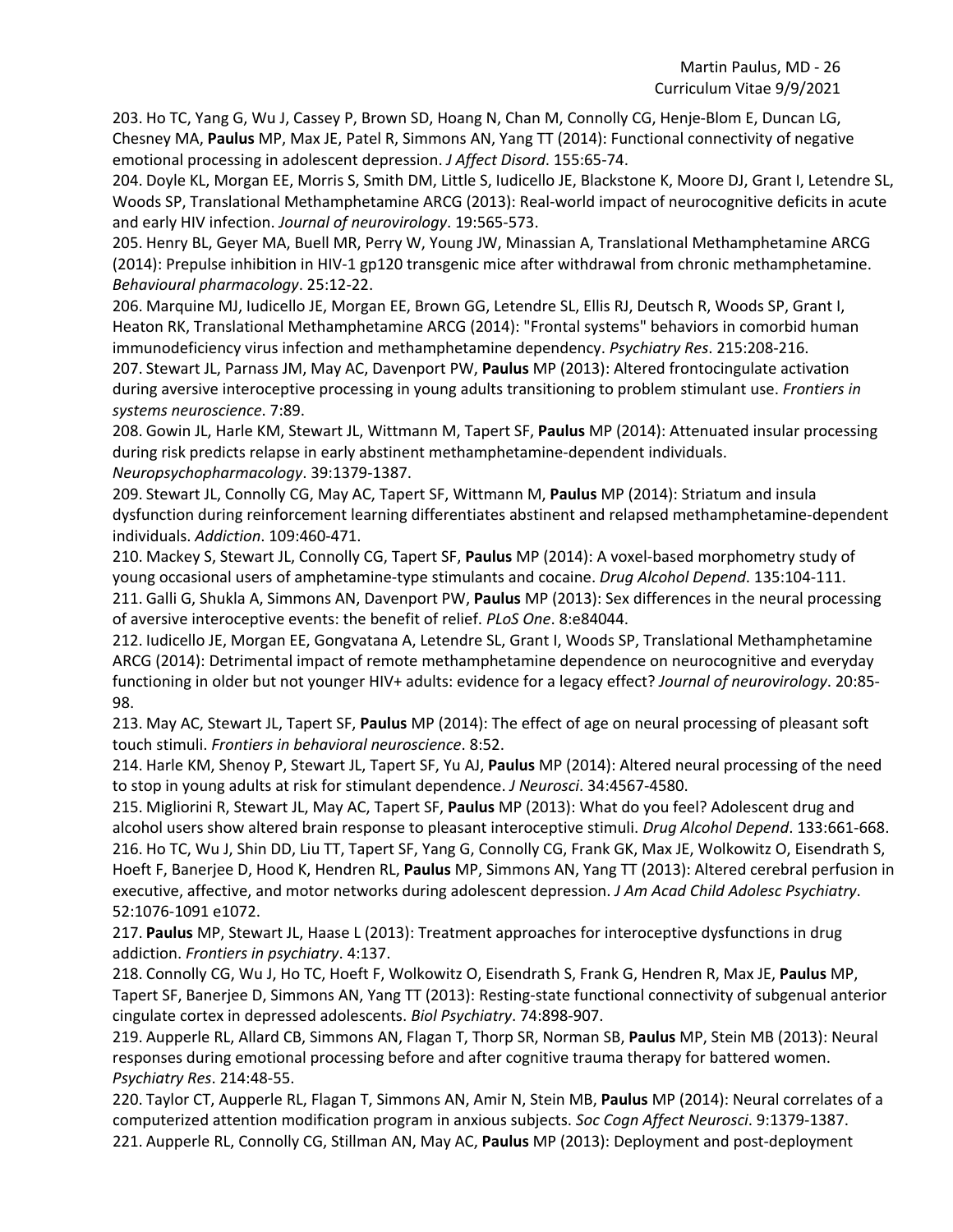experiences in OEF/OIF veterans: relationship to gray matter volume. *PLoS One*. 8:e75880. 222. Harle KM, Shenoy P, **Paulus** MP (2013): The influence of emotions on cognitive control: feelings and beliefswhere do they meet? *Front Hum Neurosci*. 7:508.

223. Ball TM, Ramsawh HJ, Campbell-Sills L, **Paulus** MP, Stein MB (2013): Prefrontal dysfunction during emotion regulation in generalized anxiety and panic disorders. *Psychological medicine*. 43:1475-1486.

224. Henry BL, Geyer MA, Buell M, Perry W, Young JW, Minassian A, Translational Methamphetamine ARCG (2013): Behavioral effects of chronic methamphetamine treatment in HIV-1 gp120 transgenic mice. *Behav Brain Res*. 236:210-220.

225. Cattie JE, Woods SP, Iudicello JE, Posada C, Grant I, Group T (2012): Elevated neurobehavioral symptoms are associated with everyday functioning problems in chronic methamphetamine users. *The Journal of neuropsychiatry and clinical neurosciences*. 24:331-339.

226. O'Brien JW, Norman AL, Fryer SL, Tapert SF, **Paulus** MP, Jones KL, Riley EP, Mattson SN (2013): Effect of predictive cuing on response inhibition in children with heavy prenatal alcohol exposure. *Alcohol Clin Exp Res*. 37:644-654.

227. Fonzo GA, Flagan TM, Sullivan S, Allard CB, Grimes EM, Simmons AN, **Paulus** MP, Stein MB (2013): Neural functional and structural correlates of childhood maltreatment in women with intimate-partner violence-related posttraumatic stress disorder. *Psychiatry Res*. 211:93-103.

228. Weber E, Morgan EE, Iudicello JE, Blackstone K, Grant I, Ellis RJ, Letendre SL, Little S, Morris S, Smith DM, Moore DJ, Woods SP, Group T (2013): Substance use is a risk factor for neurocognitive deficits and neuropsychiatric distress in acute and early HIV infection. *Journal of neurovirology*. 19:65-74.

229. Schreiber D, Fonzo G, Simmons AN, Dawes CT, Flagan T, Fowler JH, **Paulus** MP (2013): Red brain, blue brain: evaluative processes differ in Democrats and Republicans. *PLoS One*. 8:e52970.

230. Mednick SC, McDevitt EA, Walsh JK, Wamsley E, **Paulus** M, Kanady JC, Drummond SP (2013): The critical role of sleep spindles in hippocampal-dependent memory: a pharmacology study. *J Neurosci*. 33:4494-4504.

231. **Paulus** MP (2013): The breathing conundrum-interoceptive sensitivity and anxiety. *Depress Anxiety*. 30:315- 320.

232. Gowin JL, Mackey S, **Paulus** MP (2013): Altered risk-related processing in substance users: imbalance of pain and gain. *Drug Alcohol Depend*. 132:13-21.

233. Oberndorfer TA, Frank GK, Simmons AN, Wagner A, McCurdy D, Fudge JL, Yang TT, **Paulus** MP, Kaye WH (2013): Altered insula response to sweet taste processing after recovery from anorexia and bulimia nervosa. *Am J Psychiatry*. 170:1143-1151.

234. Mackey S, **Paulus** M (2013): Are there volumetric brain differences associated with the use of cocaine and amphetamine-type stimulants? *Neurosci Biobehav Rev*. 37:300-316.

235. Stewart JL, Flagan TM, May AC, Reske M, Simmons AN, **Paulus** MP (2013): Young adults at risk for stimulant dependence show reward dysfunction during reinforcement-based decision making. *Biol Psychiatry*. 73:235-241. 236. Thom NJ, Johnson DC, Flagan T, Simmons AN, Kotturi SA, Van Orden KF, Potterat EG, Swain JL, **Paulus** MP (2014): Detecting emotion in others: increased insula and decreased medial prefrontal cortex activation during emotion processing in elite adventure racers. *Soc Cogn Affect Neurosci*. 9:225-231.

237. Mano QR, Brown GG, Bolden K, Aupperle R, Sullivan S, **Paulus** MP, Stein MB (2013): Curvilinear relationship between phonological working memory load and social-emotional modulation. *Cognition & emotion*. 27:283- 304.

238. **Paulus** MP, Schuckit MA, Tapert SF, Tolentino NJ, Matthews SC, Smith TL, Trim RS, Hall SA, Simmons AN (2012): High versus low level of response to alcohol: evidence of differential reactivity to emotional stimuli. *Biol Psychiatry*. 72:848-855.

239. **Paulus** MP, Yu AJ (2012): Emotion and decision-making: affect-driven belief systems in anxiety and depression. *Trends Cogn Sci*. 16:476-483.

240. Simmons AN, Flagan TM, Wittmann M, Strigo IA, Matthews SC, Donovan H, Lohr JB, **Paulus** MP (2013): The effects of temporal unpredictability in anticipation of negative events in combat veterans with PTSD. *J Affect Disord*. 146:426-432.

241. Acheson DT, Stein MB, **Paulus** MP, Ravindran L, Simmons AN, Lohr JB, Risbrough VB (2012): Effects of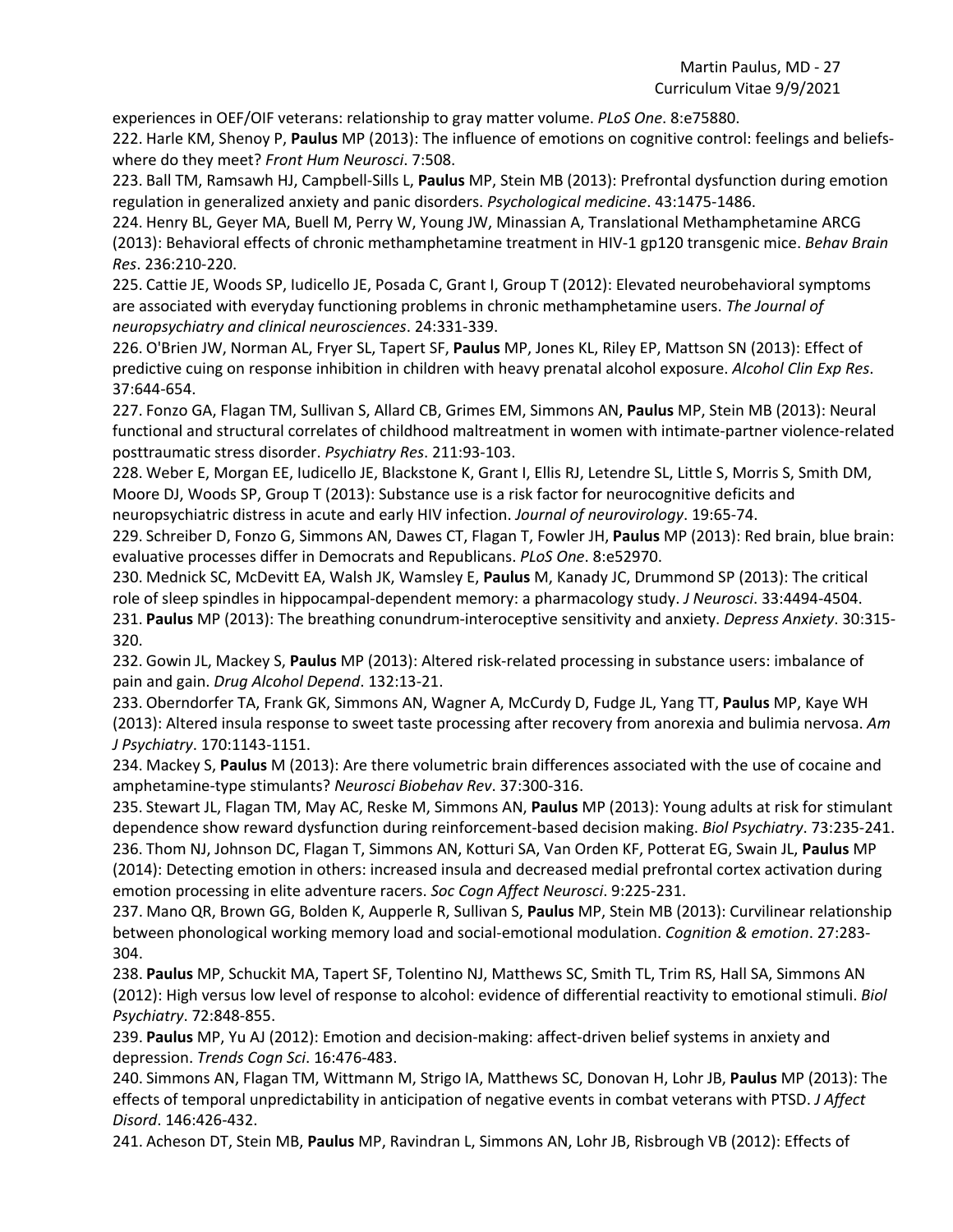anxiolytic treatment on potentiated startle during aversive image anticipation. *Hum Psychopharmacol*. 27:419- 427.

242. Acheson DT, Stein MB, **Paulus** MP, Geyer MA, Risbrough VB (2012): The effect of pregabalin on sensorimotor gating in 'low' gating humans and mice. *Neuropharmacology*. 63:480-485.

243. Perlman G, Simmons AN, Wu J, Hahn KS, Tapert SF, Max JE, **Paulus** MP, Brown GG, Frank GK, Campbell-Sills L, Yang TT (2012): Amygdala response and functional connectivity during emotion regulation: a study of 14 depressed adolescents. *J Affect Disord*. 139:75-84.

244. Aupperle RL, Tankersley D, Ravindran LN, Flagan T, Stein NR, Stein MB, **Paulus** MP (2012): Pregabalin effects on neural response to emotional faces. *Front Hum Neurosci*. 6:42.

245. Aupperle RL, Allard CB, Grimes EM, Simmons AN, Flagan T, Behrooznia M, Cissell SH, Twamley EW, Thorp SR, Norman SB, **Paulus** MP, Stein MB (2012): Dorsolateral prefrontal cortex activation during emotional anticipation and neuropsychological performance in posttraumatic stress disorder. *Arch Gen Psychiatry*. 69:360- 371.

246. Dawes CT, Loewen PJ, Schreiber D, Simmons AN, Flagan T, McElreath R, Bokemper SE, Fowler JH, **Paulus** MP (2012): Neural basis of egalitarian behavior. *Proc Natl Acad Sci U S A*. 109:6479-6483.

247. Simmons AN, Fitzpatrick S, Strigo IA, Potterat EG, Johnson DC, Matthews SC, Orden KF, Swain JL, **Paulus** MP (2012): Altered insula activation in anticipation of changing emotional states: neural mechanisms underlying cognitive flexibility in Special Operations Forces personnel. *Neuroreport*. 23:234-239.

248. **Paulus** MP, Flagan T, Simmons AN, Gillis K, Kotturi S, Thom N, Johnson DC, Van Orden KF, Davenport PW, Swain JL (2012): Subjecting elite athletes to inspiratory breathing load reveals behavioral and neural signatures of optimal performers in extreme environments. *PLoS One*. 7:e29394.

249. Kaye WH, Wagner A, Fudge JL, **Paulus** M (2011): Neurocircuity of eating disorders. *Curr Top Behav Neurosci*. 6:37-57.

250. Henry BL, Minassian A, van Rhenen M, Young JW, Geyer MA, Perry W, Translational Methamphetamine ARCG (2011): Effect of methamphetamine dependence on inhibitory deficits in a novel human open-field paradigm. *Psychopharmacology (Berl)*. 215:697-707.

251. van Wassenhove V, Wittmann M, Craig AD, **Paulus** MP (2011): Psychological and neural mechanisms of subjective time dilation. *Front Neurosci*. 5:56.

252. Ball TM, Sullivan S, Flagan T, Hitchcock CA, Simmons A, **Paulus** MP, Stein MB (2012): Selective effects of social anxiety, anxiety sensitivity, and negative affectivity on the neural bases of emotional face processing. *Neuroimage*. 59:1879-1887.

253. Kruschwitz JD, Simmons AN, Flagan T, **Paulus** MP (2012): Nothing to lose: processing blindness to potential losses drives thrill and adventure seekers. *Neuroimage*. 59:2850-2859.

254. Schuckit MA, Tapert S, Matthews SC, **Paulus** MP, Tolentino NJ, Smith TL, Trim RS, Hall S, Simmons A (2012): fMRI differences between subjects with low and high responses to alcohol during a stop signal task. *Alcohol Clin Exp Res*. 36:130-140.

255. Wittmann M, Simmons AN, Flagan T, Lane SD, Wackermann J, **Paulus** MP (2011): Neural substrates of time perception and impulsivity. *Brain Res*. 1406:43-58.

256. Norman AL, Pulido C, Squeglia LM, Spadoni AD, **Paulus** MP, Tapert SF (2011): Neural activation during inhibition predicts initiation of substance use in adolescence. *Drug Alcohol Depend*. 119:216-223.

257. Aupperle RL, Sullivan S, Melrose AJ, **Paulus** MP, Stein MB (2011): A reverse translational approach to quantify approach-avoidance conflict in humans. *Behav Brain Res*. 225:455-463.

258. Padula CB, Simmons AN, Matthews SC, Robinson SK, Tapert SF, Schuckit MA, **Paulus** MP (2011): Alcohol attenuates activation in the bilateral anterior insula during an emotional processing task: a pilot study. *Alcohol Alcohol*. 46:547-552.

259. Reske M, Delis DC, **Paulus** MP (2011): Evidence for subtle verbal fluency deficits in occasional stimulant users: quick to play loose with verbal rules. *J Psychiatr Res*. 45:361-368.

260. Keuken MC, Hardie A, Dorn BT, Dev S, **Paulus** MP, Jonas KJ, Den Wildenberg WP, Pineda JA (2011): The role of the left inferior frontal gyrus in social perception: an rTMS study. *Brain Res*. 1383:196-205.

261. Han E, **Paulus** MP, Wittmann M, Chung H, Song JM (2011): Hair analysis and self-report of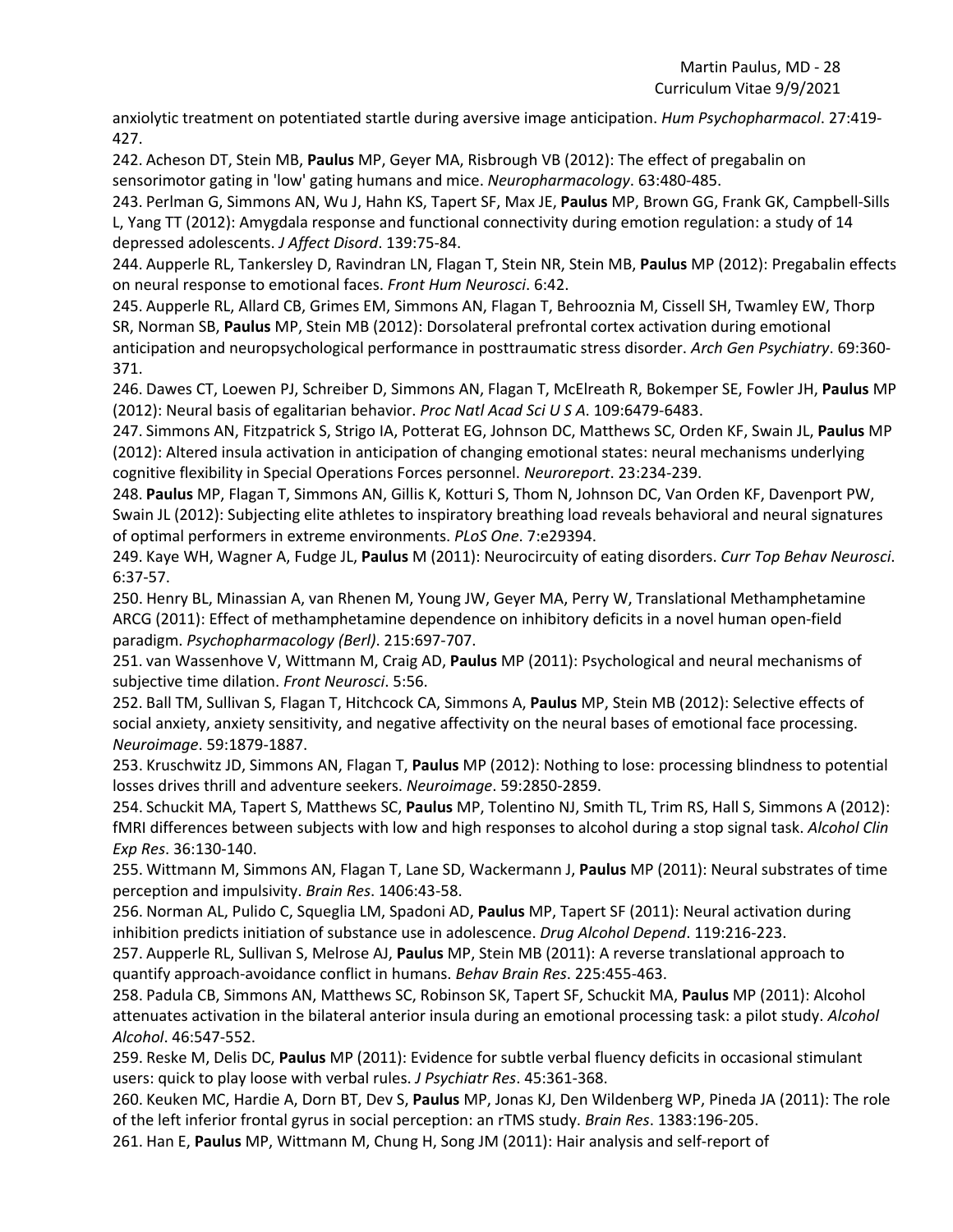methamphetamine use by methamphetamine dependent individuals. *J Chromatogr B Analyt Technol Biomed Life Sci*. 879:541-547.

262. Aupperle RL, **Paulus** MP (2010): Neural systems underlying approach and avoidance in anxiety disorders. *Dialogues Clin Neurosci*. 12:517-531.

263. Tolentino NJ, Wierenga CE, Hall S, Tapert SF, **Paulus** MP, Liu TT, Smith TL, Schuckit MA (2011): Alcohol effects on cerebral blood flow in subjects with low and high responses to alcohol. *Alcohol Clin Exp Res*. 35:1034- 1040.

264. Aupperle RL, Melrose AJ, Stein MB, **Paulus** MP (2012): Executive function and PTSD: disengaging from trauma. *Neuropharmacology*. 62:686-694.

265. **Paulus** MP (2011): Imaging the anxious brain--promise or hubris? *Depress Anxiety*. 28:183-185. 266. Aupperle RL, Ravindran L, Tankersley D, Flagan T, Stein NR, Simmons AN, Stein MB, **Paulus** MP (2011): Pregabalin influences insula and amygdala activation during anticipation of emotional images. *Neuropsychopharmacology*. 36:1466-1477.

267. Simmons AN, Stein MB, Strigo IA, Arce E, Hitchcock C, **Paulus** MP (2011): Anxiety positive subjects show altered processing in the anterior insula during anticipation of negative stimuli. *Hum Brain Mapp*. 32:1836-1846. 268. Campbell-Sills L, Simmons AN, Lovero KL, Rochlin AA, **Paulus** MP, Stein MB (2011): Functioning of neural systems supporting emotion regulation in anxiety-prone individuals. *Neuroimage*. 54:689-696.

269. Zisook S, Shuchter SR, Sledge PA, **Paulus** M, Judd LL (1994): The spectrum of depressive phenomena after spousal bereavement. *J Clin Psychiatry*. 55 Suppl:29-36.

270. Keller DS, Bennett ME, McCrady BS, **Paulus** MD, Frankenstein W (1994): Treating college substance abusers. The New Jersey Collegiate Substance Abuse Program. *J Subst Abuse Treat*. 11:569-581.

271. Bennett ME, McCrady BS, Keller DS, **Paulus** MD (1996): An intensive program for collegiate substance abusers. Progress six months after treatment entry. *J Subst Abuse Treat*. 13:219-225.

272. Zisook S, **Paulus** M, Shuchter SR, Judd LL (1997): The many faces of depression following spousal bereavement. *J Affect Disord*. 45:85-94; discussion 94-85.

273. Solomon A, Weiss DT, Schell M, Hrncic R, Murphy CL, Wall J, McGavin MD, Pan HJ, Kabalka GW, **Paulus** MJ (1999): Transgenic mouse model of AA amyloidosis. *Am J Pathol*. 154:1267-1272.

274. Judd LL, Akiskal HS, Zeller PJ, **Paulus** M, Leon AC, Maser JD, Endicott J, Coryell W, Kunovac JL, Mueller TI, Rice JP, Keller MB (2000): Psychosocial disability during the long-term course of unipolar major depressive disorder. *Arch Gen Psychiatry*. 57:375-380.

275. **Paulus** M, Gay-Balmaz P, Martin OJ (2000): Accurate and efficient computation of the Green's tensor for stratified media. *Phys Rev E Stat Phys Plasmas Fluids Relat Interdiscip Topics*. 62:5797-5807.

276. Easterly ME, Foltz CJ, **Paulus** MJ (2001): Body condition scoring: comparing newly trained scorers and micro-computed tomography imaging. *Lab Anim (NY)*. 30:46-49.

277. **Paulus** M, Martin O (2001): How to tap an innocent waveguide. *Opt Express*. 8:644-648.

278. **Paulus** M, Martin O (2001): Scattering experiments with a diving cylinder. *Opt Express*. 9:303-311.

279. Wall JS, Kennel SJ, **Paulus** MJ, Gleason S, Gregor J, Baba J, Schell M, Richey T, O'Nuallain B, Donnell R, Hawkins PN, Weiss DT, Solomon A (2005): Quantitative high-resolution microradiographic imaging of amyloid deposits in a novel murine model of AA amyloidosis. *Amyloid*. 12:149-156.

280. **Paulus** MR (2006): Distinguishing wide complex tachycardia: a prehospital perspective. *Emerg Med Serv*. 35:95-99.

281. Minassian A, **Paulus** M, Lincoln A, Perry W (2007): Adults with autism show increased sensitivity to outcomes at low error rates during decision-making. *J Autism Dev Disord*. 37:1279-1288.

282. Shekhah O, Wang H, Kowarik S, Schreiber F, **Paulus** M, Tolan M, Sternemann C, Evers F, Zacher D, Fischer RA, Woll C (2007): Step-by-step route for the synthesis of metal-organic frameworks. *J Am Chem Soc*. 129:15118-15119.

283. Fonzo GA, Simmons AN, Thorp SR, Norman SB, **Paulus** MP, Stein MB (2010): Exaggerated and disconnected insular-amygdalar blood oxygenation level-dependent response to threat-related emotional faces in women with intimate-partner violence posttraumatic stress disorder. *Biol Psychiatry*. 68:433-441.

284. Judd LL, Rapaport MH, **Paulus** MP, Brown JL (1994): Subsyndromal symptomatic depression: a new mood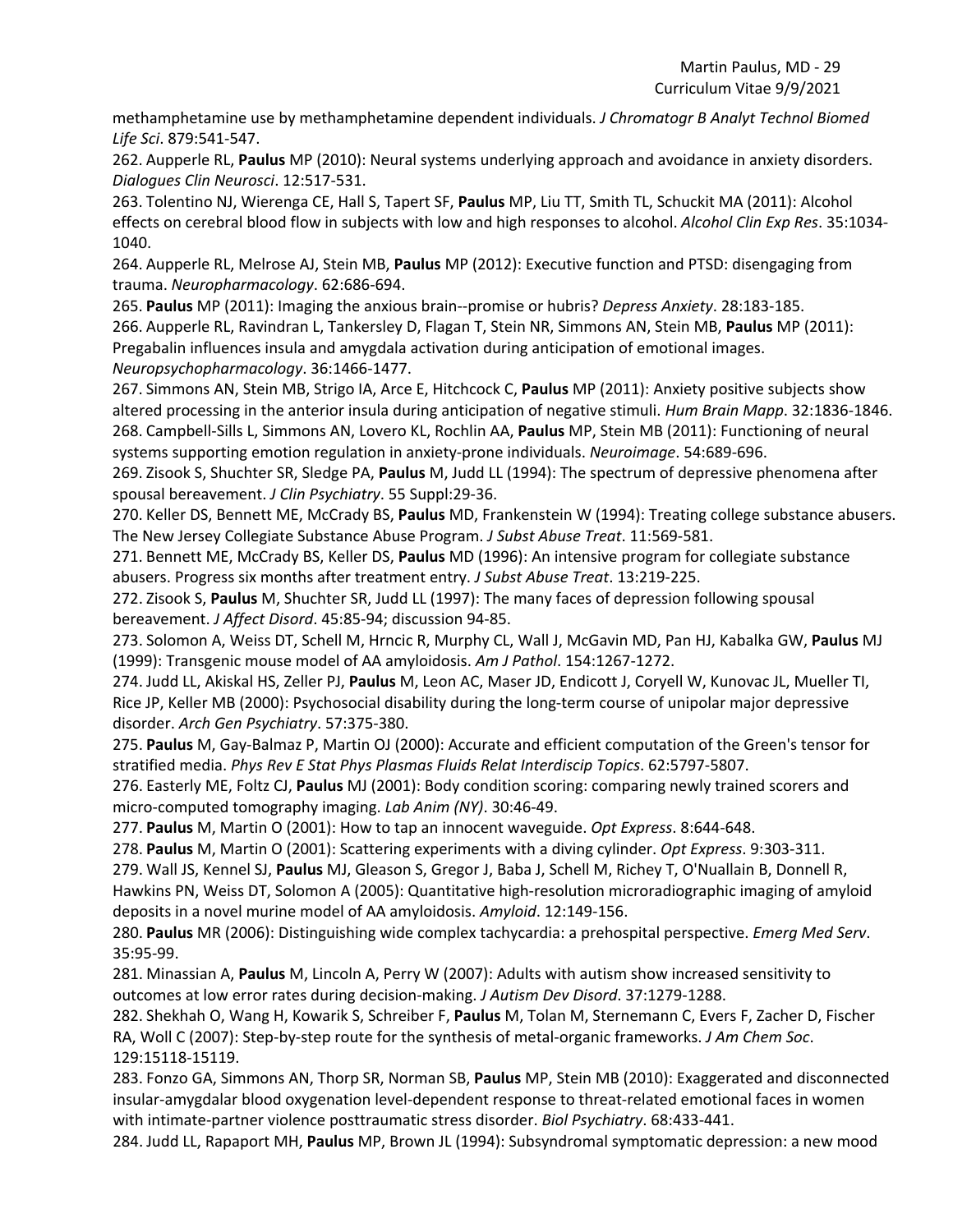disorder? *J Clin Psychiatry*. 55 Suppl:18-28.

285. Judd LL, **Paulus** MP, Wells KB, Rapaport MH (1996): Socioeconomic burden of subsyndromal depressive symptoms and major depression in a sample of the general population. *Am J Psychiatry*. 153:1411-1417. 286. Judd LL, Akiskal HS, **Paulus** MP (1997): The role and clinical significance of subsyndromal depressive symptoms (SSD) in unipolar major depressive disorder. *J Affect Disord*. 45:5-17; discussion 17-18.

287. Simmons A, Miller D, Feinstein JS, Goldberg TE, **Paulus** MP (2005): Left inferior prefrontal cortex activation during a semantic decision-making task predicts the degree of semantic organization. *Neuroimage*. 28:30-38. 288. Simmons A, Stein MB, Matthews SC, Feinstein JS, **Paulus** MP (2006): Affective ambiguity for a group recruits ventromedial prefrontal cortex. *Neuroimage*. 29:655-661.

289. Campbell DW, Sareen J, **Paulus** MP, Goldin PR, Stein MB, Reiss JP (2007): Time-varying amygdala response to emotional faces in generalized social phobia. *Biol Psychiatry*. 62:455-463.

290. Leland DS, Arce E, Miller DA, **Paulus** MP (2008): Anterior cingulate cortex and benefit of predictive cueing on response inhibition in stimulant dependent individuals. *Biol Psychiatry*. 63:184-190.

291. Frank GK, Oberndorfer TA, Simmons AN, **Paulus** MP, Fudge JL, Yang TT, Kaye WH (2008): Sucrose activates human taste pathways differently from artificial sweetener. *Neuroimage*. 39:1559-1569.

292. Arce E, Simmons AN, Stein MB, Winkielman P, Hitchcock C, **Paulus** MP (2009): Association between individual differences in self-reported emotional resilience and the affective perception of neutral faces. *J Affect Disord*. 114:286-293.

293. Minassian A, Henry BL, Geyer MA, **Paulus** MP, Young JW, Perry W (2010): The quantitative assessment of motor activity in mania and schizophrenia. *J Affect Disord*. 120:200-206.

294. Henry BL, Minassian A, **Paulus** MP, Geyer MA, Perry W (2010): Heart rate variability in bipolar mania and schizophrenia. *J Psychiatr Res*. 44:168-176.

295. Strigo IA, Simmons AN, Matthews SC, Grimes EM, Allard CB, Reinhardt LE, **Paulus** MP, Stein MB (2010): Neural correlates of altered pain response in women with posttraumatic stress disorder from intimate partner violence. *Biol Psychiatry*. 68:442-450.

296. Wittmann M, Simmons AN, Aron JL, **Paulus** MP (2010): Accumulation of neural activity in the posterior insula encodes the passage of time. *Neuropsychologia*. 48:3110-3120.

297. Reske M, Eidt CA, Delis DC, **Paulus** MP (2010): Nondependent stimulant users of cocaine and prescription amphetamines show verbal learning and memory deficits. *Biol Psychiatry*. 68:762-769.

298. Wittmann M, Lovero KL, Lane SD, **Paulus** MP (2010): Now or later? Striatum and insula activation to immediate versus delayed rewards. *J Neurosci Psychol Econ*. 3:15-26.

299. Wittmann M, van Wassenhove V, Craig AD, **Paulus** MP (2010): The neural substrates of subjective time dilation. *Front Hum Neurosci*. 4:2.

300. Yang TT, Simmons AN, Matthews SC, Tapert SF, Frank GK, Max JE, Bischoff-Grethe A, Lansing AE, Brown G, Strigo IA, Wu J, **Paulus** MP (2010): Adolescents with major depression demonstrate increased amygdala activation. *J Am Acad Child Adolesc Psychiatry*. 49:42-51.

301. Young JW, Goey AK, Minassian A, Perry W, **Paulus** MP, Geyer MA (2010): The mania-like exploratory profile in genetic dopamine transporter mouse models is diminished in a familiar environment and reinstated by subthreshold psychostimulant administration. *Pharmacol Biochem Behav*.

302. Henry BL, Minassian A, Young JW, **Paulus** MP, Geyer MA, Perry W (2010): Cross-species assessments of motor and exploratory behavior related to bipolar disorder. *Neurosci Biobehav Rev*. 34:1296-1306.

303. Matthews SC, Simmons AN, Strigo IA, Arce E, Stein MB, **Paulus** MP (2010): Escitalopram attenuates posterior cingulate activity during self-evaluation in healthy volunteers. *Psychiatry Res*. 182:81-87.

304. **Paulus** MP, Simmons AN, Fitzpatrick SN, Potterat EG, Van Orden KF, Bauman J, Swain JL (2010): Differential brain activation to angry faces by elite warfighters: neural processing evidence for enhanced threat detection. *PLoS One*. 5:e10096.

305. Trim RS, Simmons AN, Tolentino NJ, Hall SA, Matthews SC, Robinson SK, Smith TL, Padula CB, **Paulus** MP, Tapert SF, Schuckit MA (2010): Acute ethanol effects on brain activation in low- and high-level responders to alcohol. *Alcohol Clin Exp Res*. 34:1162-1170.

306. **Paulus** MP, Stein MB (2010): Interoception in anxiety and depression. *Brain Struct Funct*. 214:451-463.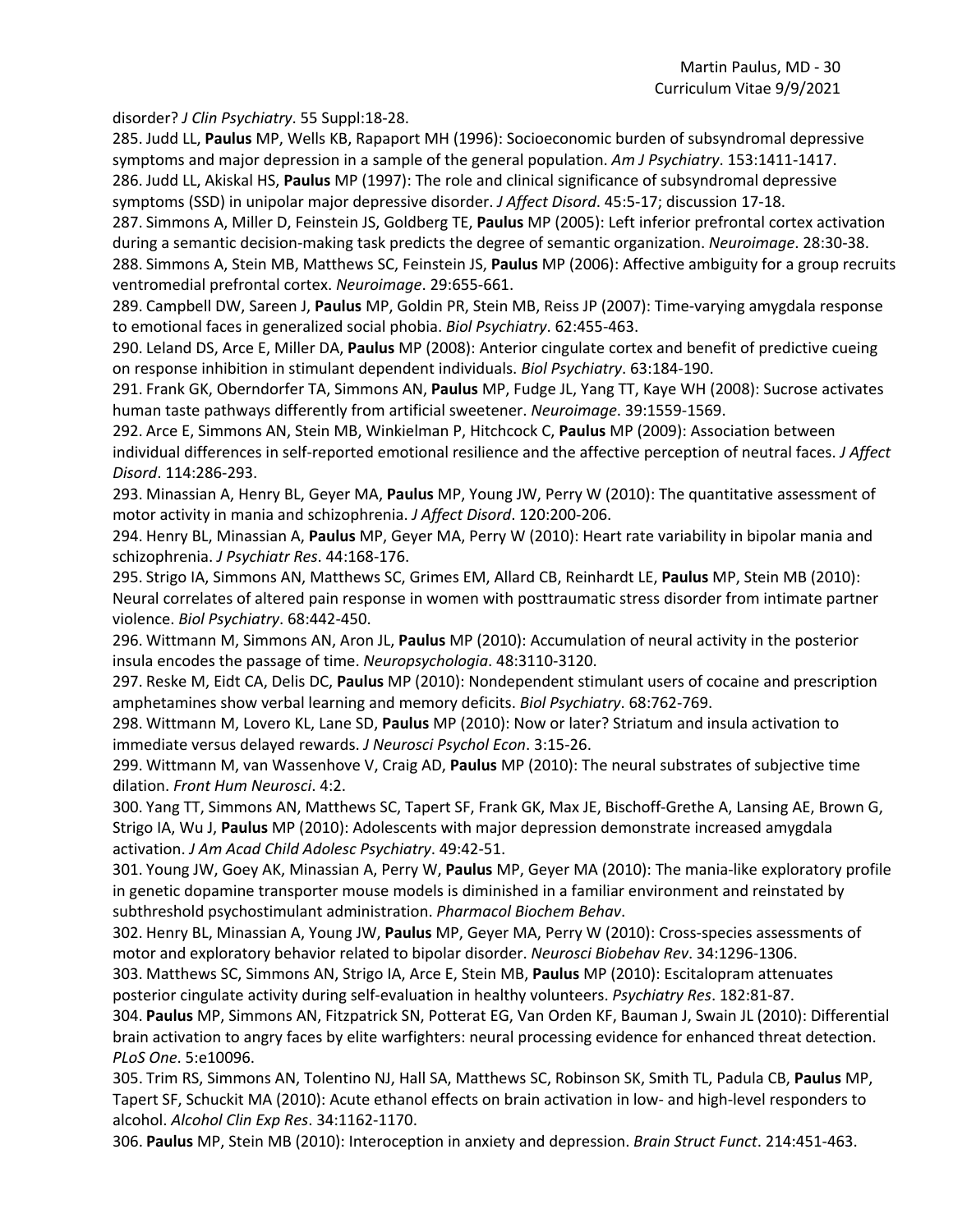307. **Paulus** MP, Simmons AN, Potterat EG, Van Orden KF, Swain JL (2010): Systems Neuroscience approaches to measure brain mechanisms underlying resilience - towards optimizing performance. In: Kornguth S, Steinberg R, Matthews MD, editors. *Neurocognitive and Physiological Factors During High-Tempo Operations*: Ashgate, pp 133-145.

308. Wittmann M, **Paulus** MP (2009): Intertemporal choice: Neuronal and psychological determinants of economic decisions. *Journal of Neuroscience, Psychology, and Economics*. 2:71-74.

309. Pulido C, Brown SA, Cummins K, **Paulus** MP, Tapert SF (2010): Alcohol cue reactivity task development. *Addict Behav*. 35:84-90.

310. Stein MB, **Paulus** MP (2009): Imbalance of approach and avoidance: the yin and yang of anxiety disorders. *Biol Psychiatry*. 66:1072-1074.

311. Young JW, Goey AK, Minassian A, Perry W, **Paulus** MP, Geyer MA (2010): GBR 12909 administration as a mouse model of bipolar disorder mania: mimicking quantitative assessment of manic behavior. *Psychopharmacology (Berl)*. 208:443-454.

312. Wittmann M, **Paulus** M, Roenneberg T (2010): Decreased psychological well-being in late 'chronotypes' is mediated by smoking and alcohol consumption. *Subst Use Misuse*. 45:15-30.

313. Perry W, Minassian A, **Paulus** MP, Young JW, Kincaid MJ, Ferguson EJ, Henry BL, Zhuang X, Masten VL, Sharp RF, Geyer MA (2009): A reverse-translational study of dysfunctional exploration in psychiatric disorders: from mice to men. *Arch Gen Psychiatry*. 66:1072-1080.

314. Kaye WH, Fudge JL, **Paulus** M (2009): New insights into symptoms and neurocircuit function of anorexia nervosa. *Nat Rev Neurosci*. 10:573-584.

315. **Paulus** MP, Tapert SF, Schulteis G (2009): The role of interoception and alliesthesia in addiction. *Pharmacol Biochem Behav*. 94:1-7.

316. Goldstein RZ, Craig AD, Bechara A, Garavan H, Childress AR, **Paulus** MP, Volkow ND (2009): The neurocircuitry of impaired insight in drug addiction. *Trends Cogn Sci*. 13:372-380.

317. Simmons AN, Arce E, Lovero KL, Stein MB, **Paulus** MP (2009): Subchronic SSRI administration reduces insula response during affective anticipation in healthy volunteers. *Int J Neuropsychopharmacol*. 12:1009-1020. 318. **Paulus** MP, Potterat EG, Taylor MK, Van Orden KF, Bauman J, Momen N, Padilla GA, Swain JL (2009): A neuroscience approach to optimizing brain resources for human performance in extreme environments. *Neurosci Biobehav Rev*. 33:1080-1088.

319. Simmons A, Strigo IA, Matthews SC, **Paulus** MP, Stein MB (2009): Initial evidence of a failure to activate right anterior insula during affective set shifting in posttraumatic stress disorder. *Psychosom Med*. 71:373-377. 320. Lovero KL, Simmons AN, Aron JL, **Paulus** MP (2009): Anterior insular cortex anticipates impending stimulus significance. *Neuroimage*. 45:976-983.

321. Yang TT, Simmons AN, Matthews SC, Tapert SF, Frank GK, Bischoff-Grethe A, Lansing AE, Wu J, Brown GG, **Paulus** MP (2009): Depressed adolescents demonstrate greater subgenual anterior cingulate activity. *Neuroreport*. 20:440-444.

322. Matthews S, Simmons A, Strigo I, Gianaros P, Yang T, **Paulus** M (2009): Inhibition-related activity in subgenual cingulate is associated with symptom severity in major depression. *Psychiatry Res*.

323. Campbell DW, Sareen J, Stein MB, Kravetsky LB, **Paulus** MP, Hassard ST, Reiss JP (2009): Happy but not so approachable: the social judgments of individuals with generalized social phobia. *Depress Anxiety*. 26:419-424. 324. Yang TT, Simmons AN, Matthews SC, Tapert SF, Frank GK, Bischoff-Grethe A, Lansing AE, Wu J, **Paulus** MP (2009): Adolescent subgenual anterior cingulate activity is related to harm avoidance. *Neuroreport*. 20:19-23. 325. Arce E, Simmons AN, Stein MB, Winkielman P, Hitchcock C, **Paulus** MP (2008): Association between individual differences in self-reported emotional resilience and the affective perception of neutral faces. *J Affect Disord*.

326. Strigo IA, Simmons AN, Matthews SC, Craig AD, **Paulus** MP (2008): Association of major depressive disorder with altered functional brain response during anticipation and processing of heat pain. *Arch Gen Psychiatry*. 65:1275-1284.

327. Reske M, **Paulus** MP (2008): Predicting treatment outcome in stimulant dependence. *Ann N Y Acad Sci*. 1141:270-283.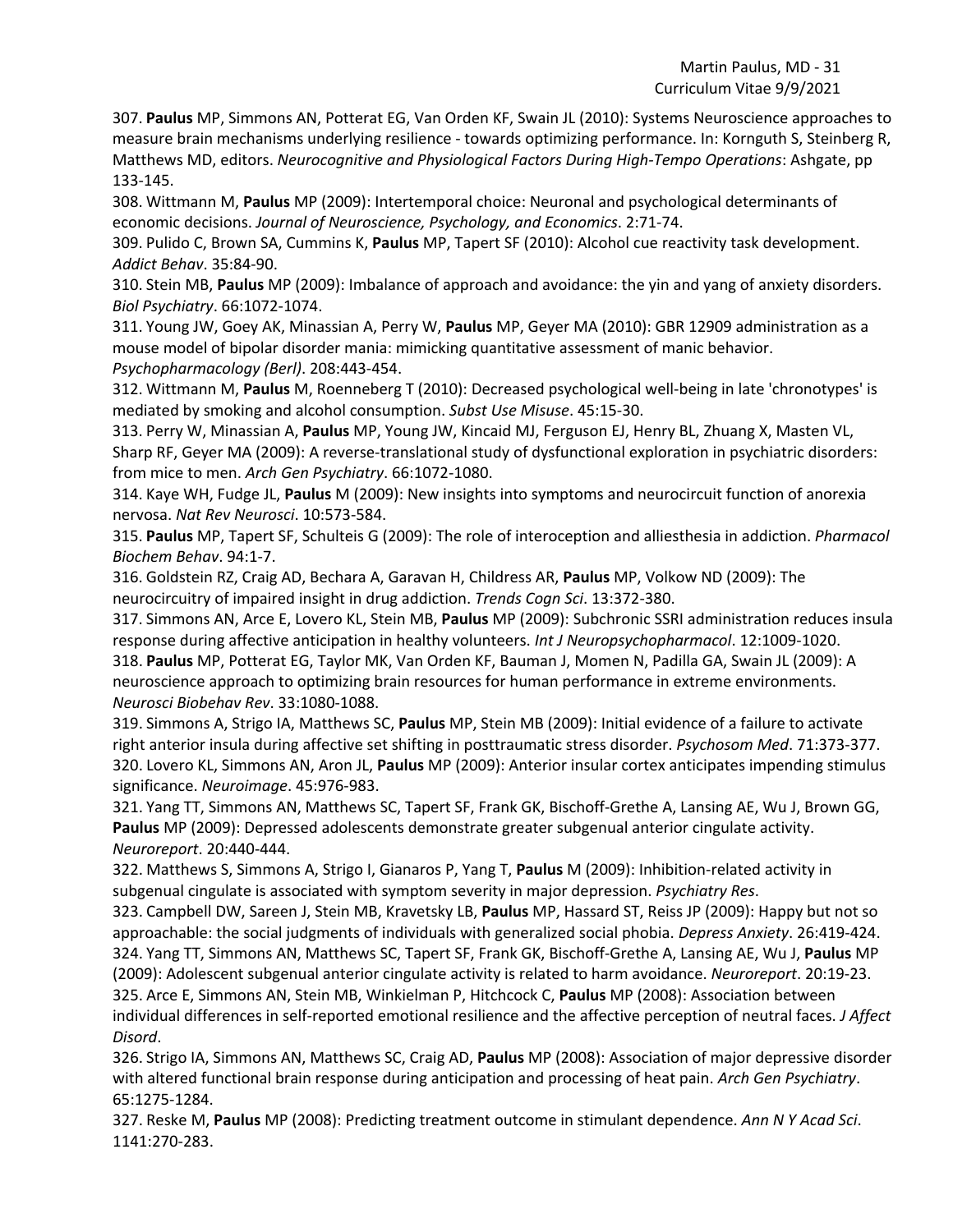328. Simmons AN, **Paulus** MP, Thorp SR, Matthews SC, Norman SB, Stein MB (2008): Functional activation and neural networks in women with posttraumatic stress disorder related to intimate partner violence. *Biol Psychiatry*. 64:681-690.

329. Matthews SC, Strigo IA, Simmons AN, Yang TT, **Paulus** MP (2008): Decreased functional coupling of the amygdala and supragenual cingulate is related to increased depression in unmedicated individuals with current major depressive disorder. *J Affect Disord*. 111:13-20.

330. Simmons A, Matthews SC, Feinstein JS, Hitchcock C, **Paulus** MP, Stein MB (2008): Anxiety vulnerability is associated with altered anterior cingulate response to an affective appraisal task. *Neuroreport*. 19:1033-1037. 331. Strigo IA, Simmons AN, Matthews SC, Craig AD, **Paulus** MP (2008): Increased affective bias revealed using experimental graded heat stimuli in young depressed adults: evidence of "emotional allodynia". *PsychosomMed*. 70:338-344.

332. **Paulus** MP (2008): The role of neuroimaging for the diagnosis and treatment of anxiety disorders. *Depress Anxiety*. 25:348-356.

333. Yang TT, Simmons AN, Matthews SC, Tapert SF, Bischoff-Grethe A, Frank GK, Arce E, **Paulus** MP (2007): Increased amygdala activation is related to heart rate during emotion processing in adolescent subjects. *NeurosciLett*. 428:109-114.

334. Wittmann M, **Paulus** MP (2008): Decision making, impulsivity and time perception. *Trends Cogn Sci*. 12:7- 12.

335. Arce E, Simmons AN, Lovero KL, Stein MB, **Paulus** MP (2008): Escitalopram effects on insula and amygdala BOLD activation during emotional processing. *Psychopharmacology (Berl)*. 196:661-672.

336. Simmons A, Matthews SC, **Paulus** MP, Stein MB (2008): Intolerance of uncertainty correlates with insula activation during affective ambiguity. *Neurosci Lett*. 430:92-97.

337. Le-Niculescu H, McFarland MJ, Ogden CA, Balaraman Y, Patel S, Tan J, Rodd ZA, **Paulus** M, Geyer MA, Edenberg HJ, Glatt SJ, Faraone SV, Nurnberger JI, Kuczenski R, Tsuang MT, Niculescu AB (2008): Phenomic, convergent functional genomic, and biomarker studies in a stress-reactive genetic animal model of bipolar disorder and co-morbid alcoholism. *Am J Med Genet B Neuropsychiatr Genet*. 147B:134-166.

338. Cattapan-Ludewig K, Ludewig S, Messerli N, Vollenweider FX, Seitz A, Feldon J, **Paulus** MP (2008): Decisionmaking dysregulation in first-episode schizophrenia. *J Nerv Ment Dis*. 196:157-160.

339. **Paulus** MP (2007): Neural basis of reward and craving--a homeostatic point of view. *DialoguesClinNeurosci*. 9:379-387.

340. Smoller JW, **Paulus** MP, Fagerness JA, Purcell S, Yamaki LH, Hirshfeld-Becker D, Biederman J, Rosenbaum JF, Gelernter J, Stein MB (2008): Influence of RGS2 on anxiety-related temperament, personality, and brain function. *Arch Gen Psychiatry*. 65:298-308.

341. Winkielman P, Knutson B, **Paulus** MP, Trujillo JR (2007): Affective influence on decisions: Moving towards core mechanisms. *Review of General Psychology*. 11:179-192.

342. **Paulus** MP (2007): Decision-making dysfunctions in psychiatry--altered homeostatic processing? *Science*. 318:602-606.

343. **Paulus** MP, Lovero KL, Wittmann M, Leland DS (2008): Reduced behavioral and neural activation in stimulant users to different error rates during decision making. *Biol Psychiatry*. 63:1054-1060.

344. Young JW, Minassian A, **Paulus** MP, Geyer MA, Perry W (2007): A reverse-translational approach to bipolar disorder: rodent and human studies in the Behavioral Pattern Monitor. *Neurosci Biobehav Rev*. 31:882-896. 345. Matthews SC, Simmons AN, Strigo I, Jang K, Stein MB, **Paulus** MP (2007): Heritability of anterior cingulate

response to conflict: an fMRI study in female twins. *Neuroimage*. 38:223-227.

346. Wittmann M, Leland DS, Churan J, **Paulus** MP (2007): Impaired time perception and motor timing in stimulant-dependent subjects. *Drug Alcohol Depend*. 90:183-192.

347. Aron JL, **Paulus** MP (2007): Location, location: using functional magnetic resonance imaging to pinpoint brain differences relevant to stimulant use. *Addiction*. 102:33-43.

348. **Paulus** MP, Stein MB (2007): Role of functional magnetic resonance imaging in drug discovery. *Neuropsychol Rev*. 17:179-188.

349. Tapert SF, Schweinsburg AD, Drummond SP, **Paulus** MP, Brown SA, Yang TT, Frank LR (2007): Functional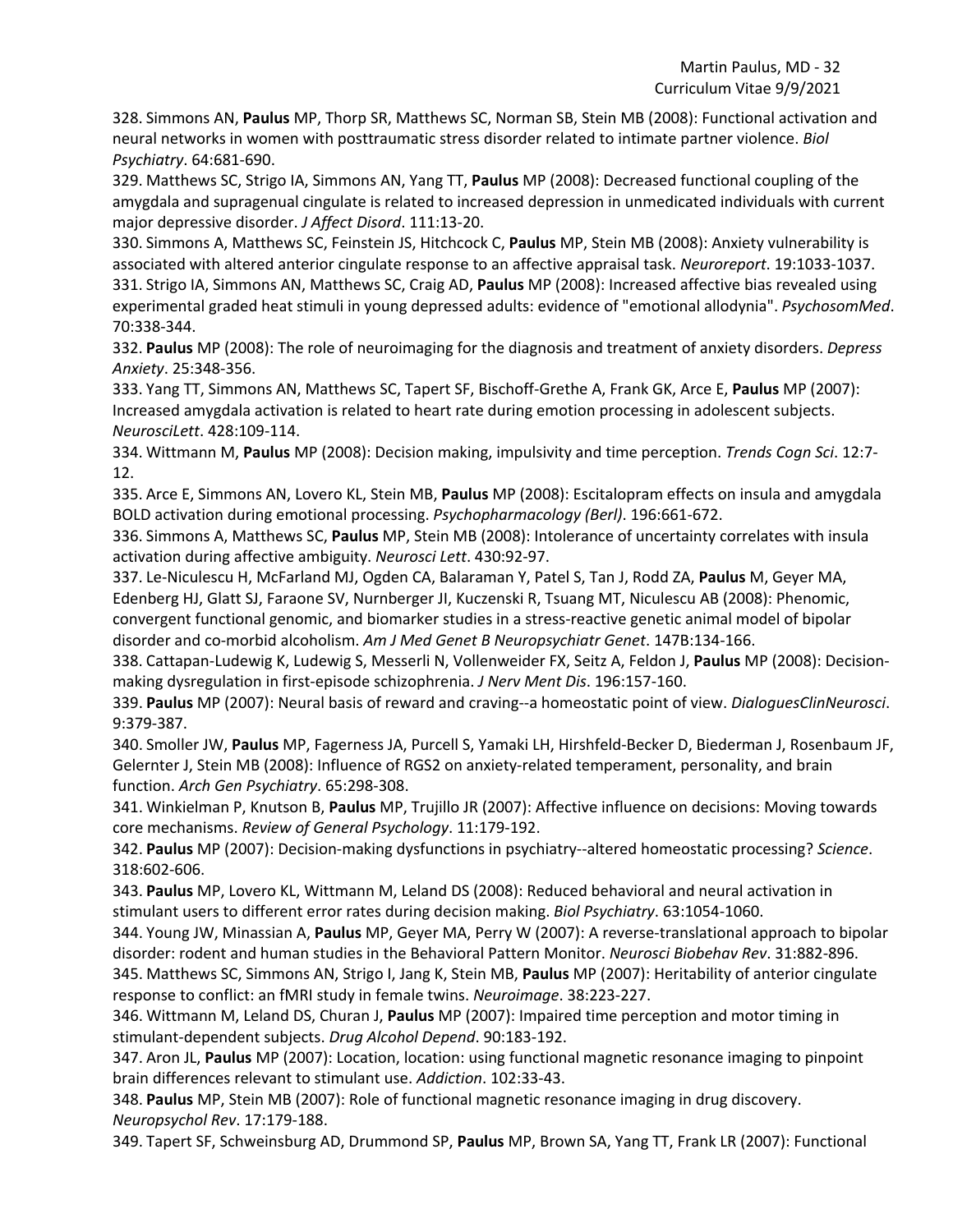MRI of inhibitory processing in abstinent adolescent marijuana users. *Psychopharmacology (Berl)*. 194:173-183. 350. Fryer SL, Tapert SF, Mattson SN, **Paulus** MP, Spadoni AD, Riley EP (2007): Prenatal alcohol exposure affects frontal-striatal BOLD response during inhibitory control. *Alcohol Clin Exp Res*. 31:1415-1424.

351. Stein MB, Simmons AN, Feinstein JS, **Paulus** MP (2007): Increased amygdala and insula activation during emotion processing in anxiety-prone subjects. *Am J Psychiatry*. 164:318-327.

352. Wittmann M, Leland DS, **Paulus** MP (2007): Time and decision making: differential contribution of the posterior insular cortex and the striatum during a delay discounting task. *Exp Brain Res*. 179:643-653.

353. Sareen J, Campbell DW, Leslie WD, Malisza KL, Stein MB, **Paulus** MP, Kravetsky LB, Kjernisted KD, Walker JR, Reiss JP (2007): Striatal function in generalized social phobia: a functional magnetic resonance imaging study. *Biol Psychiatry*. 61:396-404.

354. Arce E, Miller DA, Feinstein JS, Stein MB, **Paulus** MP (2006): Lorazepam dose-dependently decreases risktaking related activation in limbic areas. *Psychopharmacology (Berl)*. 189:105-116.

355. Leland DS, Arce E, Feinstein JS, **Paulus** MP (2006): Young adult stimulant users' increased striatal activation during uncertainty is related to impulsivity. *Neuroimage*.

356. Feinstein JS, Stein MB, **Paulus** MP (2006): Anterior insula reactivity during certain decisions is associated with neuroticism. *Social Cognitive and Affective Neuroscience*. 6.

357. Drummond SP, **Paulus** MP, Tapert SF (2006): Effects of two nights sleep deprivation and two nights recovery sleep on response inhibition. *J Sleep Res*. 15:261-265.

358. Simmons A, Strigo I, Matthews SC, **Paulus** MP, Stein MB (2006): Anticipation of aversive visual stimuli is associated with increased insula activation in anxiety-prone subjects. *BiolPsychiatry*. 60:402-409.

359. **Paulus** MP, Tapert SF, Pulido C, Schuckit MA (2006): Alcohol attenuates load-related activation during a working memory task: relation to level of response to alcohol. *Alcohol Clin Exp Res*. 30:1363-1371.

360. Risbrough VB, Masten VL, Caldwell S, **Paulus** MP, Low MJ, Geyer MA (2006): Differential contributions of dopamine D1, D2, and D3 receptors to MDMA-induced effects on locomotor behavior patterns in mice. *Neuropsychopharmacology*. 31:2349-2358.

361. **Paulus** MP, Stein MB (2006): An insular view of anxiety. *Biol Psychiatry*. 60:383-387.

362. Reiss JP, Campbell DW, Leslie WD, **Paulus** MP, Ryner LN, Polimeni JO, Foot BJ, Sareen J (2006): Deficit in schizophrenia to recruit the striatum in implicit learning: a functional magnetic resonance imaging investigation. *Schizophr Res*. 87:127-137.

363. Arce E, Leland DS, Miller DA, Simmons AN, Winternheimer KC, **Paulus** MP (2006): Individuals with schizophrenia present hypo- and hyperactivation during implicit cueing in an inhibitory task. *Neuroimage*. 32:704-713.

364. Sareen J, Chartier M, **Paulus** MP, Stein MB (2006): Illicit drug use and anxiety disorders: Findings from two community surveys. *Psychiatry Res*. 142:11-17.

365. **Paulus** MP, Frank LR (2006): Anterior cingulate activity modulates nonlinear decision weight function of uncertain prospects. *Neuroimage*. 30:668-677.

366. Ernst M, **Paulus** MP (2005): Neurobiology of decision making: a selective review from a neurocognitive and clinical perspective. *Biol Psychiatry*. 58:597-604.

367. **Paulus** MP, **Paulus** Mp GSFMAJ (1996): Models and predictability of biological systemsA realistic, minimal 'middle layer' for neural networks. In: Kravtsov YA, Kadtke JB, editors. *Models and predictability of biological systems*. Karlsruhe: Springer-Verlag, pp 153-168.

368. Anderson KG, Schweinsburg A, **Paulus** MP, Brown SA, Tapert S (2005): Examining personality and alcohol expectancies using functional magnetic resonance imaging (fMRI) with adolescents. *J StudAlcohol*. 66:323-331. 369. Reiss JP, Campbell DW, Leslie WD, **Paulus** MP, Stroman PW, Polimeni JO, Malcolmson KA, Sareen J (2005): The role of the striatum in implicit learning: a functional magnetic resonance imaging study. *Neuroreport*. 16:1291-1295.

370. Vollenweider FX, Liechti ME, **Paulus** MP (2005): MDMA affects both error-rate dependent and independent aspects of decision-making in a two-choice prediction task. *J Psychopharmacol*. 19:366-374.

371. **Paulus** MP, Tapert SF, Schuckit MA (2005): Neural activation patterns of methamphetamine-dependent subjects during decision making predict relapse. *Arch Gen Psychiatry*. 62:761-768.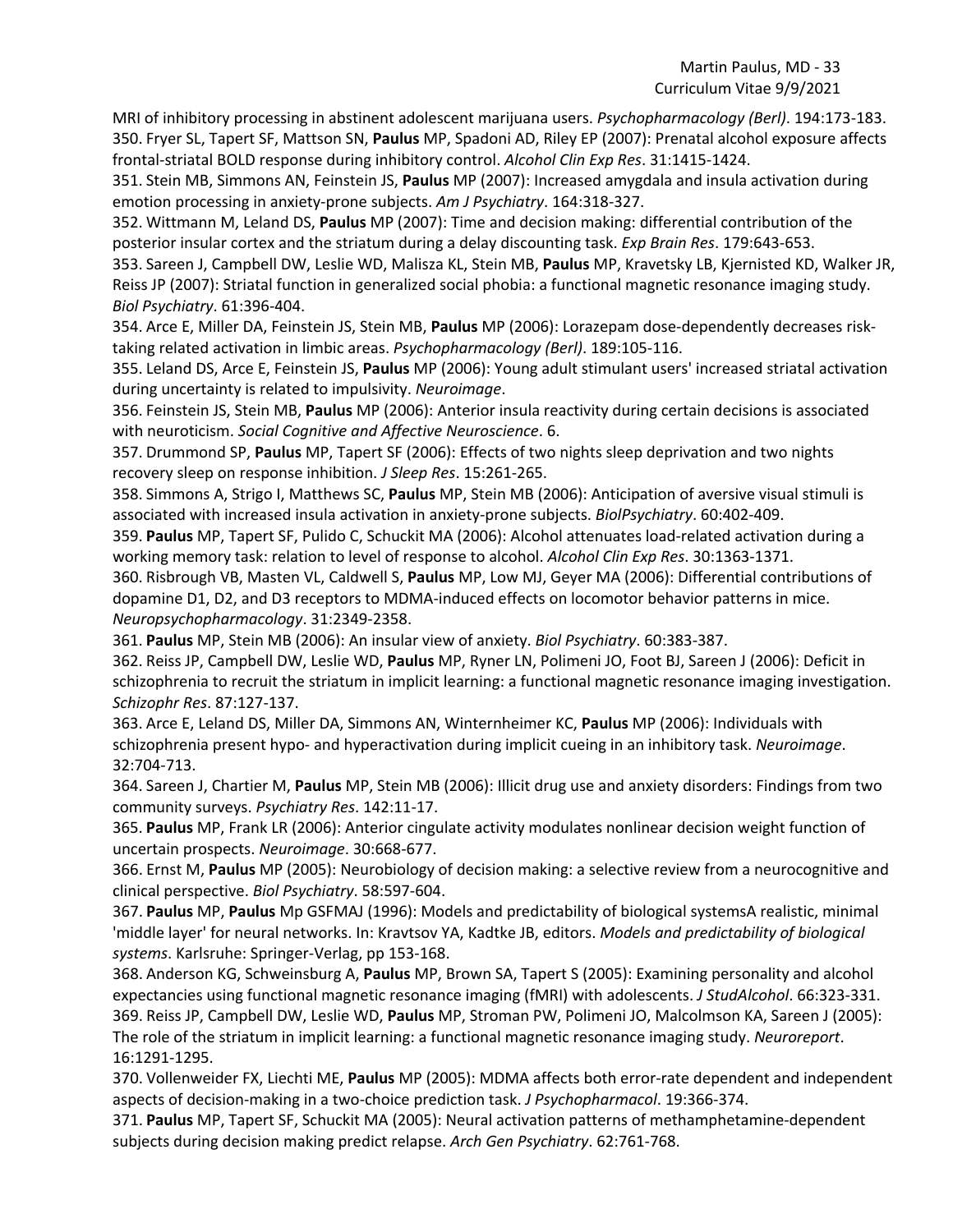372. Matthews SC, Simmons AN, Arce E, **Paulus** MP (2005): Dissociation of inhibition from error processing using a parametric inhibitory task during functional magnetic resonance imaging. *Neuroreport*. 16:755-760.

373. **Paulus** MP (2005): Neurobiology of decision-making: quo vadis? *Brain Res Cogn Brain Res*. 23:2-10.

374. **Paulus** MP, Feinstein JS, Leland D, Simmons AN (2005): Superior temporal gyrus and insula provide response and outcome-dependent information during assessment and action selection in a decision-making situation. *Neuroimage*. 25:607-615.

375. Leland DS, **Paulus** MP (2005): Increased risk-taking decision-making but not altered response to punishment in stimulant-using young adults. *Drug Alcohol Depend*. 78:83-90.

376. **Paulus** MP, Feinstein JS, Castillo G, Simmons AN, Stein MB (2005): Dose-dependent decrease of activation in bilateral amygdala and insula by lorazepam during emotion processing. *Arch Gen Psychiatry*. 62:282-288. 377. Filoteo JV, Maddox WT, Simmons AN, Ing AD, Cagigas XE, Matthews S, **Paulus** MP (2005): Cortical and subcortical brain regions involved in rule-based category learning. *Neuroreport*. 16:111-115.

378. Tapert SF, Pulido C, **Paulus** MP, Schuckit MA, Burke C (2004): Level of response to alcohol and brain response during visual working memory. *J Stud Alcohol*. 65:692-700.

379. Schweinsburg AD, **Paulus** MP, Barlett VC, Killeen LA, Caldwell LC, Pulido C, Brown SA, Tapert SF (2004): An FMRI study of response inhibition in youths with a family history of alcoholism. *Ann N Y Acad Sci*. 1021:391-394. 380. Ogden CA, Rich ME, Schork NJ, **Paulus** MP, Geyer MA, Lohr JB, Kuczenski R, Niculescu AB (2004): Candidate genes, pathways and mechanisms for bipolar (manic-depressive) and related disorders: an expanded convergent functional genomics approach. *Mol Psychiatry*. 9:1007-1029.

381. Simmons A, Matthews SC, Stein MB, **Paulus** MP (2004): Anticipation of emotionally aversive visual stimuli activates right insula. *Neuroreport*. 15:2261-2265.

382. Matthews SC, Simmons AN, Lane SD, **Paulus** MP (2004): Selective activation of the nucleus accumbens during risk-taking decision making. *Neuroreport*. 15:2123-2127.

383. Minassian A, **Paulus** MP, Perry W (2004): Increased sensitivity to error during decision-making in bipolar disorder patients with acute mania. *J Affect Disord*. 82:203-208.

384. Matthews SC, **Paulus** MP, Dimsdale JE (2004): Contribution of functional neuroimaging to understanding neuropsychiatric side effects of interferon in hepatitis C. *Psychosomatics*. 45:281-286.

385. **Paulus** MP, Feinstein JS, Simmons A, Stein MB (2004): Anterior cingulate activation in high trait anxious subjects is related to altered error processing during decision making. *BiolPsychiatry*. 55:1179-1187.

386. Powell SB, Geyer MA, Gallagher D, **Paulus** MP (2004): The balance between approach and avoidance behaviors in a novel object exploration paradigm in mice. *BehavBrain Res*. 152:341-349.

387. Matthews SC, **Paulus** MP, Simmons AN, Nelesen RA, Dimsdale JE (2004): Functional subdivisions within anterior cingulate cortex and their relationship to autonomic nervous system function. *Neuroimage*. 22:1151- 1156.

388. Feinstein JS, Stein MB, Castillo GN, **Paulus** MP (2004): From sensory processes to conscious perception. *Conscious Cogn*. 13:323-335.

389. Barr AM, Lehmann-Masten V, **Paulus** M, Gainetdinov RR, Caron MG, Geyer MA (2004): The selective serotonin-2A receptor antagonist M100907 reverses behavioral deficits in dopamine transporter knockout mice. *Neuropsychopharmacology*. 29:221-228.

390. Powell SB, Lehmann-Masten VD, **Paulus** MP, Gainetdinov RR, Caron MG, Geyer MA (2004): MDMA "ecstasy" alters hyperactive and perseverative behaviors in dopamine transporter knockout mice. *Psychopharmacology (Berl)*. 173:310-317.

391. **Paulus** MP, Feinstein JS, Tapert SF, Liu TT (2004): Trend detection via temporal difference model predicts inferior prefrontal cortex activation during acquisition of advantageous action selection. *Neuroimage*. 21:733- 743.

392. **Paulus** MP, Frank LR (2003): Ventromedial prefrontal cortex activation is critical for preference judgments. *Neuroreport*. 14:1311-1315.

393. Ludewig K, **Paulus** MP, Vollenweider FX (2003): Behavioural dysregulation of decision-making in deficit but not nondeficit schizophrenia patients. *Psychiatry Res*. 119:293-306.

394. Ludewig S, **Paulus** MP, Ludewig K, Vollenweider FX (2003): Decision-making strategies by panic disorder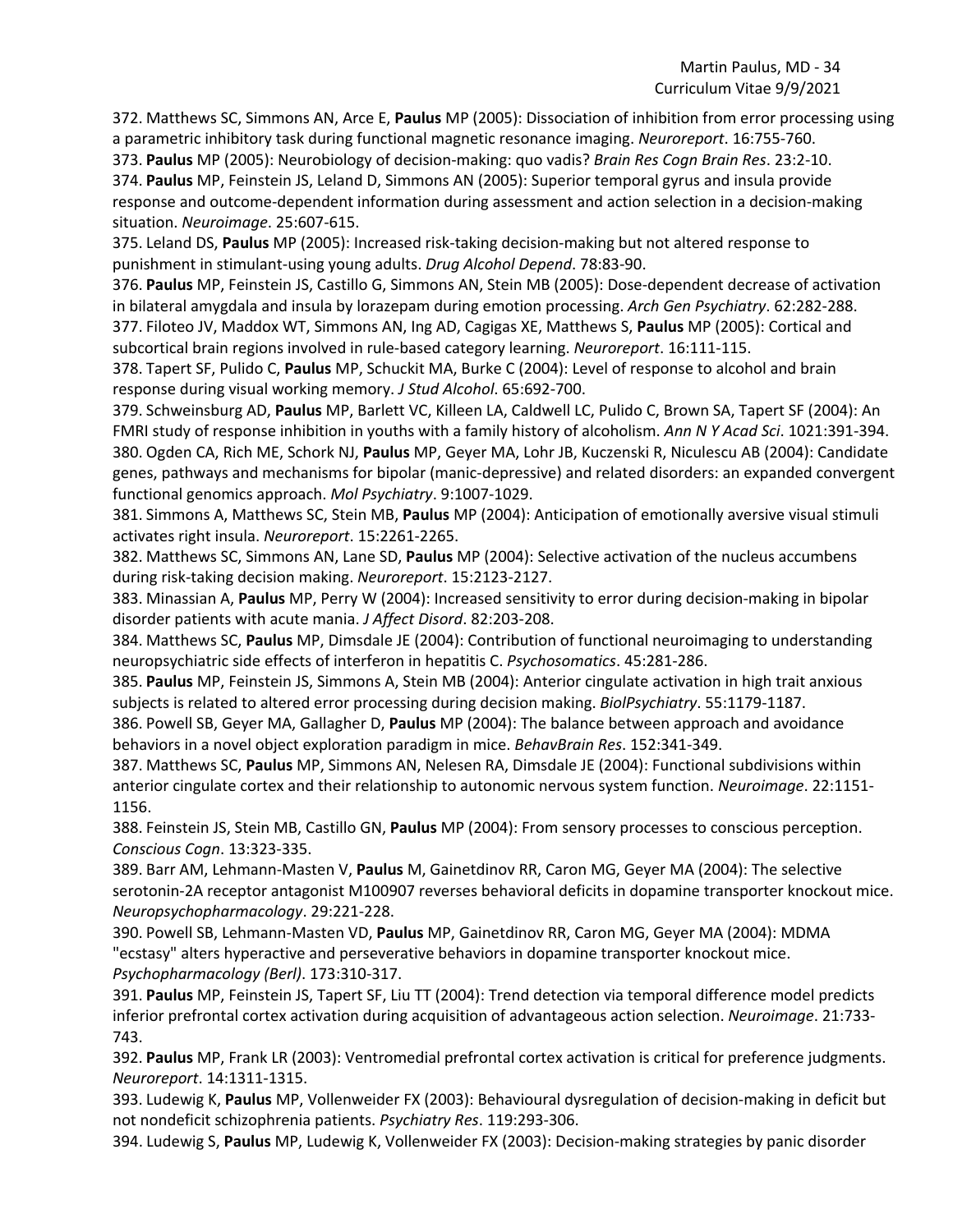subjects are more sensitive to errors. *J Affect Disord*. 76:183-189.

395. **Paulus** MP, Rogalsky C, Simmons A, Feinstein JS, Stein MB (2003): Increased activation in the right insula during risk-taking decision making is related to harm avoidance and neuroticism. *Neuroimage*. 19:1439-1448. 396. Verney SP, Brown GG, Frank L, **Paulus** MP (2003): Error-rate-related caudate and parietal cortex activation during decision making. *Neuroreport*. 14:923-928.

397. Tapert SF, Cheung EH, Brown GG, Frank LR, **Paulus** MP, Schweinsburg AD, Meloy MJ, Brown SA (2003): Neural response to alcohol stimuli in adolescents with alcohol use disorder. *ArchGenPsychiatry*. 60:727-735. 398. Ralph-Williams RJ, **Paulus** MP, Zhuang X, Hen R, Geyer MA (2003): Valproate attenuates hyperactive and perseverative behaviors in mutant mice with a dysregulated dopamine system. *Biol Psychiatry*. 53:352-359. 399. Powell SB, **Paulus** MP, Hartman DS, Godel T, Geyer MA (2003): RO-10-5824 is a selective dopamine D4 receptor agonist that increases novel object exploration in C57 mice. *Neuropharmacology*. 44:473-481. 400. **Paulus** MP, Hozack N, Frank L, Brown GG, Schuckit MA (2003): Decision making by methamphetaminedependent subjects is associated with error-rate-independent decrease in prefrontal and parietal activation. *BiolPsychiatry*. 53:65-74.

401. **Paulus** MP, Frank L, Brown GG, Braff DL (2003): Schizophrenia Subjects Show Intact Success-Related Neural Activation but Impaired Uncertainty Processing during Decision-Making. *Neuropsychopharmacology*. 28:795- 806.

402. Eyler Zorrilla LT, Jeste DV, **Paulus** M, Brown GG (2003): Functional abnormalities of medial temporal cortex during novel picture learning among patients with chronic schizophrenia. *SchizophrRes*. 59:187-198.

403. **Paulus** MP, Braff DL (2003): Chaos and schizophrenia: does the method fit the madness? *BiolPsychiatry*. 53:3-11.

404. Feinstein JS, Goldin PR, Stein MB, Brown GG, **Paulus** MP (2002): Habituation of attentional networks during emotion processing. *Neuroreport*. 13:1255-1258.

405. **Paulus** MP, Hozack NE, Zauscher BE, Frank L, Brown GG, McDowell J, Braff DL (2002): Parietal dysfunction is associated with increased outcome-related decision-making in schizophrenia patients. *Biol Psychiatry*. 51:995- 1004.

406. **Paulus** MP, Hozack N, Frank L, Brown GG (2002): Error rate and outcome predictability affect neural activation in prefrontal cortex and anterior cingulate during decision-making. *Neuroimage*. 15:836-846. 407. McDowell JE, Brown GG, **Paulus** M, Martinez A, Stewart SE, Dubowitz DJ, Braff DL (2002): Neural correlates of refixation saccades and antisaccades in normal and schizophrenia subjects. *Biol Psychiatry*. 51:216-223. 408. **Paulus** MP, Hozack NE, Zauscher BE, Frank L, Brown GG, Braff DL, Schuckit MA (2002): Behavioral and functional neuroimaging evidence for prefrontal dysfunction in methamphetamine-dependent subjects. *Neuropsychopharmacology*. 26:53-63.

409. Ralph RJ, **Paulus** MP, Geyer MA (2001): Strain-specific effects of amphetamine on prepulse inhibition and patterns of locomotor behavior in mice. *J Pharmacol Exp Ther*. 298:148-155.

410. **Paulus** MP, Rapaport MH, Braff DL (2001): Trait contributions of complex dysregulated behavioral organization in schizophrenic patients. *Biol Psychiatry*. 49:71-77.

411. Judd LL, **Paulus** MJ, Schettler PJ, Akiskal HS, Endicott J, Leon AC, Maser JD, Mueller T, Solomon DA, Keller MB (2000): Does incomplete recovery from first lifetime major depressive episode herald a chronic course of illness? *AmJPsychiatry*. 157:1501-1504.

412. **Paulus** MP, Hozack N, Zauscher B, McDowell JE, Frank L, Brown GG, Braff DL (2001): Prefrontal, parietal, and temporal cortex networks underlie decision-making in the presence of uncertainty. *Neuroimage*. 13:91-100. 413. Ralph RJ, **Paulus** MP, Fumagalli F, Caron MG, Geyer MA (2001): Prepulse inhibition deficits and perseverative motor patterns in dopamine transporter knock-out mice: differential effects of D1 and D2 receptor antagonists. *J Neurosci*. 21:305-313.

414. Varty GB, **Paulus** MP, Braff DL, Geyer MA (2000): Environmental enrichment and isolation rearing in the rat: effects on locomotor behavior and startle response plasticity. *Biol Psychiatry*. 47:864-873.

415. **Paulus** MP, Varty GB, Geyer MA (2000): The genetic liability to stress and postweaning isolation have a competitive influence on behavioral organization in rats [In Process Citation]. *PhysiolBehav*. 68:389-394. 416. Dulawa SC, Grandy DK, Low MJ, **Paulus** MP, Geyer MA (1999): Dopamine D4 receptor-knock-out mice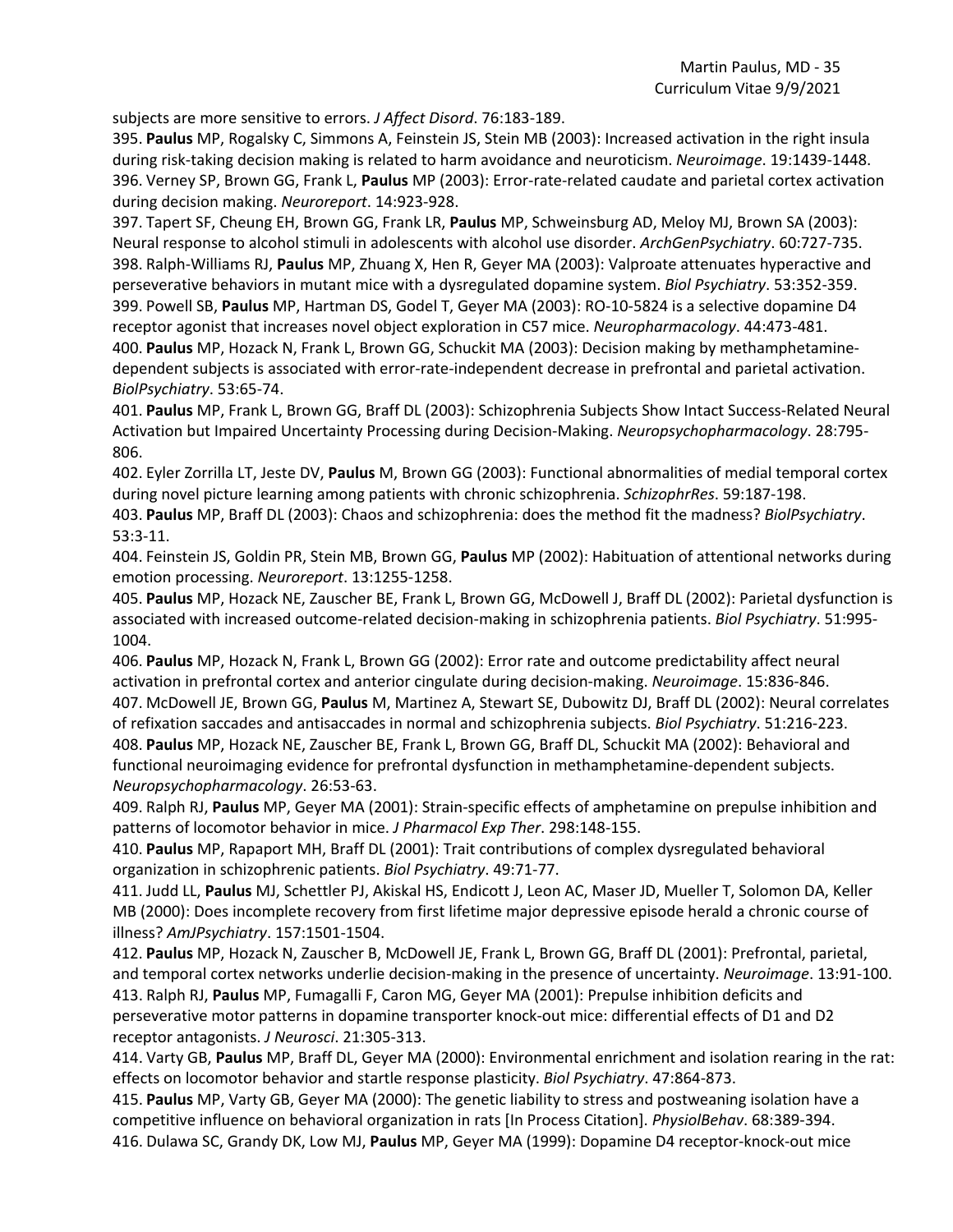exhibit reduced exploration of novel stimuli. *J Neurosci*. 19:9550-9556.

417. **Paulus** MP, Bilder RL (1999): Complex Dysregulation In Sequential Organization And Dysregulation In Dopaminergic Modulation In First Episode Schizophrenia Patients. In: Pradhan N, Screenivasan L, Rapp PE, editors. *Nonlinear Dynamics and Brain Functioning*: Nova Science Publishers, Inc.;.

418. **Paulus** MP, Perry W, Braff DL (1999): The nonlinear, complex sequential organization of behavior in schizophrenic patients: neurocognitive strategies and clinical correlations [In Process Citation]. *BiolPsychiatry*. 46:662-670.

419. Krebs-Thomson K, **Paulus** MP, Geyer MA (1998): Effects of hallucinogens on locomotor and investigatory activity and patterns: influence of 5-HT2A and 5-HT2C receptors. *Neuropsychopharmacology*. 18:339-351. 420. Krebs-Thomson K, Lehmann-Masten V, Naiem S, **Paulus** MP, Geyer MA (1998): Modulation of phencyclidine-induced changes in locomotor activity and patterns in rats by serotonin. *Eur J Pharmacol*. 343:135-143.

421. Judd LL, Akiskal HS, Maser JD, Zeller PJ, Endicott J, Coryell W, **Paulus** MP, Kunovac JL, Leon AC, Mueller TI, Rice JA, Keller MB (1998): A prospective 12-year study of subsyndromal and syndromal depressive symptoms in unipolar major depressive disorders. *Arch Gen Psychiatry*. 55:694-700.

422. Judd LL, Kessler RC, **Paulus** MP, Zeller PV, Wittchen HU, Kunovac JL (1998): Comorbidity as a fundamental feature of generalized anxiety disorders: results from the National Comorbidity Study (NCS). *Acta PsychiatrScandSuppl*. 393:6-11.

423. Judd LL, Akiskal HS, Maser JD, Zeller PJ, Endicott J, Coryell W, **Paulus** MP, Kunovac JL, Leon AC, Mueller TI, Rice JA, Keller MB (1998): Major depressive disorder: a prospective study of residual subthreshold depressive symptoms as predictor of rapid relapse. *J AffectDisord*. 50:97-108.

424. **Paulus** MP, Geyer MA, Braff DL (1999): Long-range correlations in choice sequences of schizophrenic patients. *Schizophr Res*. 35:69-75.

425. Judd LL, **Paulus** MP, Zeller P (1999): The role of residual subthreshold depressive symptoms in early episode relapse in unipolar major depressive disorder [letter]. *ArchGenPsychiatry*. 56:764-765.

426. **Paulus** MP, Dulawa SC, Ralph RJ, Mark AG (1999): Behavioral organization is independent of locomotor activity in 129 and C57 mouse strains. *Brain Res*. 835:27-36.

427. **Paulus** MP, Geyer MA, Sternberg E (1998): Differential movement patterns but not amount of activity in unconditioned motor behavior of Fischer, Lewis, and Sprague-Dawley rats. *Physiology & Behavior*. V65:601-606. 428. **Paulus** MP, Bakshi VP, Geyer MA (1998): Isolation rearing affects sequential organization of motor behavior in post-pubertal but not pre-pubertal Lister and Sprague-Dawley rats. *Behavioural Brain Research*. 94:271-280. 429. **Paulus** MP, Geyer MA (1997): Environment and unconditioned motor behavior: Influences of drugs and environmental geometry on behavioral organization in rats. *Psychobiology*. 25:327-337.

430. **Paulus** MP, Geyer MA (1996): Assessing the organization of motor behavior: New approaches based on the behavior of complex physical systems. In: Ossenkopp KP, Kavaliers M, Sanberg PR, editors. *Measuring Movement and Locomotion: From Invertebrates to Humans*: R.G. Landes Co, pp 273-295.

431. **Paulus** MP, Geyer MA, Gold LH, Mandell AJ (1990): Application of entropy measures derived from the ergodic theory of dynamical systems to rat locomotor behavior. *Proc Natl Acad Sci U S A*. 87:723-727. 432. **Paulus** MP, Geyer MA (1991): A temporal and spatial scaling hypothesis for the behavioral effects of

psychostimulants. *Psychopharmacology (Berl)*. 104:6-16.

433. **Paulus** MP, Geyer MA (1991): A scaling approach to find order parameters quantifying the effects of dopaminergic agents on unconditioned motor activity in rats. *Prog Neuropsychopharmacol Biol Psychiatry*. 15:903-919.

434. Geyer MA, **Paulus** MP (1992): Multivariate and nonlinear approaches to characterizing drug effects on the locomotor and investigatory behavior of rats. *NIDA Res Monogr*. 124:203-235.

435. **Paulus** MP, Geyer MA (1992): The effects of MDMA and other methylenedioxy-substituted phenylalkylamines on the structure of rat locomotor activity. *Neuropsychopharmacology*. 7:15-31. 436. Weiss F, **Paulus** MP, Lorang MT, Koob GF (1992): Increases in extracellular dopamine in the nucleus accumbens by cocaine are inversely related to basal levels: effects of acute and repeated administration. *J Neurosci*. 12:4372-4380.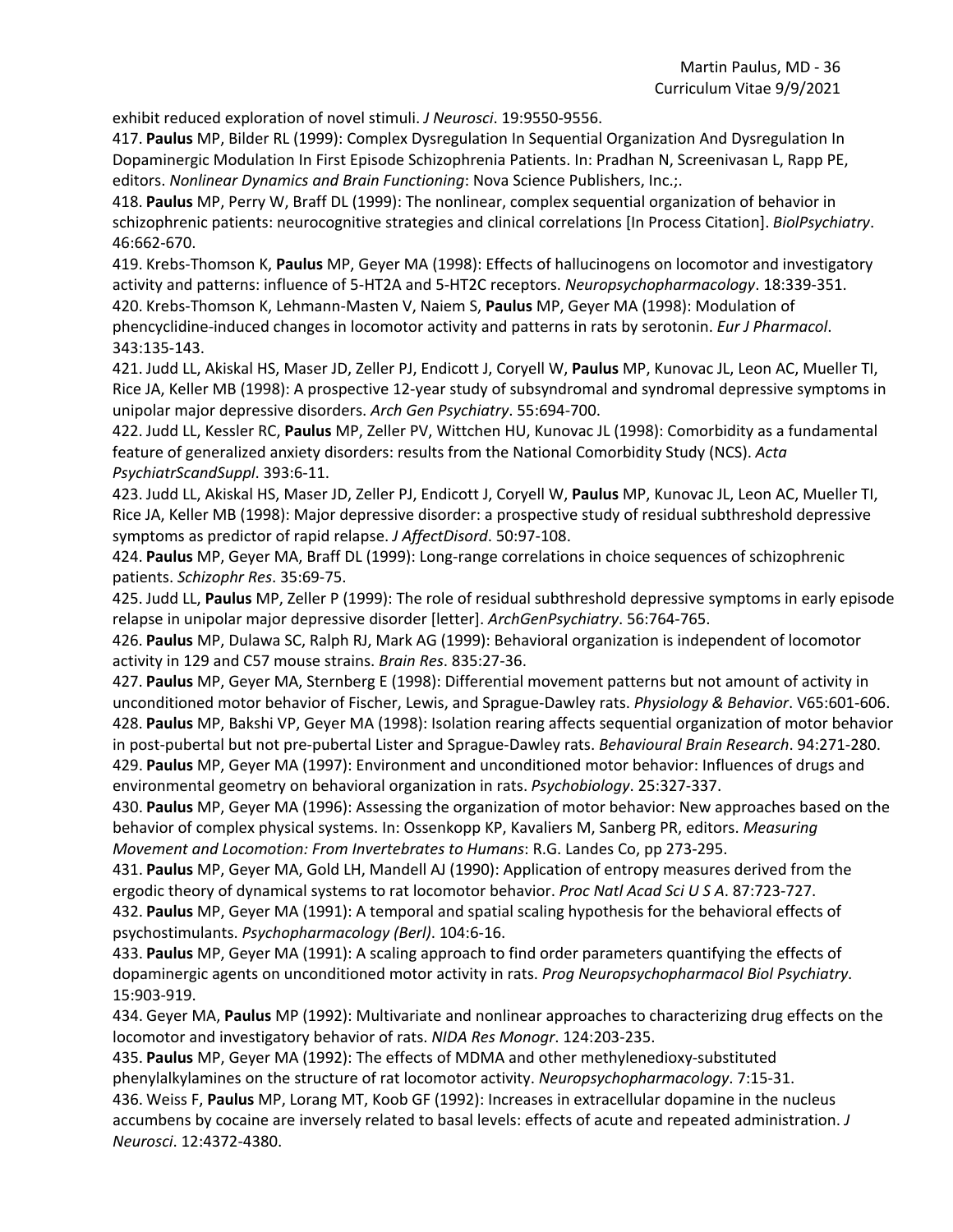437. **Paulus** MP, Callaway CW, Geyer MA (1993): Quantitative assessment of the microstructure of rat behavior: II. Distinctive effects of dopamine releasers and uptake inhibitors. *Psychopharmacology (Berl)*. 113:187-198. 438. **Paulus** MP, Geyer MA (1993): Quantitative assessment of the microstructure of rat behavior: I, f(d), the extension of the scaling hypothesis. *Psychopharmacology (Berl)*. 113:177-186.

439. **Paulus** MP, Geyer MA (1993): Three independent factors characterize spontaneous rat motor activity. *Behav Brain Res*. 53:11-20.

440. Weinger MB, Herndon OW, Zornow MH, **Paulus** MP, Gaba DM, Dallen LT (1994): An objective methodology for task analysis and workload assessment in anesthesia providers. *Anesthesiology*. 80:77-92.

441. **Paulus** MP, Geyer MA, Braff DL (1994): The assessment of sequential response organization in schizophrenic and control subjects. *Prog Neuropsychopharmacol Biol Psychiatry*. 18:1169-1185.

442. **Paulus** MP, Gass SF, Mandell AJ (1989): A realistic, minimal 'middle layer' for neural networks. *Physica D*. vol.40:135-155.

443. **Paulus** MP, Geyer MA, Braff DL (1996): Use of methods from chaos theory to quantify a fundamental dysfunction in the behavioral organization of schizophrenic patients. *AmJPsychiatry*. 153:714-717.

444. **Paulus** MP, Geyer MA, Mandell AJ (1991): Statistical mechanics of a neurobiological dynamical system: the spectrum of local entropies (S( alpha )) applied to cocaine-perturbed behavior. *Physica A*. vol.174:567-577.

445. **Paulus** MP, Kadtke JB, Menkello FV (1993): Statistical mechanics of biological and other complex experimental time series: assessing geometrical and dynamical properties. *International Journal of Bifurcation and Chaos in Applied Sciences and*. vol.3:717-727.

446. **Paulus** MP (1997): Long-range interactions in sequences of human behavior. *Physical Review E*. vol.55:3249-3256.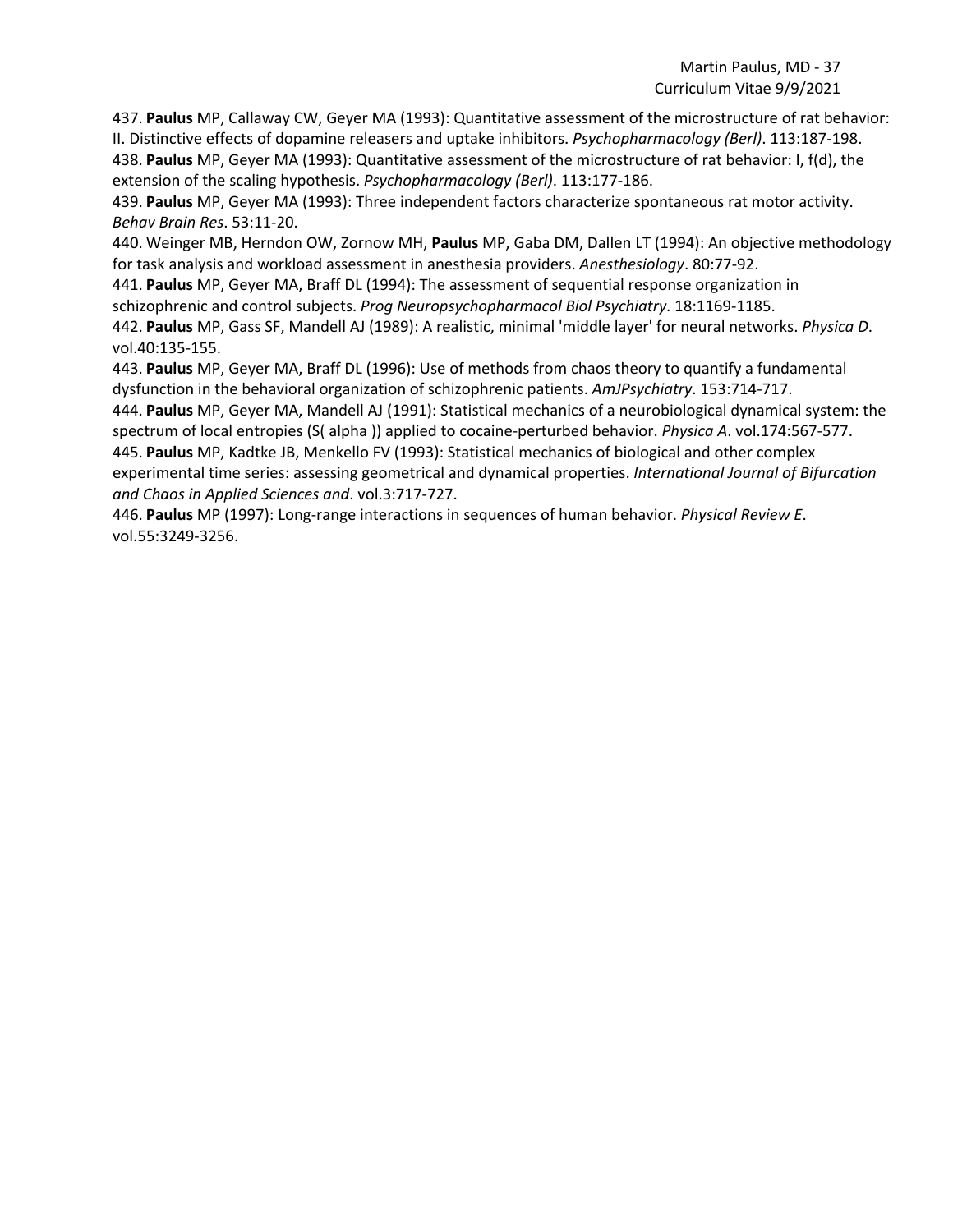# **FUNDING HISTORY**

Dr. **Paulus** has received a total of **\$46,346,267** of federal funding according to NIH Reporter. (Access 9/9/2021: NIH Reporter: https://reporter.nih.gov/search/6hCiVwXFtESBp4xSAjGCPA/projects?PI=1865219;6093788 )

|                                          |                         |                       | Project           | Project         |                           |                      |
|------------------------------------------|-------------------------|-----------------------|-------------------|-----------------|---------------------------|----------------------|
| <b>Project Title</b>                     | <b>Administering IC</b> | <b>Project Number</b> | <b>Start Date</b> | <b>End Date</b> | <b>Organization Name</b>  | <b>Total Cost IC</b> |
|                                          |                         |                       |                   |                 | <b>LAUREATE INSTITUTE</b> |                      |
| <b>Administrative Core</b>               | <b>NIGMS</b>            | 5P20GM121312-05       | 9/15/17           | 6/30/22         | FOR BRAIN RESEARCH        |                      |
| The Center for Neuroscience-based Mental |                         |                       |                   |                 |                           |                      |
| <b>Health Assessment and Prediction</b>  |                         |                       |                   |                 | <b>LAUREATE INSTITUTE</b> |                      |
| (NEUROMAP)                               | <b>NIGMS</b>            | 5P20GM121312-05       | 9/15/17           | 6/30/22         | <b>FOR BRAIN RESEARCH</b> | \$2,187,296.00       |
| 15/21 ABCD-USA Consortium: Research      |                         |                       |                   |                 | <b>LAUREATE INSTITUTE</b> |                      |
| Project Site at LIBR                     | <b>NIDA</b>             | 5U01DA050989-02       | 4/15/20           | 3/31/27         | <b>FOR BRAIN RESEARCH</b> | \$2,113,658.00       |
|                                          |                         |                       |                   |                 | <b>LAUREATE INSTITUTE</b> |                      |
| <b>Administrative Core</b>               | <b>NIGMS</b>            | 5P20GM121312-04       | 9/15/17           | 6/30/22         | FOR BRAIN RESEARCH        |                      |
| The Center for Neuroscience-based Mental |                         |                       |                   |                 |                           |                      |
| <b>Health Assessment and Prediction</b>  |                         |                       |                   |                 | <b>LAUREATE INSTITUTE</b> |                      |
| (NEUROMAP)                               | <b>NIGMS</b>            | 5P20GM121312-04       | 9/15/17           | 6/30/22         | <b>FOR BRAIN RESEARCH</b> | \$2,220,447.00       |
| 15/21 ABCD-USA Consortium: Research      |                         |                       |                   |                 | <b>LAUREATE INSTITUTE</b> |                      |
| Project Site at LIBR                     | <b>NIDA</b>             | 1U01DA050989-01       | 4/15/20           | 3/31/27         | FOR BRAIN RESEARCH        | \$2,138,910.00       |
|                                          |                         |                       |                   |                 | LAUREATE INSTITUTE        |                      |
| <b>Administrative Core</b>               | <b>NIGMS</b>            | 5P20GM121312-03       |                   |                 | FOR BRAIN RESEARCH        |                      |
| The Center for Neuroscience-based Mental |                         |                       |                   |                 |                           |                      |
| <b>Health Assessment and Prediction</b>  |                         |                       |                   |                 | LAUREATE INSTITUTE        |                      |
| (NEUROMAP)                               | <b>NIGMS</b>            | 5P20GM121312-03       | 9/15/17           | 6/30/22         | FOR BRAIN RESEARCH        | \$2,270,739.00       |
|                                          |                         | 3U01DA041089-         |                   |                 | UNIVERSITY OF             |                      |
| ABCD-USA Consortium: Research Project    | <b>NIDA</b>             | 05S1                  | 9/30/15           | 4/14/20         | CALIFORNIA, SAN DIEGO     | \$119,406.00         |
|                                          |                         |                       |                   |                 | <b>UNIVERSITY OF</b>      |                      |
| ABCD-USA Consortium: Research Project    | <b>NIDA</b>             | 5U01DA041089-05       | 9/30/15           | 4/14/20         | CALIFORNIA, SAN DIEGO     | \$3,323,000.00       |
|                                          |                         |                       |                   |                 | <b>UNIVERSITY OF</b>      |                      |
| ABCD-USA Consortium: Research Project    | <b>NIDA</b>             | 5U01DA041089-05       | 9/30/15           | 4/14/20         | CALIFORNIA, SAN DIEGO     | \$10,000.00          |
|                                          |                         |                       |                   |                 | <b>UNIVERSITY OF</b>      |                      |
| ABCD-USA Consortium: Research Project    | <b>NIDA</b>             | 5U01DA041089-05       | 9/30/15           | 4/14/20         | CALIFORNIA, SAN DIEGO     | \$1,000,000.00       |
|                                          |                         |                       |                   |                 | <b>LAUREATE INSTITUTE</b> |                      |
| <b>Administrative Core</b>               | <b>NIGMS</b>            | 5P20GM121312-02       |                   |                 | <b>FOR BRAIN RESEARCH</b> |                      |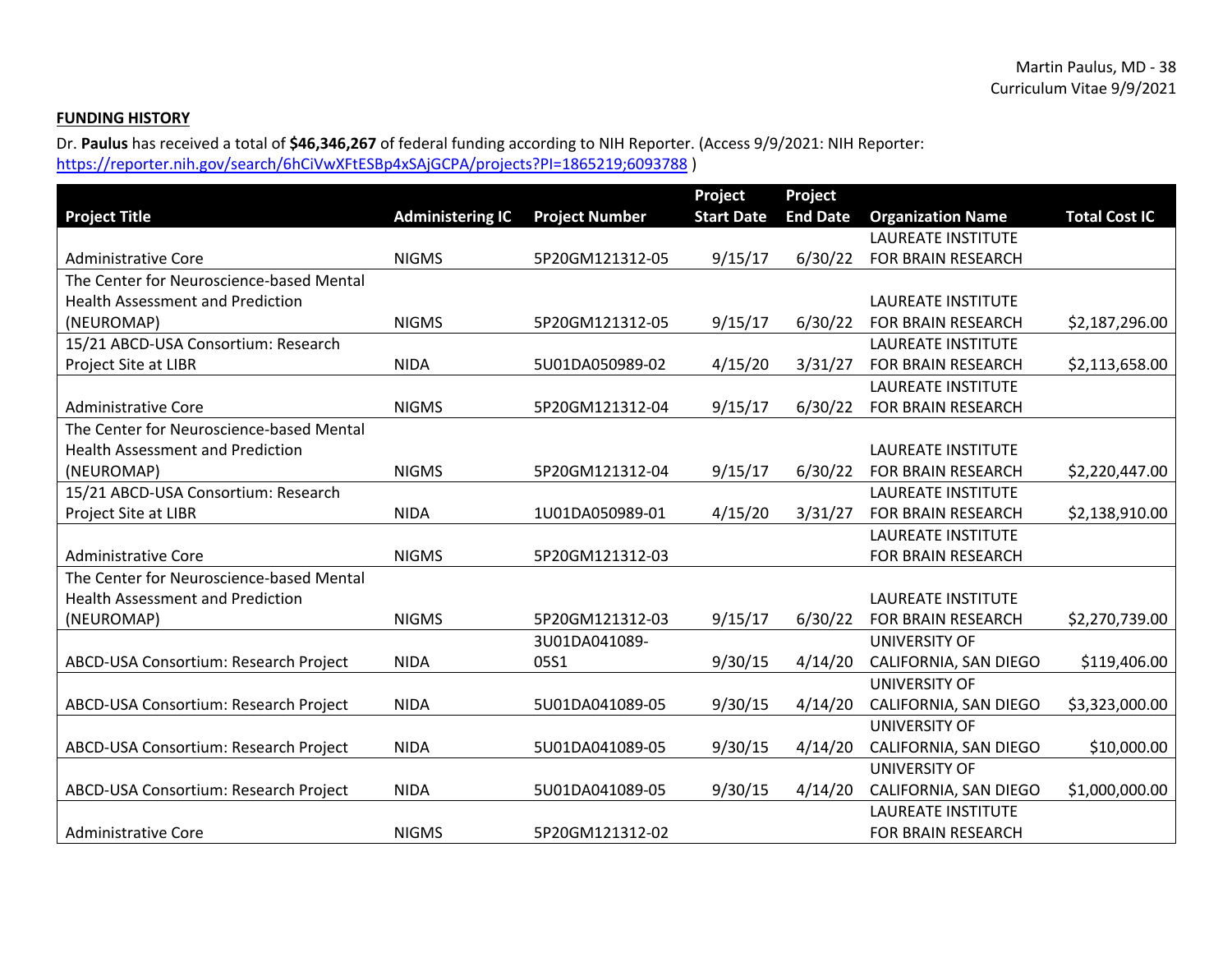| The Center for Neuroscience-based Mental     |              |                 |         |          |                               |                |
|----------------------------------------------|--------------|-----------------|---------|----------|-------------------------------|----------------|
| <b>Health Assessment and Prediction</b>      |              |                 |         |          | <b>LAUREATE INSTITUTE</b>     |                |
| (NEUROMAP)                                   | <b>NIGMS</b> | 5P20GM121312-02 | 9/15/17 | 6/30/22  | FOR BRAIN RESEARCH            | \$2,308,176.00 |
|                                              |              | 3U01DA041089-   |         |          | <b>UNIVERSITY OF</b>          |                |
| ABCD-USA Consortium: Research Project        | <b>NIDA</b>  | 04S1            | 9/30/15 | 5/31/20  | CALIFORNIA, SAN DIEGO         | \$8,467.00     |
|                                              |              |                 |         |          | UNIVERSITY OF                 |                |
| ABCD-USA Consortium: Research Project        | <b>NIDA</b>  | 5U01DA041089-04 | 9/30/15 | 5/31/20  | CALIFORNIA, SAN DIEGO         | \$3,343,800.00 |
|                                              |              |                 |         |          | UNIVERSITY OF                 |                |
| ABCD-USA Consortium: Research Project        | <b>NIDA</b>  | 5U01DA041089-04 | 9/30/15 | 5/31/20  | CALIFORNIA, SAN DIEGO         | \$1,000,000.00 |
|                                              |              | 3U01DA041089-   |         |          | UNIVERSITY OF                 |                |
| ABCD-USA Consortium: Research Project        | <b>NIDA</b>  | 04S3            | 9/30/15 | 6/30/19  | CALIFORNIA, SAN DIEGO         | \$390,798.00   |
|                                              |              | 3U01DA041089-   |         |          | UNIVERSITY OF                 |                |
| ABCD-USA Consortium: Research Project        | <b>NIDA</b>  | 04S5            | 9/30/15 | 5/31/20  | CALIFORNIA, SAN DIEGO         | \$135,163.00   |
|                                              |              | 3U01DA041089-   |         |          | <b>UNIVERSITY OF</b>          |                |
| ABCD-USA Consortium: Research Project        | <b>NIDA</b>  | 04S4            | 9/30/15 | 5/31/20  | CALIFORNIA, SAN DIEGO         | \$140,799.00   |
|                                              |              | 3U01DA041089-   |         |          | <b>UNIVERSITY OF</b>          |                |
| ABCD-USA Consortium: Research Project        | <b>NIDA</b>  | 04S2            | 9/30/15 | 5/31/20  | CALIFORNIA, SAN DIEGO         | \$119,343.00   |
|                                              |              |                 |         |          | <b>LAUREATE INSTITUTE</b>     |                |
| <b>Administrative Core</b>                   | <b>NIGMS</b> | 1P20GM121312-01 |         |          | FOR BRAIN RESEARCH            |                |
| The Center for Neuroscience-based Mental     |              |                 |         |          |                               |                |
| <b>Health Assessment and Prediction</b>      |              |                 |         |          | <b>LAUREATE INSTITUTE</b>     |                |
| (NEUROMAP)                                   | <b>NIGMS</b> | 1P20GM121312-01 | 9/15/17 | 6/30/22  | FOR BRAIN RESEARCH            | \$2,397,841.00 |
|                                              |              |                 |         |          | <b>UNIVERSITY OF</b>          |                |
| ABCD-USA Consortium: Research Project        | <b>NIDA</b>  | 5U01DA041089-03 | 9/30/15 | 5/31/20  | CALIFORNIA, SAN DIEGO         | \$2,746,804.00 |
|                                              |              |                 |         |          | UNIVERSITY OF                 |                |
| ABCD-USA Consortium: Research Project        | <b>NIDA</b>  | 5U01DA041089-03 | 9/30/15 | 5/31/20  | CALIFORNIA, SAN DIEGO         | \$1,000,000.00 |
| Latent Constructs: Negative-Positive Valence |              |                 |         |          | <b>UNIVERSITY OF</b>          |                |
| Domains in Anxiety and Depression            | <b>NIMH</b>  | 4R01MH101453-04 | 9/9/13  | 11/30/17 | CALIFORNIA, SAN DIEGO         | \$455,316.00   |
|                                              |              |                 |         |          | <b>UNIVERSITY OF</b>          |                |
| ABCD-USA Consortium: Research Project        | <b>NIDA</b>  | 5U01DA041089-02 | 9/30/15 | 5/31/20  | CALIFORNIA, SAN DIEGO         | \$1,233,639.00 |
|                                              |              |                 |         |          | UNIVERSITY OF                 |                |
| ABCD-USA Consortium: Research Project        | <b>NIDA</b>  | 5U01DA041089-02 | 9/30/15 | 5/31/20  | CALIFORNIA, SAN DIEGO         | \$990,000.00   |
| Latent Constructs: Negative-Positive Valence |              |                 |         |          | UNIVERSITY OF                 |                |
| Domains in Anxiety and Depression            | <b>NIMH</b>  | 5R01MH101453-03 | 9/9/13  | 5/31/16  | CALIFORNIA, SAN DIEGO         | \$461,628.00   |
|                                              |              |                 |         |          | <b>UNIVERSITY OF</b>          |                |
| ABCD-USA Consortium: Research Project        | <b>NIDA</b>  | 1U01DA041089-01 | 9/30/15 |          | 5/31/20 CALIFORNIA, SAN DIEGO | \$249,952.00   |

**T**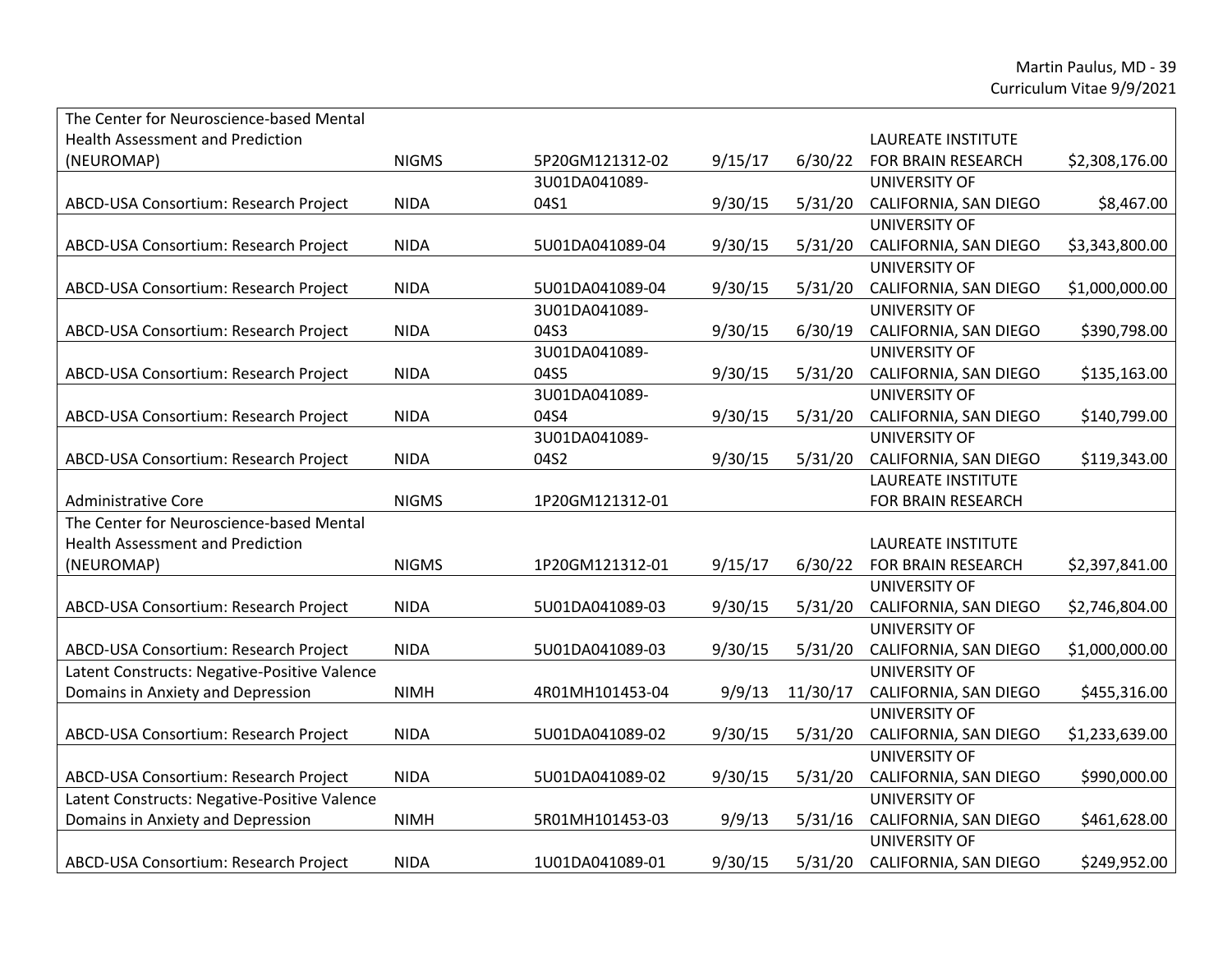Martin Paulus, MD - 40 Curriculum Vitae 9/9/2021

|                                              |             |                   |         |         | UNIVERSITY OF            |                |
|----------------------------------------------|-------------|-------------------|---------|---------|--------------------------|----------------|
| ABCD-USA Consortium: Research Project        | <b>NIDA</b> | 1U01DA041089-01   | 9/30/15 | 5/31/20 | CALIFORNIA, SAN DIEGO    | \$1,000,000.00 |
| Latent Constructs: Negative-Positive Valence |             |                   |         |         | <b>UNIVERSITY OF</b>     |                |
| Domains in Anxiety and Depression            | <b>NIMH</b> | 5R01MH101453-02   | 9/9/13  | 5/31/17 | CALIFORNIA, SAN DIEGO    | \$471,880.00   |
| Does amphetamine use impair brain            |             |                   |         |         | VA SAN DIEGO             |                |
| systems in OEF/OIF veterans with PTSD?       | VA          | 5101CX000273-03   | 10/1/11 | 9/30/15 | <b>HEALTHCARE SYSTEM</b> |                |
| Fellowship on Biological Psychiatry and      |             |                   |         |         | <b>UNIVERSITY OF</b>     |                |
| Neuroscience                                 | <b>NIMH</b> | 5T32MH018399-28   | 7/15/86 | 6/30/16 | CALIFORNIA, SAN DIEGO    | \$283,780.00   |
| Center on Interoceptive Dysregulation in     |             |                   |         |         | <b>UNIVERSITY OF</b>     |                |
| Addiction (CIDIA)                            | <b>NIDA</b> | 5P20DA027843-04   | 3/15/10 | 2/28/15 | CALIFORNIA, SAN DIEGO    | \$800,439.00   |
| Interoceptive Dysregulation in               |             |                   |         |         | <b>UNIVERSITY OF</b>     |                |
| Amphetamine Dependent Individuals            | <b>NIDA</b> | 5P20DA027843-04   |         | 2/28/15 | CALIFORNIA, SAN DIEGO    |                |
| Negative reinforcement and interoceptive     |             |                   |         |         | <b>UNIVERSITY OF</b>     |                |
| dysfunction in stimulant dependence.         | <b>NIDA</b> | 5R01DA027797-05   | 9/1/09  | 7/31/15 | CALIFORNIA, SAN DIEGO    | \$320,472.00   |
| Latent Constructs: Negative-Positive Valence |             |                   |         |         | UNIVERSITY OF            |                |
| Domains in Anxiety and Depression            | <b>NIMH</b> | 1R01MH101453-01   | 9/9/13  | 5/31/17 | CALIFORNIA, SAN DIEGO    | \$466,589.00   |
| Does amphetamine use impair brain            |             |                   |         |         | VA SAN DIEGO             |                |
| systems in OEF/OIF veterans with PTSD?       | VA          | 5101CX000273-02   | 10/1/11 | 9/30/15 | <b>HEALTHCARE SYSTEM</b> |                |
| Fellowship on Biological Psychiatry and      |             |                   |         |         | <b>UNIVERSITY OF</b>     |                |
| Neuroscience                                 | <b>NIMH</b> | 5T32MH018399-27   | 7/15/86 | 6/30/16 | CALIFORNIA, SAN DIEGO    | \$303,165.00   |
| Center on Interoceptive Dysregulation in     |             |                   |         |         | <b>UNIVERSITY OF</b>     |                |
| Addiction (CIDIA)                            | <b>NIDA</b> | 5P20DA027843-03   | 3/15/10 | 2/28/14 | CALIFORNIA, SAN DIEGO    | \$853,338.00   |
| Negative reinforcement and interoceptive     |             |                   |         |         | <b>UNIVERSITY OF</b>     |                |
| dysfunction in stimulant dependence.         | <b>NIDA</b> | 5R01DA027797-04   | 9/1/09  | 7/31/14 | CALIFORNIA, SAN DIEGO    | \$333,825.00   |
| Interoceptive Dysregulation in               |             |                   |         |         | <b>UNIVERSITY OF</b>     |                |
| Amphetamine Dependent Individuals            | <b>NIDA</b> | 5P20DA027843-03   |         |         | CALIFORNIA, SAN DIEGO    |                |
| Center on Interoceptive Dysregulation in     |             |                   |         |         | <b>UNIVERSITY OF</b>     |                |
| Addiction (CIDIA)                            | <b>NIDA</b> | 5P20DA027843-02   | 3/15/10 | 2/28/14 | CALIFORNIA, SAN DIEGO    | \$884,598.00   |
| Fellowship on Biological Psychiatry and      |             |                   |         |         | <b>UNIVERSITY OF</b>     |                |
| Neuroscience                                 | <b>NIMH</b> | 2T32MH018399-26   | 7/15/86 | 6/30/16 | CALIFORNIA, SAN DIEGO    | \$230,018.00   |
| Interoceptive Dysregulation in               |             |                   |         |         | <b>UNIVERSITY OF</b>     |                |
| Amphetamine Dependent Individuals            | <b>NIDA</b> | 5P20DA027843-02   |         |         | CALIFORNIA, SAN DIEGO    |                |
| Negative reinforcement and interoceptive     |             |                   |         |         | <b>UNIVERSITY OF</b>     |                |
| dysfunction in stimulant dependence.         | <b>NIDA</b> | 5R01DA027797-03   | 9/1/09  | 7/31/14 | CALIFORNIA, SAN DIEGO    | \$333,825.00   |
| Does amphetamine use impair brain            |             |                   |         |         | VA SAN DIEGO             |                |
| systems in OEF/OIF veterans with PTSD?       | VA          | 1101CX000273-01A2 | 10/1/11 | 9/30/15 | <b>HEALTHCARE SYSTEM</b> |                |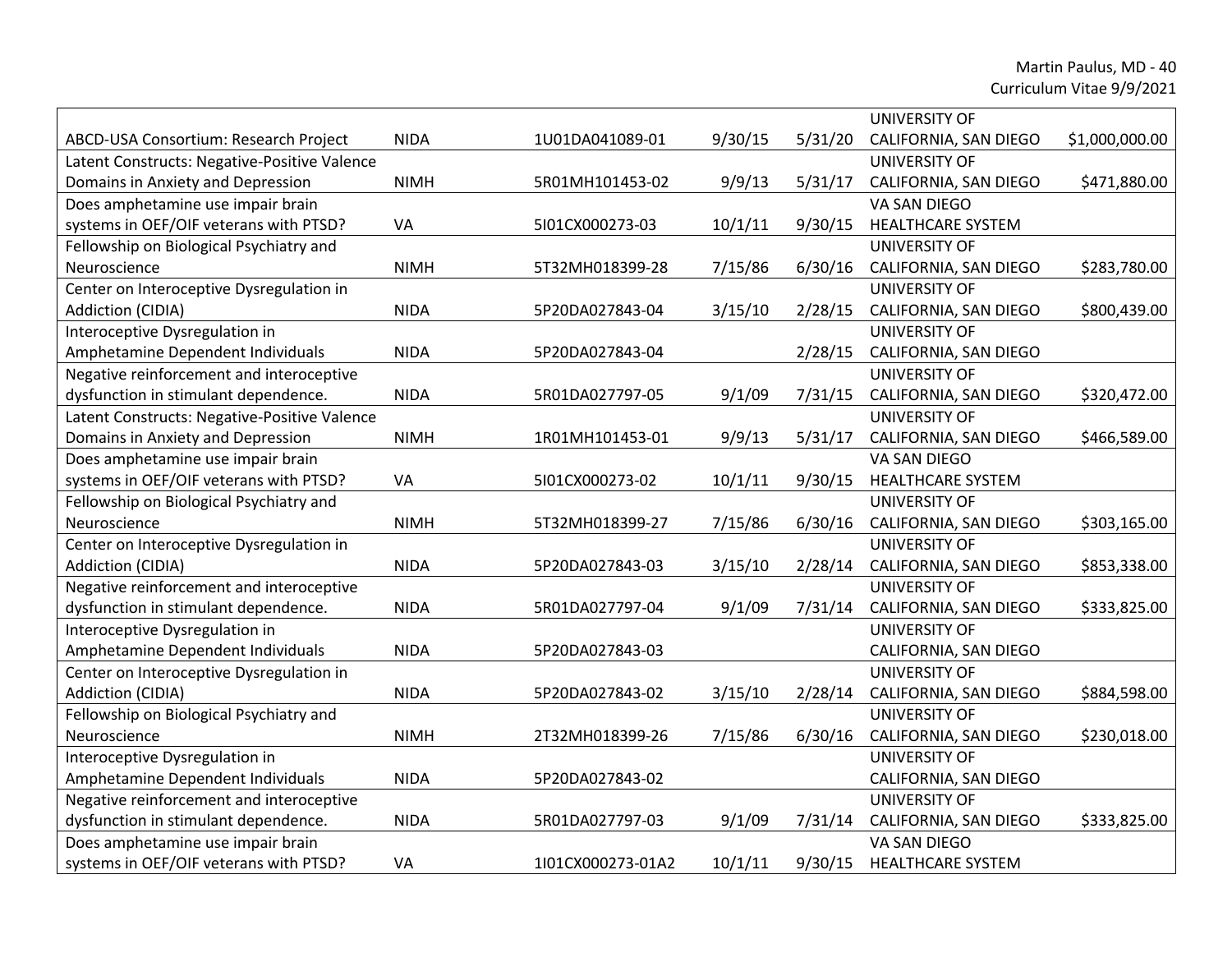Martin Paulus, MD - 41 Curriculum Vitae 9/9/2021

| Center on Interoceptive Dysregulation in |             |                 |         |          | <b>UNIVERSITY OF</b>  |              |
|------------------------------------------|-------------|-----------------|---------|----------|-----------------------|--------------|
| Addiction (CIDIA)                        | <b>NIDA</b> | 1P20DA027843-01 | 3/15/10 | 2/28/14  | CALIFORNIA, SAN DIEGO | \$920,933.00 |
| Fellowship in Biological Psychiatry &    |             |                 |         |          | <b>UNIVERSITY OF</b>  |              |
| Neuroscience                             | <b>NIMH</b> | 5T32MH018399-25 | 7/15/86 | 6/30/11  | CALIFORNIA, SAN DIEGO | \$288,786.00 |
| NEUROBIOLOGY OF TRANSITION TO            |             |                 |         |          | <b>UNIVERSITY OF</b>  |              |
| STIMULANT DEPENDENCE                     | <b>NCRR</b> | 5M01RR000827-35 | 12/1/09 | 6/30/10  | CALIFORNIA, SAN DIEGO |              |
| NEURAL SUBSTRATES UNDERLYING             |             |                 |         |          | <b>UNIVERSITY OF</b>  |              |
| <b>BEHAVIOR ORGANIZATION</b>             | <b>NCRR</b> | 5M01RR000827-35 | 12/1/09 | 6/30/10  | CALIFORNIA, SAN DIEGO |              |
| Interoceptive Dysregulation in           |             |                 |         |          | <b>UNIVERSITY OF</b>  |              |
| Amphetamine Dependent Individuals        | <b>NIDA</b> | 1P20DA027843-01 | 9/1/09  | 8/31/13  | CALIFORNIA, SAN DIEGO |              |
| Neurobiology Of Transition To Stimulant  |             |                 |         |          | <b>UNIVERSITY OF</b>  |              |
| Dependence                               | <b>NIDA</b> | 5R01DA016663-07 | 6/1/04  | 7/31/12  | CALIFORNIA, SAN DIEGO | \$503,264.00 |
| Negative reinforcement and interoceptive |             |                 |         |          | <b>UNIVERSITY OF</b>  |              |
| dysfunction in stimulant dependence.     | <b>NIDA</b> | 5R01DA027797-02 | 9/1/09  | 7/31/14  | CALIFORNIA, SAN DIEGO | \$344,149.00 |
| NEUROBIOLOGY OF TRANSITION TO            |             |                 |         |          | <b>UNIVERSITY OF</b>  |              |
| STIMULANT DEPENDENCE                     | <b>NCRR</b> | 5M01RR000827-34 | 12/1/08 | 11/30/09 | CALIFORNIA, SAN DIEGO |              |
| TIME PROCESSING IN STIMULANT USERS:      |             |                 |         |          | <b>UNIVERSITY OF</b>  |              |
| IMPULSIVITY AND TEMPORAL DISCOUNTING     | <b>NCRR</b> | 5M01RR000827-34 | 12/1/08 | 11/30/09 | CALIFORNIA, SAN DIEGO |              |
| NEURAL SUBSTRATES UNDERLYING             |             |                 |         |          | <b>UNIVERSITY OF</b>  |              |
| <b>BEHAVIOR ORGANIZATION</b>             | <b>NCRR</b> | 5M01RR000827-34 | 12/1/08 | 11/30/09 | CALIFORNIA, SAN DIEGO |              |
| Neurobiology Of Transition To Stimulant  |             |                 |         |          | UNIVERSITY OF         |              |
| Dependence                               | <b>NIDA</b> | 2R01DA016663-06 | 6/1/04  | 7/31/11  | CALIFORNIA, SAN DIEGO | \$493,709.00 |
| Negative reinforcement and interoceptive |             |                 |         |          | <b>UNIVERSITY OF</b>  |              |
| dysfunction in stimulant dependence.     | <b>NIDA</b> | 1R01DA027797-01 | 9/1/09  | 7/31/14  | CALIFORNIA, SAN DIEGO | \$344,410.00 |
| NEUROBIOLOGY OF TRANSITION TO            |             |                 |         |          | <b>UNIVERSITY OF</b>  |              |
| STIMULANT DEPENDENCE                     | <b>NCRR</b> | 5M01RR000827-33 | 12/1/07 | 11/30/08 | CALIFORNIA, SAN DIEGO |              |
| BEHAVIORAL ORGANIZATION IN PATIENTS      |             |                 |         |          | <b>UNIVERSITY OF</b>  |              |
| WITH MOOD OR COGNITIVE DISORDERS         | <b>NCRR</b> | 5M01RR000827-33 | 12/1/07 | 11/30/08 | CALIFORNIA, SAN DIEGO |              |
| CLINICAL TRIAL: FMRI STUDY COMPARING     |             |                 |         |          |                       |              |
| <b>EMOTION-INDUCED BRAIN ACTIVATION</b>  |             |                 |         |          | <b>UNIVERSITY OF</b>  |              |
| <b>PATTERNS</b>                          | <b>NCRR</b> | 5M01RR000827-33 | 12/1/07 | 11/30/08 | CALIFORNIA, SAN DIEGO |              |
| NEUROBIOLOGY OF TRANSITION TO            |             |                 |         |          | UNIVERSITY OF         |              |
| STIMULANT DEPENDENCE                     | <b>NIDA</b> | 5R01DA016663-05 | 6/1/04  | 3/31/09  | CALIFORNIA, SAN DIEGO | \$347,192.00 |
| STIMULANT DEPENDENCE: NEURAL             |             |                 |         |          | <b>UNIVERSITY OF</b>  |              |
| MECHANISMS OF RELAPSE                    | <b>NIDA</b> | 5R01DA018307-05 | 9/30/04 | 6/30/10  | CALIFORNIA, SAN DIEGO | \$251,237.00 |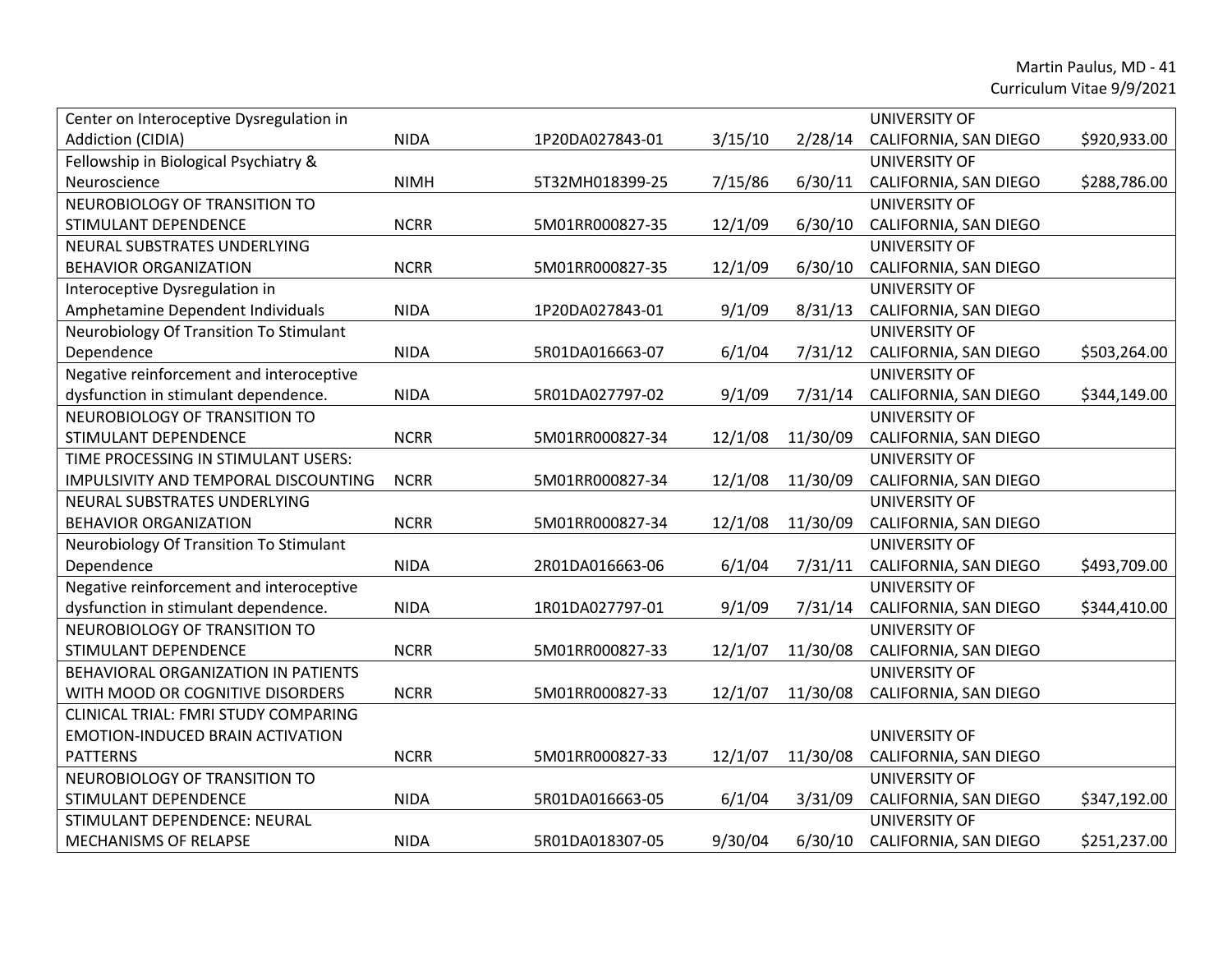Martin Paulus, MD - 42 Curriculum Vitae 9/9/2021

| Time processing in stimulant users:  |             |                 |         |          | <b>UNIVERSITY OF</b>        |              |
|--------------------------------------|-------------|-----------------|---------|----------|-----------------------------|--------------|
| Impulsivity and temporal discounting | <b>NIDA</b> | 5R03DA020687-02 | 7/20/07 | 6/30/10  | CALIFORNIA, SAN DIEGO       | \$75,705.00  |
| NEUROBIOLOGY OF TRANSITION TO        |             |                 |         |          | <b>UNIVERSITY OF</b>        |              |
| STIMULANT DEPENDENCE                 | <b>NIDA</b> | 5R01DA016663-04 | 4/1/04  | 3/31/09  | CALIFORNIA                  | \$321,899.00 |
| NEUROBIOLOGY OF TRANSITION TO        |             |                 |         |          | <b>UNIVERSITY OF</b>        |              |
| STIMULANT DEPENDENCE                 | <b>NCRR</b> | 5M01RR000827-32 | 12/1/06 | 11/30/07 | CALIFORNIA                  |              |
| BEHAVIORAL ORGANIZATION IN PATIENTS  |             |                 |         |          | <b>UNIVERSITY OF</b>        |              |
| WITH MOOD OR COGNITIVE DISORDERS     | <b>NCRR</b> | 5M01RR000827-32 | 12/1/06 | 11/30/07 | <b>CALIFORNIA</b>           |              |
| STIMULANT DEPENDENCE: NEURAL         |             |                 |         |          | <b>UNIVERSITY OF</b>        |              |
| <b>MECHANISMS OF RELAPSE</b>         | <b>NIDA</b> | 5R01DA018307-04 | 9/30/04 | 6/30/09  | <b>CALIFORNIA</b>           | \$256,365.00 |
| Time processing in stimulant users:  |             | 1R03DA020687-   |         |          | <b>UNIVERSITY OF</b>        |              |
| Impulsivity and temporal discounting | <b>NIDA</b> | 01A1            | 7/20/07 | 6/30/09  | <b>CALIFORNIA</b>           | \$77,250.00  |
| NEUROBIOLOGY OF TRANSITION TO        |             |                 |         |          | <b>UNIVERSITY OF</b>        |              |
| STIMULANT DEPENDENCE                 | <b>NCRR</b> | 2M01RR000827-31 | 4/1/06  | 11/30/06 | CALIFORNIA SAN DIEGO        |              |
| BEHAVIORAL ORGANIZATION IN PATIENTS  |             |                 |         |          | UNIVERSITY OF               |              |
| WITH MOOD OR COGNITIVE DISORDERS     | <b>NCRR</b> | 2M01RR000827-31 | 4/1/06  | 11/30/06 | <b>CALIFORNIA SAN DIEGO</b> |              |
| STIMULANT DEPENDENCE: NEURAL         |             |                 |         |          | <b>UNIVERSITY OF</b>        |              |
| MECHANISMS OF RELAPSE                | <b>NIDA</b> | 5R01DA018307-03 | 9/30/04 | 6/30/09  | CALIFORNIA SAN DIEGO        | \$264,022.00 |
| NEUROBIOLOGY OF TRANSITION TO        |             | 3R01DA016663-   |         |          | <b>UNIVERSITY OF</b>        |              |
| STIMULANT DEPENDENCE                 | <b>NIDA</b> | 03S1            | 4/1/04  | 3/31/09  | CALIFORNIA SAN DIEGO        | \$43,225.00  |
| NEUROBIOLOGY OF TRANSITION TO        |             |                 |         |          | <b>UNIVERSITY OF</b>        |              |
| STIMULANT DEPENDENCE                 | <b>NIDA</b> | 5R01DA016663-03 | 4/1/04  | 3/31/09  | <b>CALIFORNIA SAN DIEGO</b> | \$276,336.00 |
| BEHAVIORAL ORGANIZATION IN PATIENTS  |             | 3M01RR000827-   |         |          | <b>UNIVERSITY OF</b>        |              |
| WITH MOOD OR COGNITIVE DISORDERS     | <b>NCRR</b> | 30S2            | 12/1/03 | 11/30/05 | CALIFORNIA SAN DIEGO        |              |
| STIMULANT DEPENDENCE: NEURAL         |             |                 |         |          | <b>UNIVERSITY OF</b>        |              |
| <b>MECHANISMS OF RELAPSE</b>         | <b>NIDA</b> | 5R01DA018307-02 | 9/30/04 | 6/30/09  | CALIFORNIA SAN DIEGO        | \$269,500.00 |
| NEUROBIOLOGY OF TRANSITION TO        |             |                 |         |          | <b>UNIVERSITY OF</b>        |              |
| STIMULANT DEPENDENCE                 | <b>NIDA</b> | 5R01DA016663-02 | 4/1/04  | 3/31/09  | <b>CALIFORNIA SAN DIEGO</b> | \$389,874.00 |
| Behavioral Organization in Mood or   |             |                 |         |          | <b>UNIVERSITY OF</b>        |              |
| <b>Cognition Disorders</b>           | <b>NCRR</b> | 5M01RR000827-30 | 12/1/03 | 11/30/04 | CALIFORNIA SAN DIEGO        |              |
| STIMULANT DEPENDENCE: NEURAL         |             |                 |         |          | <b>UNIVERSITY OF</b>        |              |
| MECHANISMS OF RELAPSE                | <b>NIDA</b> | 1R01DA018307-01 | 9/30/04 | 6/30/09  | <b>CALIFORNIA SAN DIEGO</b> | \$261,670.00 |
| NEUROBIOLOGY OF TRANSITION TO        |             | 1R01DA016663-   |         |          | <b>UNIVERSITY OF</b>        |              |
| STIMULANT DEPENDENCE                 | <b>NIDA</b> | 01A1            | 6/1/04  | 3/31/09  | CALIFORNIA SAN DIEGO        | \$381,160.00 |
| NEUROIMAGING OF DECISION MAKING IN   |             |                 |         |          | <b>UNIVERSITY OF</b>        |              |
| STIMULANT ADDICTION                  | <b>NIDA</b> | 5R21DA013186-03 | 4/10/01 | 3/31/05  | <b>CALIFORNIA SAN DIEGO</b> | \$152,000.00 |